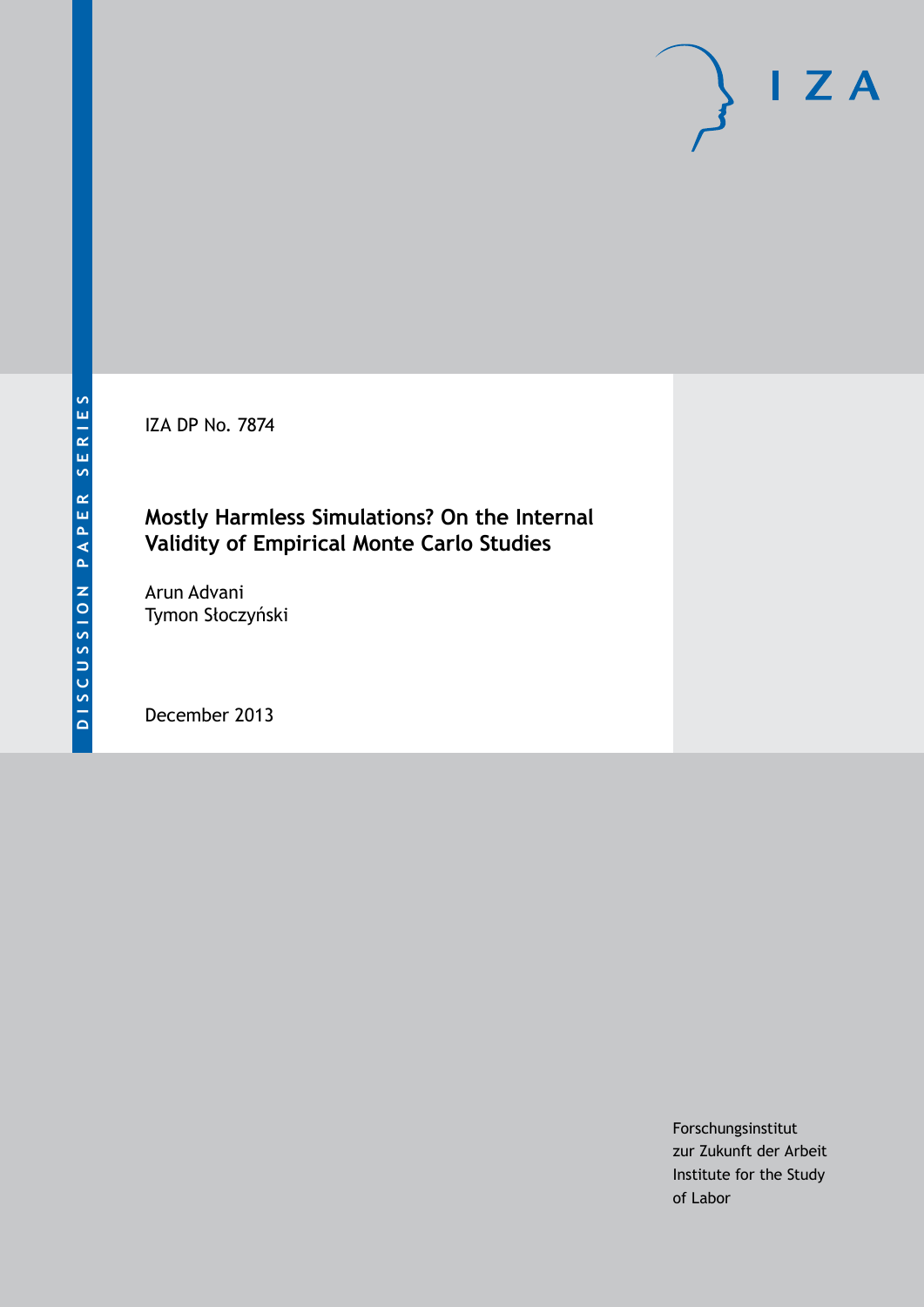# **Mostly Harmless Simulations? On the Internal Validity of Empirical Monte Carlo Studies**

### **Arun Advani**

*IFS, University College London and King's College, Cambridge*

#### **Tymon Słoczyński**

*Michigan State University, Warsaw School of Economics and IZA*

Discussion Paper No. 7874 December 2013

IZA

P.O. Box 7240 53072 Bonn Germany

Phone: +49-228-3894-0 Fax: +49-228-3894-180 E-mail: [iza@iza.org](mailto:iza@iza.org)

Any opinions expressed here are those of the author(s) and not those of IZA. Research published in this series may include views on policy, but the institute itself takes no institutional policy positions. The IZA research network is committed to the IZA Guiding Principles of Research Integrity.

The Institute for the Study of Labor (IZA) in Bonn is a local and virtual international research center and a place of communication between science, politics and business. IZA is an independent nonprofit organization supported by Deutsche Post Foundation. The center is associated with the University of Bonn and offers a stimulating research environment through its international network, workshops and conferences, data service, project support, research visits and doctoral program. IZA engages in (i) original and internationally competitive research in all fields of labor economics, (ii) development of policy concepts, and (iii) dissemination of research results and concepts to the interested public.

<span id="page-1-0"></span>IZA Discussion Papers often represent preliminary work and are circulated to encourage discussion. Citation of such a paper should account for its provisional character. A revised version may be available directly from the author.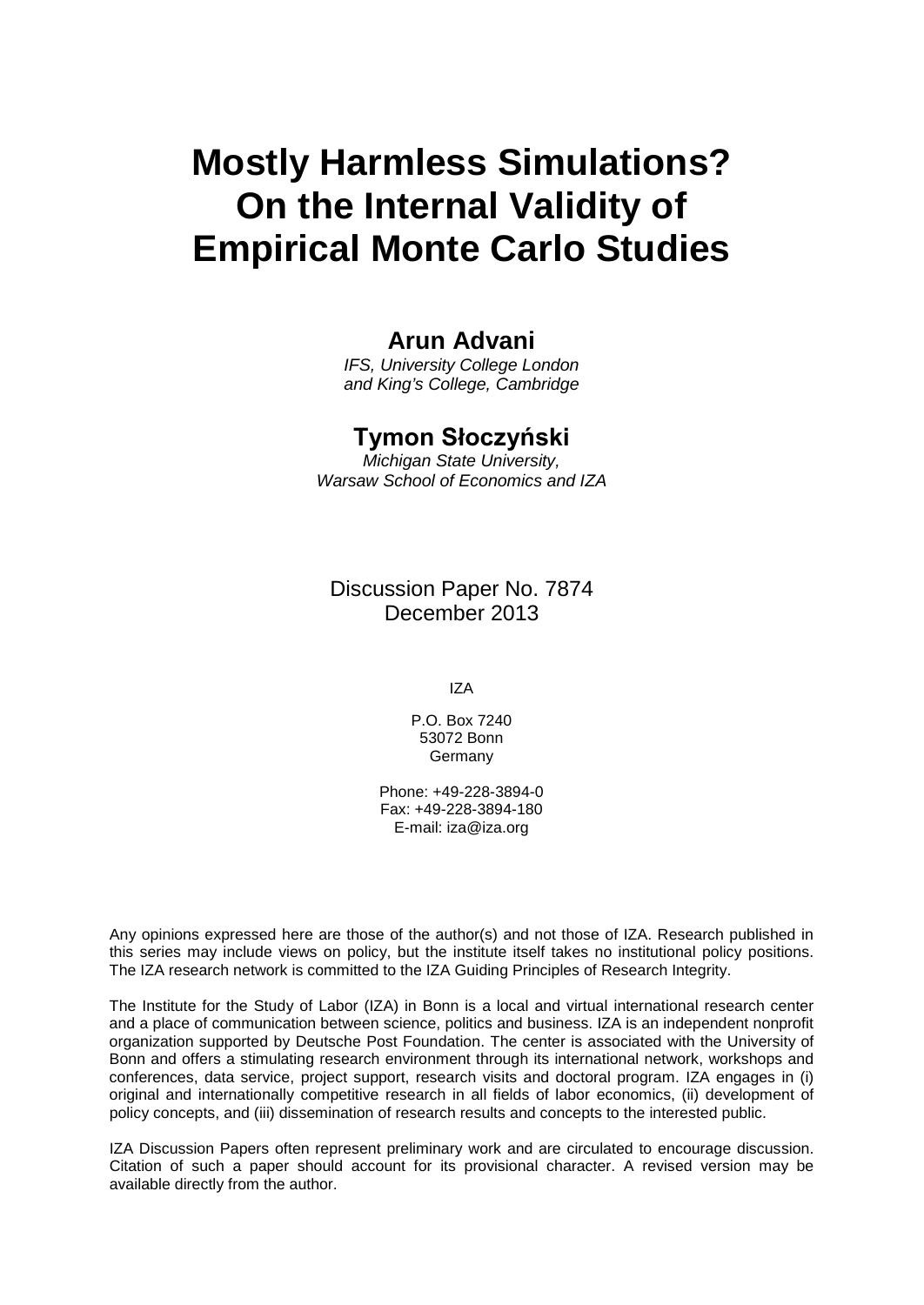IZA Discussion Paper No. 7874 December 2013

# **ABSTRACT**

# **Mostly Harmless Simulations? On the Internal Validity of Empirical Monte Carlo Studies[\\*](#page-1-0)**

In this paper we evaluate the premise from the recent literature on Monte Carlo studies that an empirically motivated simulation exercise is informative about the actual ranking of various estimators when applied to a particular problem. We consider two alternative designs and provide an empirical test for both of them. We conclude that a necessary condition for the simulations to be informative about the true ranking is that the treatment effect in simulations must be equal to the (unknown) true effect. This severely limits the usefulness of such procedures, since were the effect known, the procedure would not be necessary.

JEL Classification: C15, C21, C25, C52

Keywords: empirical Monte Carlo studies, programme evaluation, treatment effects

Corresponding author:

Arun Advani Institute for Fiscal Studies 7 Ridgmount Street London WC1E 7AE United Kingdom E-mail: [arun.advani@ifs.org.uk](mailto:arun.advani@ifs.org.uk)

With thanks to Cathy Balfe, A. Colin Cameron, Mónica Costa Dias, Gil Epstein, Alfonso Flores-Lagunes, Ira Gang, Martin Huber, Michael Lechner, Justin McCrary, Blaise Melly, Mateusz Myśliwski, Anthony Strittmatter, Timothy Vogelsang, Jeffrey Wooldridge, and seminar participants at CERGE-EI, the Institute for Fiscal Studies, Michigan State University, and the Warsaw School of Economics. This research was supported by a grant from the CERGE-EI Foundation under a program of the Global Development Network. All opinions expressed are those of the authors and have not been endorsed by CERGE-EI or the GDN. Arun Advani also acknowledges support from Programme Evaluation for Policy Analysis, a node of the National Centre for Research Methods, supported by the UK Economic and Social Research Council. Tymon Słoczyński also acknowledges a START scholarship from the Foundation for Polish Science (FNP).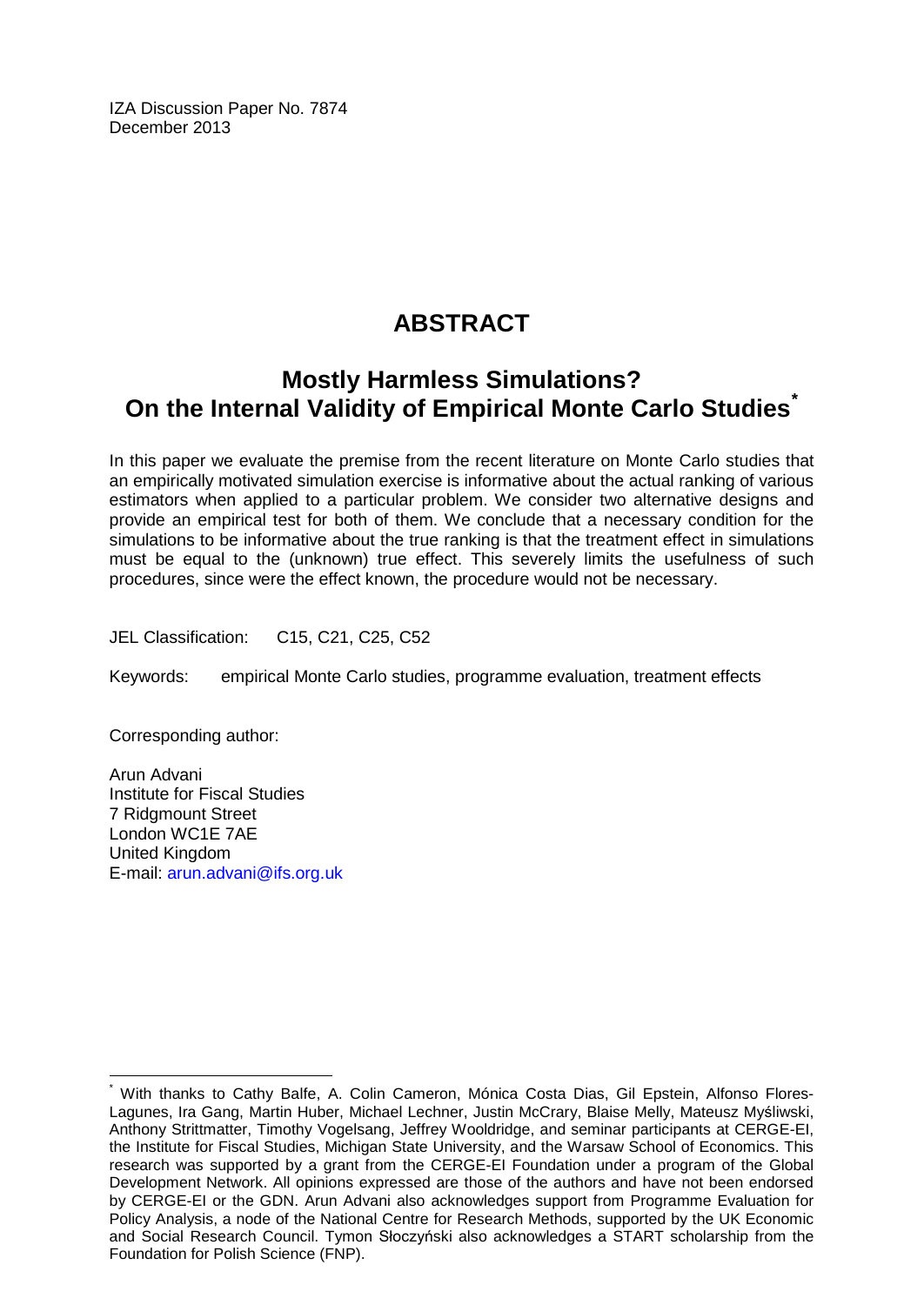### 1 Introduction

Monte Carlo studies constitute a standard approach in econometrics and statistics to examining small-sample properties of various estimators whenever theoretical results are unavailable. Recent papers by [Frölich](#page-20-0) [\(2004\)](#page-20-0), [Lunceford and Davidian](#page-21-0) [\(2004\)](#page-21-0), [Zhao](#page-22-0) [\(2004,](#page-22-0) [2008\)](#page-22-1), [Busso et al.](#page-19-0) [\(2009\)](#page-19-0), [Millimet and Tchernis](#page-21-1) [\(2009\)](#page-21-1), [Austin](#page-19-1) [\(2010\)](#page-19-1), [Abadie and Im](#page-19-2)[bens](#page-19-2) [\(2011\)](#page-19-2), [Khwaja et al.](#page-21-2) [\(2011\)](#page-21-2), [Busso et al.](#page-19-3) [\(2013\)](#page-19-3), [Diamond and Sekhon](#page-20-1) [\(2013\)](#page-20-1), and [Huber et al.](#page-21-3) [\(2013\)](#page-21-3) carry out Monte Carlo experiments to assess the relative finite-sample performance of a large number of estimators for various average treatment effects.<sup>[1](#page-3-0)</sup>

Most of these recent papers use highly stylised data-generating processes (DGPs) which only loosely correspond to any actual data sets (see, *e.g.*, [Frölich](#page-20-0) [2004,](#page-20-0) [Busso et al.](#page-19-0) [2009\)](#page-19-0). This approach is criticised by [Huber et al.](#page-21-3) [\(2013\)](#page-21-3) on the grounds that Monte Carlo experiments are design dependent so can only be useful when based on realistic DGPs. They suggest that the conclusions of many Monte Carlo studies may be inapplicable to realworld estimation problems, *i.e.* the external validity of these studies is low. Instead, they propose an approach to generating artificial data sets which closely mimics the original data of interest, which they term an "empirical Monte Carlo study" (EMCS). Similar simulation exercises are carried out by [Abadie and Imbens](#page-19-2) [\(2011\)](#page-19-2) and [Busso et al.](#page-19-3) [\(2013\)](#page-19-3), who use a different procedure but again adapt it to the circumstance of interest.<sup>[2](#page-3-1)</sup>

What is more, [Busso et al.](#page-19-3) [\(2013\)](#page-19-3) explicitly encourage empirical researchers to "conduct a small-scale simulation study designed to mimic their empirical context" in order to choose the appropriate estimator(s) for a given research question. This suggestion is based on the premise that a carefully designed and empirically motivated Monte Carlo experiment is capable of informing the empirical researcher of the actual ranking of various estimators when applied to a given problem using a given data set. In other words, one must accept a proposition that "the advantage [of an empirical Monte Carlo study] is that it is valid in at least one relevant environment" [\(Huber et al.](#page-21-3) [2013\)](#page-21-3), *i.e.* its internal validity is high by construction. In this paper we evaluate this important premise.

Two different approaches to conducting empirical Monte Carlo simulations are proposed in the literature. The first, which we term the "structured" design, is considered by both [Abadie and Imbens](#page-19-2) [\(2011\)](#page-19-2) and [Busso et al.](#page-19-3) [\(2013\)](#page-19-3). Loosely speaking, in this setting treat-

<span id="page-3-0"></span><sup>&</sup>lt;sup>1</sup>[Blundell and Costa Dias](#page-19-4) [\(2009\)](#page-21-4) and [Imbens and Wooldridge](#page-21-4) (2009) provide recent reviews of the treatment effects framework.

<span id="page-3-1"></span> $2$ As noted by [Huber et al.](#page-21-3) [\(2013\)](#page-21-3), the idea of using data to inform Monte Carlo studies goes back at least as far as [Stigler](#page-22-2) [\(1977\)](#page-22-2).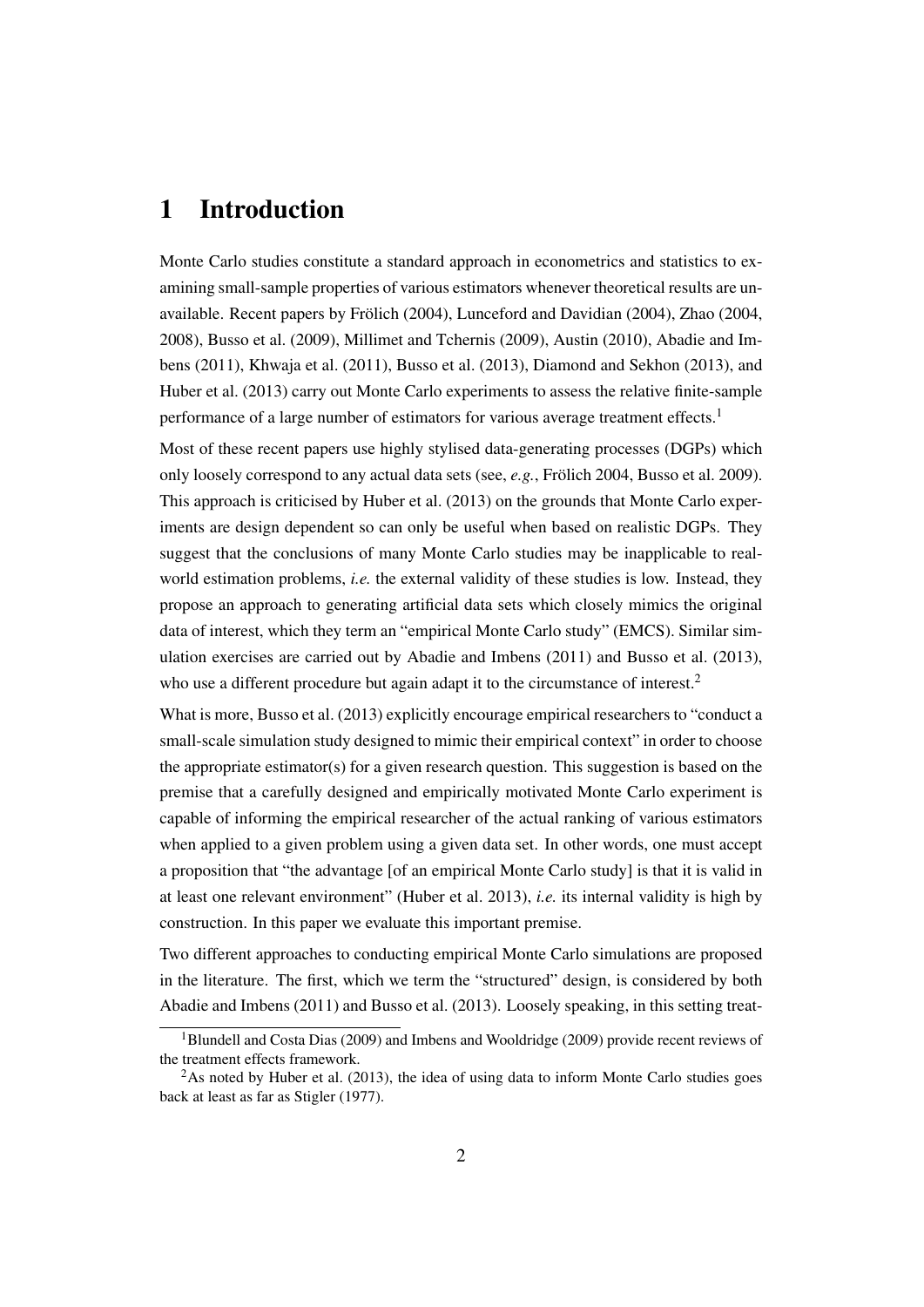ment status and covariate values are drawn from a distribution similar to that in the data, and then outcomes are generated using parameters estimated from the data. The second approach, which we term the "placebo" design, is proposed by [Huber et al.](#page-21-3) [\(2013\)](#page-21-3). Here both covariates and outcome are drawn jointly from the control data with replacement, and treatment status is assigned using parameters estimated from the full data. Since all observations come from the control data and the original outcomes are retained, the effect of assigned treatment is known to be zero by construction.

We implement both of these approaches using the NSW-CPS and NSW-PSID data sets, previously analysed by [LaLonde](#page-21-5) [\(1986\)](#page-21-5), [Heckman and Hotz](#page-20-2) [\(1989\)](#page-20-2), [Dehejia and Wahba](#page-20-3) [\(1999\)](#page-20-3), [Smith and Todd](#page-22-3) [\(2005\)](#page-22-3), [Abadie and Imbens](#page-19-2) [\(2011\)](#page-19-2), [Diamond and Sekhon](#page-20-1) [\(2013\)](#page-20-1), and many others.<sup>[3](#page-4-0)</sup> Since the NSW programme originally had an experimental control group, an unbiased estimate of the effect of this programme can be computed. Following [LaLonde](#page-21-5) [\(1986\)](#page-21-5) we use this true effect to calculate the bias (in these data) for a large set of estimators. We can then compare these biases, and the ranking of the estimators, to those we find from using the simulation designs considered. If empirical Monte Carlo methods are internally valid, there should be a strong positive correlation between the biases found in the data and those found in the simulations.

We find that the structured approach to empirical Monte Carlo studies is valid only under the restrictive assumption that the treatment effect in the original data is equal to the treatment effect implied by the simulation procedure. This result precludes the use of this method in the practical choice of estimators: if we know that this assumption holds, then we already know the true treatment effect, and if not, then the method can provide severely misleading answers.

The placebo design is similarly problematic, but for an additional reason. As with the structured design, the true effect in simulations is likely to be different than the actual effect of a given programme. Additionally, the placebo design restricts the support of the covariates to be equal to the support of the covariates amongst the control observations. Where the support differs between treated and control groups in the original data, this creates a further reason why the placebo procedure generates samples which differ from the true data-generating process. Hence the conditions under which this procedure is useful are even more stringent, although this latter issue is at least testable.

Hence we conclude that there is little support for the chief premise of the recent literature

<span id="page-4-0"></span><sup>&</sup>lt;sup>3</sup>Also, the NSW data are the subject of several recent empirically motivated Monte Carlo experiments [\(Lee and Whang](#page-21-6) [2009,](#page-21-6) [Abadie and Imbens](#page-19-2) [2011,](#page-19-2) [Diamond and Sekhon](#page-20-1) [2013,](#page-20-1) [Busso](#page-19-3) [et al.](#page-19-3) [2013\)](#page-19-3).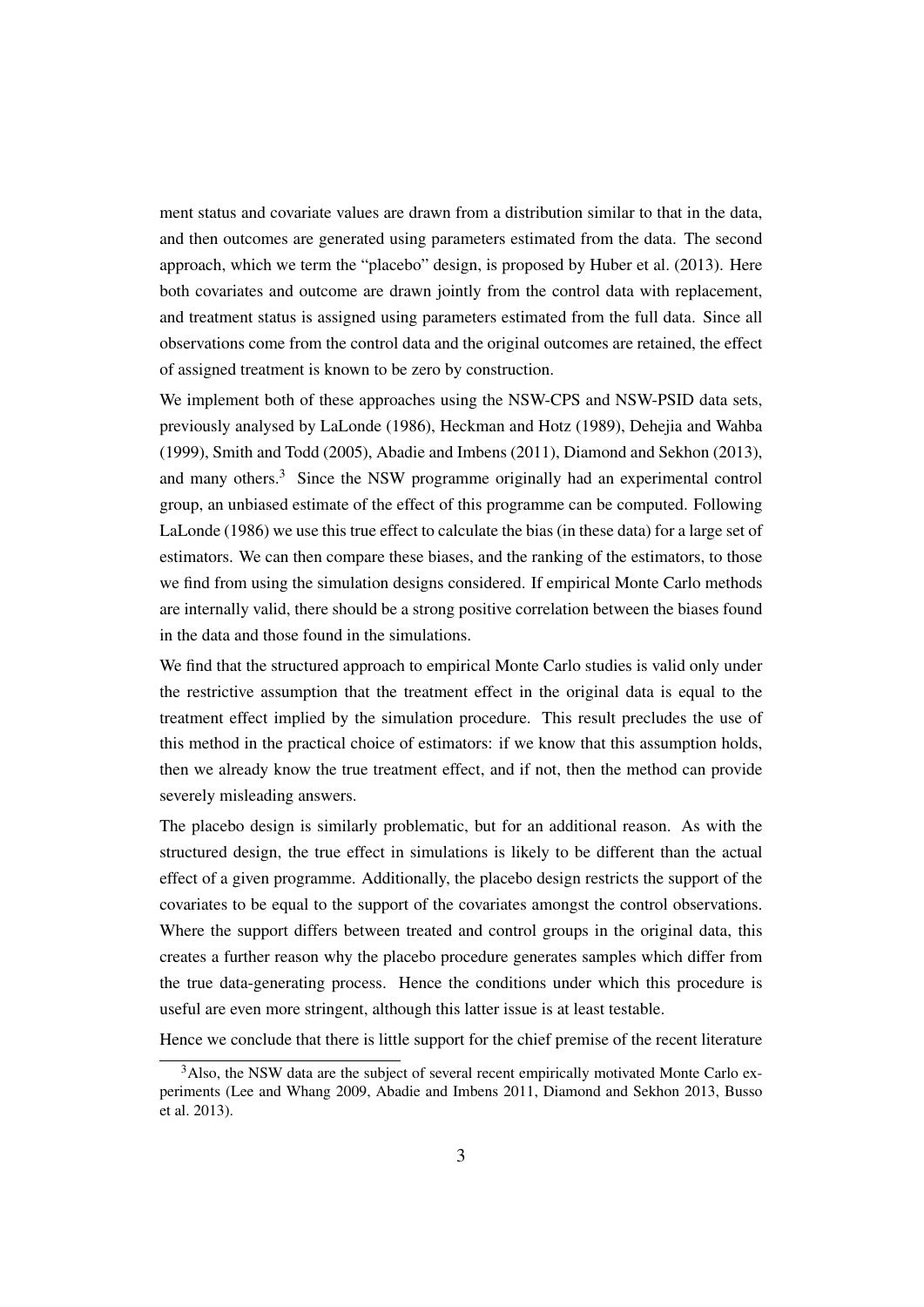on empirical Monte Carlo studies: that they are at least informative about the appropriate choice of estimators for the data at hand. We caution researchers against seeing these methods as a panacea which provides information about estimator choice, and to instead continue using several different estimators as a form of a robustness check.

# 2 The National Supported Work (NSW) Data

The National Supported Work Demonstration (NSW) was a work experience programme which operated in the mid-1970s at 15 locations in the United States (for a more detailed description of the programme, see [Smith and Todd](#page-22-3) [2005\)](#page-22-3). It served several groups of disadvantaged workers, such as women with dependent children receiving welfare, former drug addicts, ex-criminals, and school dropouts. Unlike many similar programmes, the NSW programme selected its participants randomly, and such a method of selection into the programme allowed for its straightforward evaluation via a comparison of mean outcomes in the treatment and control groups.

In an influential paper, [LaLonde](#page-21-5) [\(1986\)](#page-21-5) suggests that one could use the design of this programme to assess the performance of various nonexperimental estimators of the average treatment effect. He discards the original control group from the NSW data and creates several alternative comparison groups using data from the Current Population Survey (CPS) and the Panel Study of Income Dynamics (PSID), two standard data sets on the U.S. population. [LaLonde](#page-21-5) [\(1986\)](#page-21-5) suggests that a reasonable estimator of the average treatment effect should be able to closely replicate the experimental estimate of the effect of the NSW programme on the outcomes of its participants, using data from the treatment group and the nonexperimental comparison groups. He finds that very few of the estimates are close to the experimental benchmark. This result has motivated a large number of replications and follow-ups, and established a testbed for new estimators for various average treatment effects of interest (see, *e.g.*, [Heckman and Hotz](#page-20-2) [1989,](#page-20-2) [Dehejia and Wahba](#page-20-3) [1999,](#page-20-3) [Smith and Todd](#page-22-3) [2005,](#page-22-3) [Abadie and Imbens](#page-19-2) [2011,](#page-19-2) [Diamond and Sekhon](#page-20-1) [2013\)](#page-20-1).

The key insight of [LaLonde](#page-21-5) [\(1986\)](#page-21-5) is that a sensible estimator for the average treatment effect should be able to closely replicate the "true" experimental estimate of this effect using nonexperimental data. In this paper we suggest that a reasonable empirical Monte Carlo study should be able to closely replicate the "true" *ranking* of nonexperimental estimators, based on their ability to uncover this "true" estimate. In our analysis, we use the subset of the treatment group (185 observations) from [Dehejia and Wahba](#page-20-3) [\(1999\)](#page-20-3) as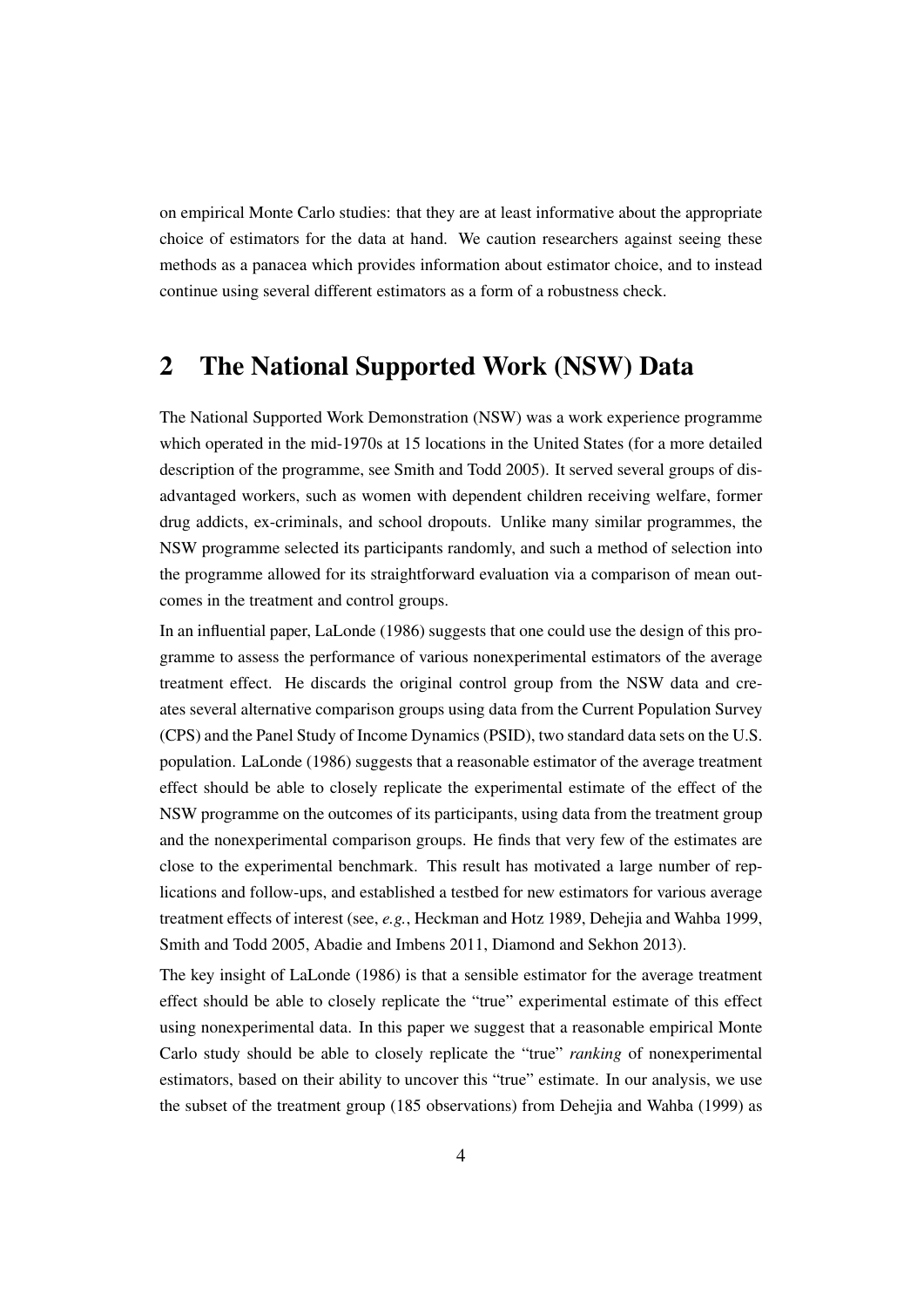<span id="page-6-0"></span>

|                        |       | <b>NSW</b> |        | <b>CPS</b> |        | <b>PSID</b> |
|------------------------|-------|------------|--------|------------|--------|-------------|
|                        | Mean  | Std. Dev.  | Mean   | Std. Dev.  | Mean   | Std. Dev.   |
| Number of observations |       | 185        |        | 15.992     |        | 2.490       |
| Outcome variable       |       |            |        |            |        |             |
| Nonemployed '78        | 0.24  | 0.43       | 0.14   | 0.34       | 0.11   | 0.32        |
| Control variables      |       |            |        |            |        |             |
| Age                    | 25.82 | 7.16       | 33.23  | 11.05      | 34.85  | 10.44       |
| <b>Black</b>           | 0.84  | 0.36       | 0.07   | 0.26       | 0.25   | 0.43        |
| Education              | 10.35 | 2.01       | 12.03  | 2.87       | 12.12  | 3.08        |
| Married                | 0.19  | 0.39       | 0.71   | 0.45       | 0.87   | 0.34        |
| 'Earnings '74'         | 2.096 | 4.887      | 14.017 | 9.570      | 19.429 | 13.407      |
| 'Nonemployed '74'      | 0.71  | 0.46       | 0.12   | 0.32       | 0.09   | 0.28        |
| Earnings '75           | 1.532 | 3.219      | 13.651 | 9.270      | 19.063 | 13.597      |
| Nonemployed '75        | 0.60  | 0.49       | 0.11   | 0.31       | 0.10   | 0.30        |

Table 1: Descriptive Statistics for the NSW-CPS and NSW-PSID Data Sets

NOTE: Earnings variables are all expressed in 1982 dollars.

well as the original CPS and PSID comparison groups (15,992 and 2,490 observations, respectively) from [LaLonde](#page-21-5) [\(1986\)](#page-21-5), and we aim at creating a large number of data sets mimicking these NSW-CPS and NSW-PSID sets. Descriptive statistics for these data are presented in Table [1.](#page-6-0)

### <span id="page-6-1"></span>3 Empirical Monte Carlo Designs

#### 3.1 The structured design

What we term a "structured" design is based on the Monte Carlo studies implemented by [Abadie and Imbens](#page-19-2) [\(2011\)](#page-19-2) and [Busso et al.](#page-19-3) [\(2013\)](#page-19-3). We test both an "uncorrelated" and a "correlated" version of this design.

First we generate a fixed number of 185 treated and either 2,490 (PSID) or 15,992 (CPS) nontreated observations per replication. We then draw employment status in 1974 and 1975 jointly, with the probability of each joint employment status matching the observed joint probability in the data for individuals with that treatment status. For individuals who are employed in only one period, an income is drawn from a log normal distribution with mean and variance that match those in the data for individuals with the same treatment and employment status. Where individuals are employed in both periods a joint log normal distribution is used. Also, whenever drawn income in a particular year lies outside the support of income in that year observed in the data, the observation is replaced with the limit point of the support, as suggested by [Busso et al.](#page-19-3) [\(2013\)](#page-19-3).

In our initial *uncorrelated* design we closely replicate [Abadie and Imbens](#page-19-2) [\(2011\)](#page-19-2), drawing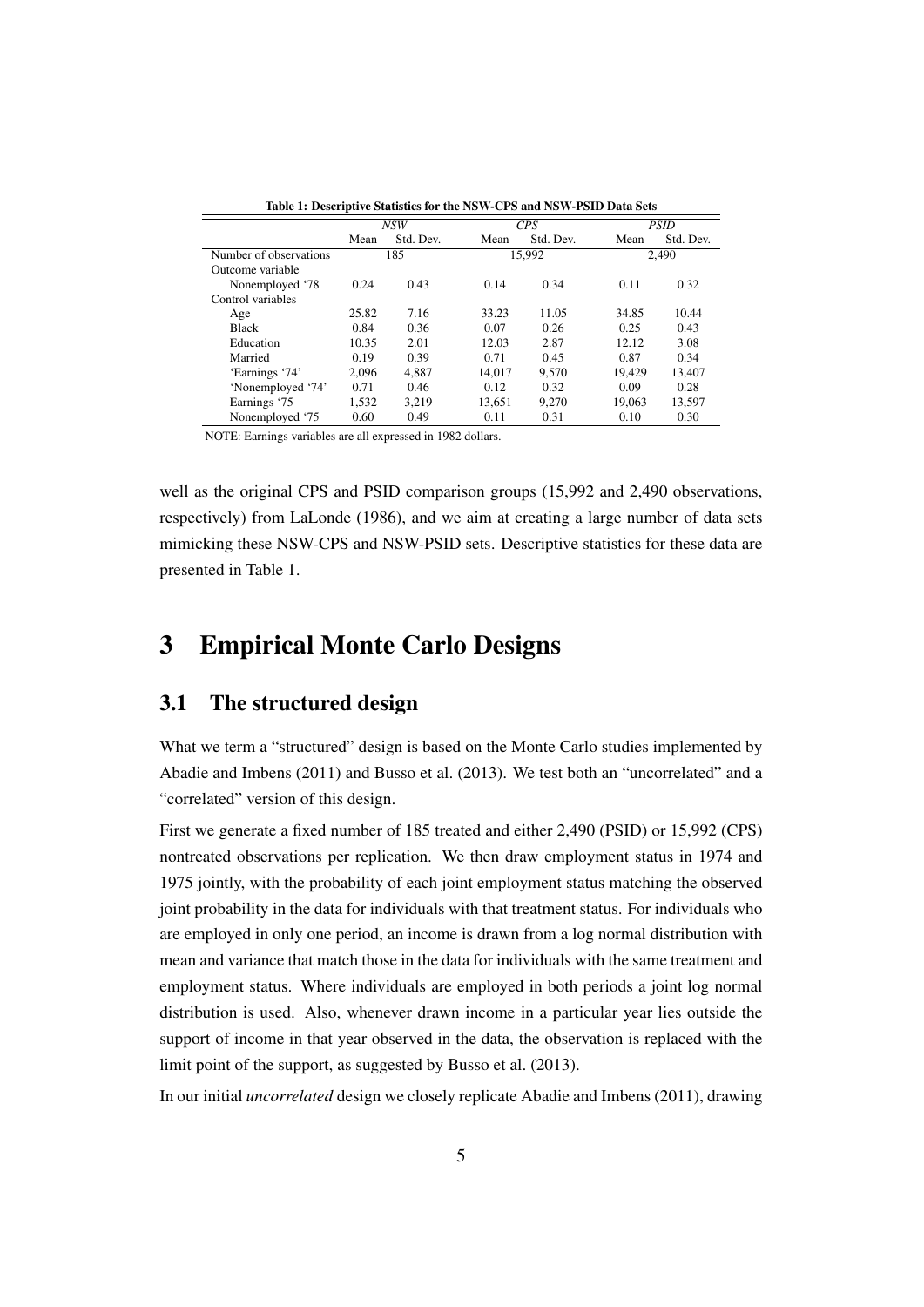all other covariates – black, married, education, and age – conditional only on treatment status. Note that conditioning the distribution of covariates on treatment status means that the probability of treatment conditional on covariates is defined implicitly by this procedure. Black and married are binary outcomes, so draws are taken from a Bernoulli with appropriate probability of success. Age is drawn from a log normal, with matched conditional mean and conditional variance from the data. As with income, censoring is performed, replacing any generated observations which lie outside the support with the limit point of the support from the original data.

In the original data education is coded as the number of years of education completed, taking integer values. Since the data do not follow any smooth distribution, [Abadie and](#page-19-2) [Imbens](#page-19-2) [\(2011\)](#page-19-2) use a discrete distribution with support at each integer from four to sixteen. Unlike them, we collapse the discrete distribution into two indicator variables, one indicating whether the individual has at least 12 years of education, and the other whether the individual has at least 16 years. These points are chosen because of the large probability masses observed at these points in the distribution. We can then match the probabilities for each of these to those in the data, conditioning on treatment status. This reduction in support is done for consistency with our correlated design, so that we could focus on the importance of using a rich correlation structure in the data-generating process.[4](#page-7-0)

In the correlated design we model the joint distribution of the covariates as a tree-structured conditional probability distribution, where the conditional distributions are learned from the data. This contrasts with the uncorrelated design where one imposes that the joint distribution is the product of the marginals conditioned only on the treatment status. We begin by deterministically assigning treatment status, and then generating employment status and income as above. The process for generating other covariates is as follows:

- 1. The covariates are ordered: treatment status, employment statuses, income in each period, whether black, whether married, whether received at least 12 years of education, whether received at least 16 years of education, and age. This ordering is chosen purely for convenience, with binary covariates listed before continuous ones.
- 2. Using the original data, each covariate from "black" onwards is regressed on all the covariates listed before it.<sup>[5](#page-7-1)</sup> These regressions are not to be interpreted causally;

<span id="page-7-0"></span><sup>&</sup>lt;sup>4</sup>We also tested a version of the uncorrelated design using the same distribution as [Abadie and](#page-19-2) [Imbens](#page-19-2) [\(2011\)](#page-19-2), without any consequential effect on our results.

<span id="page-7-1"></span><sup>5</sup>One exception is "at least 16 years of education" which is regressed on the prior listed covari-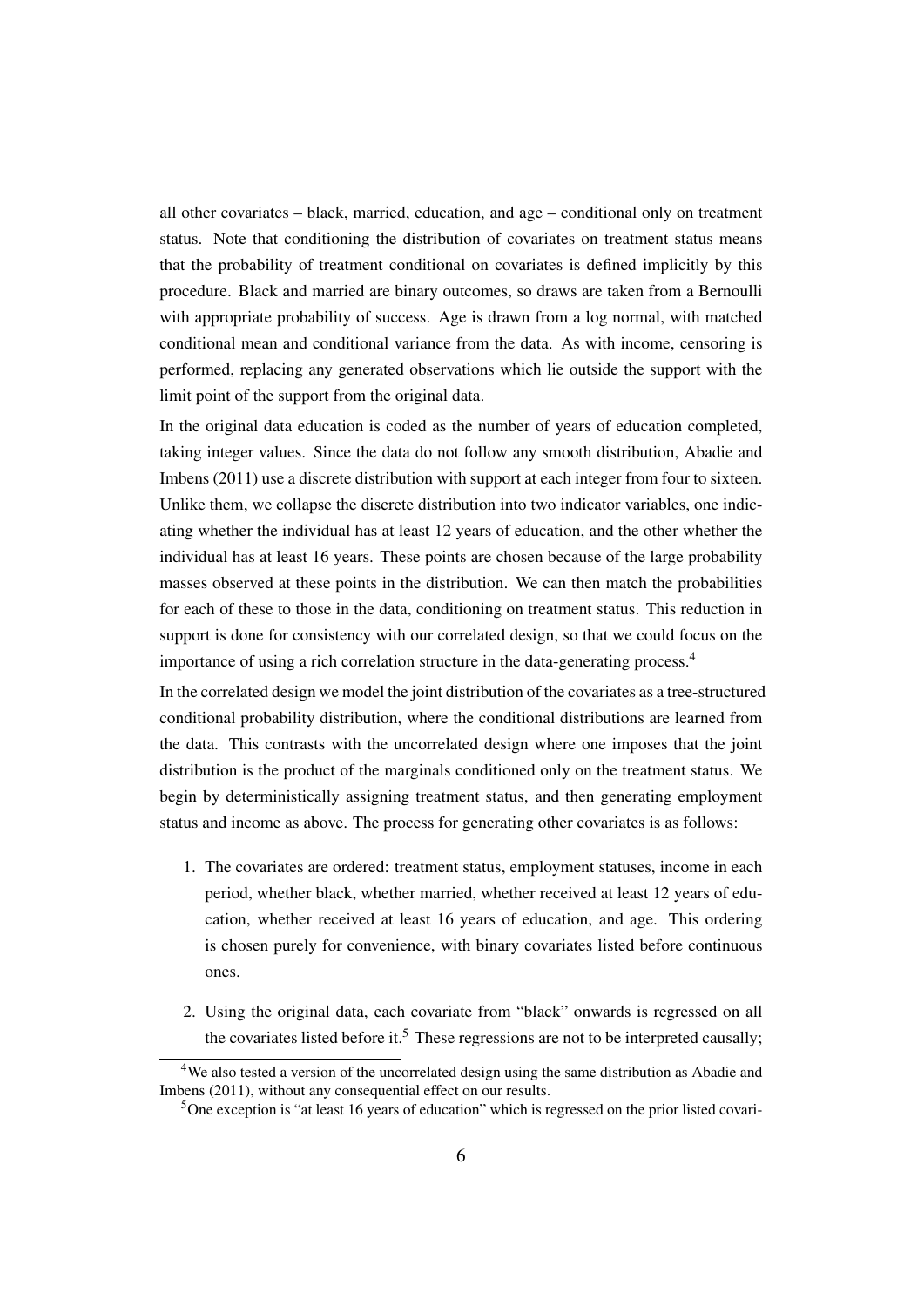they simply give the conditional mean of each variable given all preceding covariates. Where coefficients are insignificantly different from zero, they are set to zero, and the other coefficients are recorded.

3. In the new (Monte Carlo) data set, covariates are drawn sequentially in the same order. For binary covariates a temporary value is drawn from a  $unif(0,1)$  distribution. Then the covariate is equal to one if the temporary value is less than the conditional probability for that observation. The conditional probability is found using the values of the existing generated covariates and the estimated coefficients from (2). Age is drawn from a log normal whose mean depends on the other covariates and whose variance is allowed to depend on treatment status, and again we replace extreme values with the limit of the support, as in the uncorrelated case.

In both designs (correlated and uncorrelated) the binary outcome,  $Y_i$ , is then generated in two steps. In the first step, a probability of employment is generated conditional on the covariates, using the parameters of a logit model fitted from the original data (see Table [A.1\)](#page-23-0). Each covariate is included linearly within the inverse logit function, except for treatment status, which is interacted with all other covariates so that the coefficients may differ depending on treatment status. Precisely, the estimated coefficients,  $\gamma_0$  and  $\gamma_1$ , from estimation using the control and treatment subsamples are used to calculate the linear index,  $\mathbf{X}_i \gamma_d$  (for  $d = 0, 1$ ), from which we calculate  $p_i = \Pr(Y_i = 1 | \mathbf{X}_i, D_i = d)$  $e^{X_i \gamma_d}/(1+e^{X_i \gamma_d})$ . In practice, this model is equivalent to a flexible parametric logit model or – equivalently – to a logit version of the Oaxaca–Blinder decomposition (see, *e.g.*, [Fortin et al.](#page-20-4) [2011\)](#page-20-4). In the second step, employment status is determined as a draw from a Bernoulli distribution with the estimated conditional probability *p<sup>i</sup>* .

We approximate the sample-size selection rule in [Huber et al.](#page-21-3) [\(2013\)](#page-21-3), which suggests how the number of generated samples should vary with the number of observations, by generating 2,000 samples for NSW-PSID and 500 samples for NSW-CPS.

#### 3.2 The placebo design

The "placebo" design follows the approach suggested by [Huber et al.](#page-21-3) [\(2013\)](#page-21-3), and applied also by [Lechner and Wunsch](#page-21-7) [\(2013\)](#page-21-7). Covariates are drawn jointly with outcomes from the empirical distribution, rather than a parametrised approximation. In particular, pairs

ates conditional on having at least 12 years of education, since it is clearly not possible to have at least 16 years without having at least 12.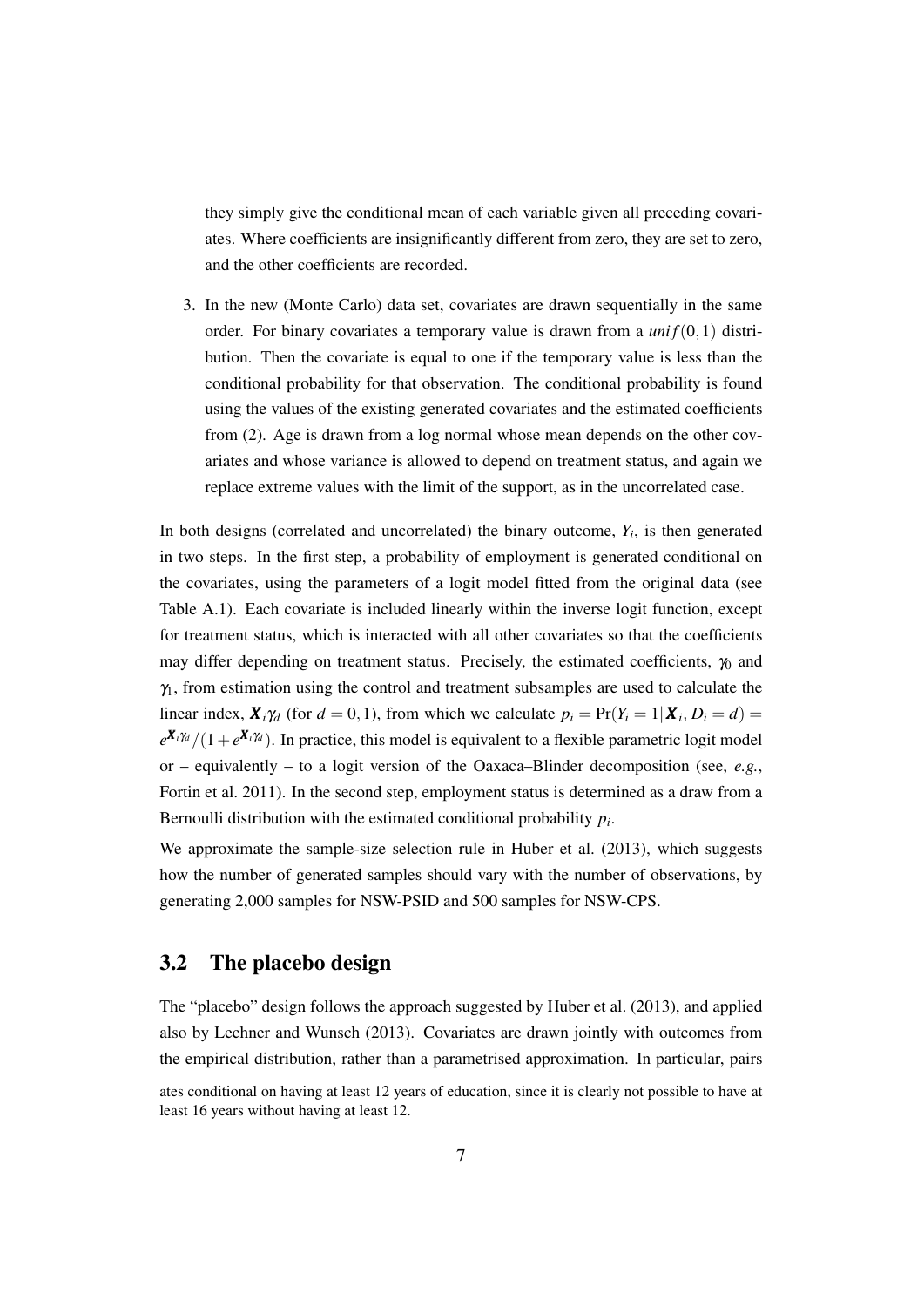$(Y_i, X_i)$  are drawn with replacement from the sample of nontreated observations. The data on the treated sample are used with the control data to parametrically (logit) estimate the propensity score, *i.e.* the conditional probability of treatment.

We assign treatment status to observations in the sampled data using the estimated coefficients,  $\phi$  (see Table [A.2\)](#page-23-1); iid logistic errors,  $\varepsilon_i$ ; and two parameters,  $\lambda$  and  $\alpha$ , where  $\lambda$ determines the degree of covariate overlap between the "placebo treated" and "nontreated" observations and  $\alpha$  determines the expected proportion of the "placebo treated". Formally  $D_i = \mathbf{1}(D_i^* > 0)$  where  $D_i^* = \alpha + \lambda \mathbf{X}_i \phi + \varepsilon_i$ . Since the original outcome,  $Y_i$ , is drawn directly from the data together with  $\boldsymbol{X}_i$ , we do not need to specify any DGP for the outcome. Instead we know that by construction the effect of the assigned treatment status is zero.[6](#page-9-0) Hence we can judge estimators based on their ability to replicate this true effect of zero.

Of course, one should note that the conditional distribution of outcomes for placebo treated individuals might differ significantly from the conditional distribution of outcomes for treated individuals in the original data. This will affect the extent to which knowledge about the relative performance of estimators in the generated samples is informative about the relative performance of estimators in the original data.

This design requires some choice of  $\alpha$  and  $\lambda$ . We choose  $\alpha$  to ensure that the proportion of the "placebo treated" in each simulated sample is as close as possible to the proportion of treated in the corresponding original data set (1.14% in NSW-CPS and 6.92% in NSW-PSID). [Huber et al.](#page-21-3) [\(2013\)](#page-21-3) suggest that choosing  $\lambda = 1$  should guarantee "selection [into treatment] that corresponds roughly to the one in our 'population'". However, this is not necessarily true: it would be true only if the degree of overlap between the treated and nontreated in the original data was roughly equal to the degree of overlap between the placebo treated and placebo nontreated in the simulated samples. There is no reason to expect such a relationship, so we conduct a small-scale calibration to determine the "optimal" value of  $\lambda$  in these data.

We choose a search grid of possible values for  $\lambda$ , namely  $\{0.01, 0.03, \ldots, 0.99\}$  for NSW-CPS and  $\{0.01, 0.02, \ldots, 0.99\}$  for the smaller NSW-PSID.<sup>[7](#page-9-1)</sup> For each value we generate data and calculate "overlap" for each sample, which we define to be the proportion of treated individuals for whom the estimated propensity score is larger than the min-

<span id="page-9-0"></span> $6A$  similar approach is developed by [Bertrand et al.](#page-19-5) [\(2004\)](#page-19-5) who study inference in differencein-differences (DiD) designs using simulations with randomly generated "placebo laws" in statelevel data, *i.e.* policy changes which never actually happened. For follow-up studies, see also [Hansen](#page-20-5) [\(2007\)](#page-20-5), [Cameron et al.](#page-19-6) [\(2008\)](#page-19-6), and [Brewer et al.](#page-19-7) [\(2013\)](#page-19-7).

<span id="page-9-1"></span><sup>&</sup>lt;sup>7</sup>On the basis of a presearch, we determined that for both data sets  $\lambda \in (0,1)$ .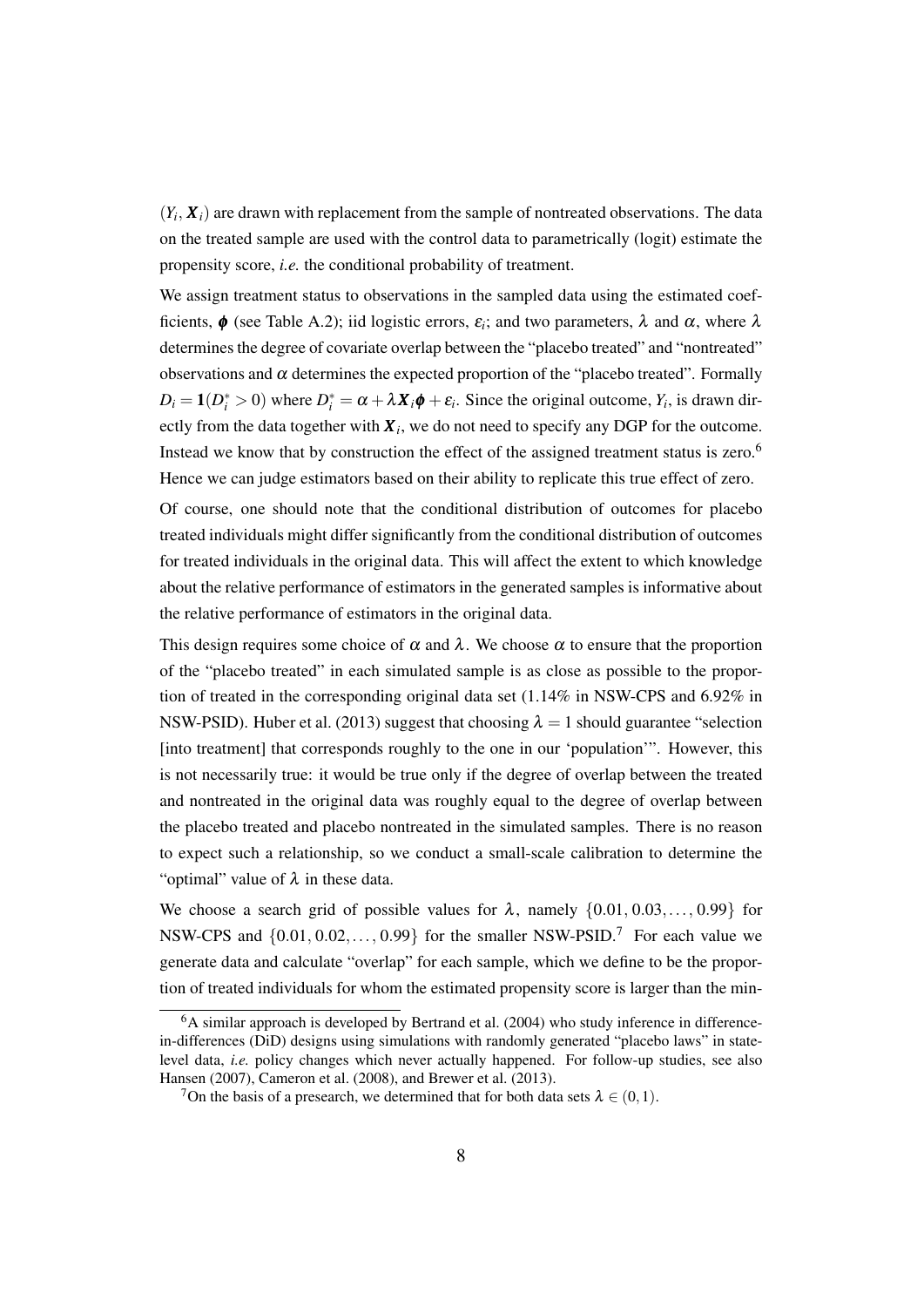imum and smaller than the maximum estimated propensity score among the nontreated. We perform 100 replications for each  $\lambda$  in NSW-CPS and 500 in NSW-PSID. We choose this  $\lambda$  which minimises the root-mean-square deviation of our simulated overlap from the one in the original data. This gives  $\lambda = 0.51$  in the NSW-CPS and  $\lambda = 0.17$  in the NSW-PSID. As a comparison with [Huber et al.](#page-21-3) [\(2013\)](#page-21-3), however, we also perform simulations with  $\lambda = 1$ , and we refer to these two versions of the placebo design as *calibrated* and *uncalibrated*, respectively.

As before, we generate 2,000 samples for NSW-PSID and 500 samples for the larger NSW-CPS.

### 4 Method

As mentioned above, in this paper we reverse the usual ordering, using a number of estimators to compare different types of empirical Monte Carlo designs, rather than using the generated data to rank estimators. We implement many common estimators to see how good the various designs are at replicating the true biases, absolute biases, and corresponding rankings. We discuss below the estimators which we use, and the metrics on which we compare the EMCS methods.

#### 4.1 Estimators

We consider treatment effect estimators which belong to one of five main classes: standard parametric (regression-based), flexible parametric (Oaxaca–Blinder), kernel-based (matching, local linear regression, and local logit), nearest-neighbour matching, and inverse probability weighting estimators. In each case we estimate the average treatment effect on the treated (ATT) using these estimators, ${}^{8}$  ${}^{8}$  ${}^{8}$  and then calculate the bias for each replication via a comparison to an "oracle" estimator which provides the true value. In the placebo design, the true value in the population is equal to zero by construction. In the structured design, we use our knowledge of both potential outcome equations to compute the probability of success under both regimes for each individual. The true value is then

<span id="page-10-0"></span><sup>8</sup>Other statistics may also be selected in its place. Since the ATT only needs estimates of the counterfactuals for the treated observations, it is less demanding than the average treatment effect (ATE). Hence, if this method were to be generally useful for the ATE, it would also have to be suitable for the ATT.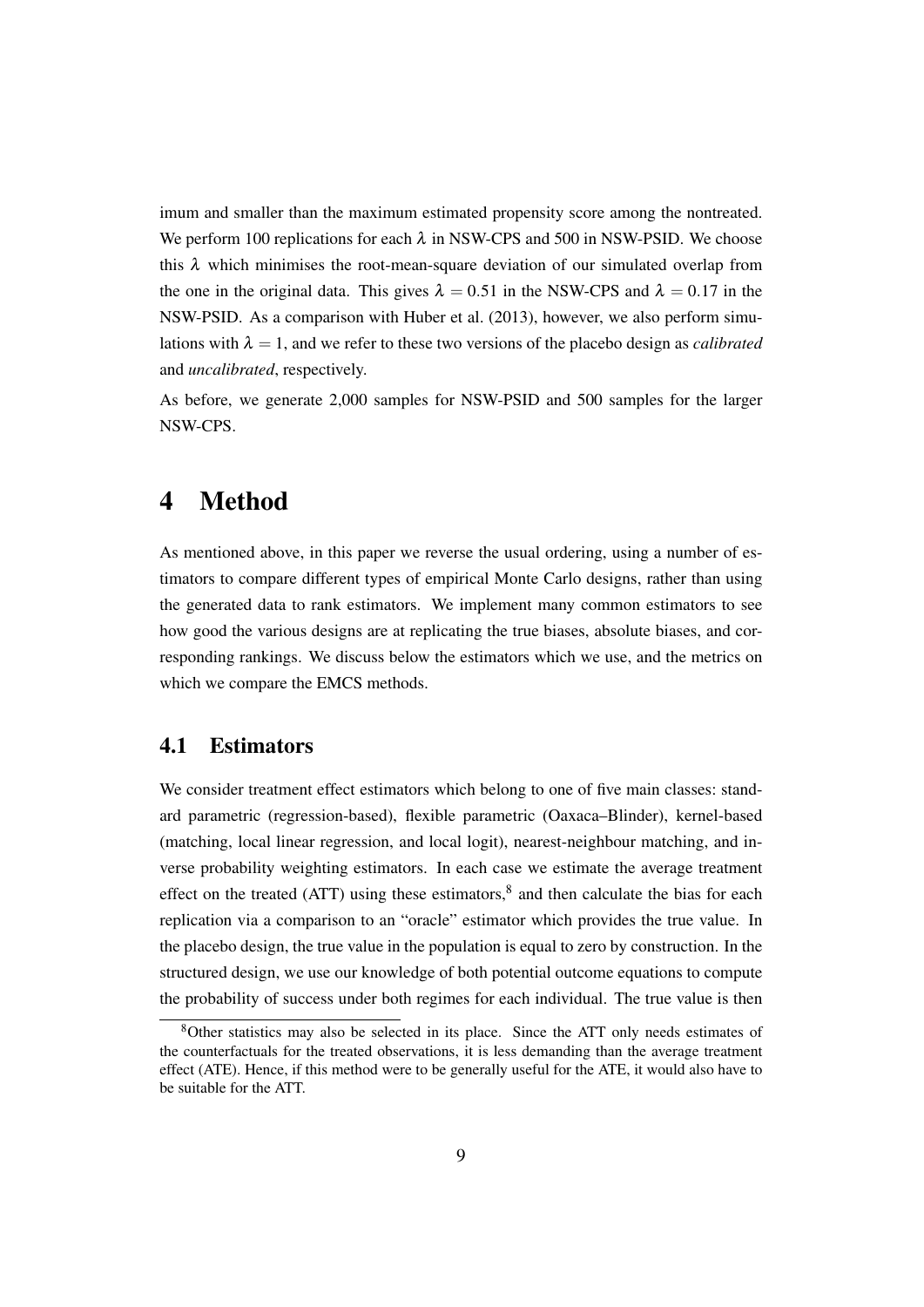obtained by averaging the difference between these two probabilities over the subsample of treated individuals.

In particular, we use as regression-based methods the linear probability model (LPM) as well as the logit, probit, and complementary log-log models. The complementary log-log model uses an asymmetric binary link function, which makes it more appropriate when the probability of success takes values close to zero or one (see [Cameron and Trivedi](#page-19-8) [2005](#page-19-8) for a textbook treatment), as is the case in our application.

We also follow [Kline](#page-21-8) [\(2011\)](#page-21-8) in using the Oaxaca–Blinder (OB) decomposition to com-pute the ATT.<sup>[9](#page-11-0)</sup> Since we consider a binary outcome, we apply both linear and non-linear OB estimators. The linear OB decomposition is equivalent to the LPM but with the treatment dummy interacted with appropriately demeaned covariates. Similarly, the non-linear OB decompositions impose either a logit or probit link function around the linear index, separately for both subpopulations of interest [\(Yun](#page-22-4) [2004,](#page-22-4) [Fairlie](#page-20-6) [2005\)](#page-20-6).

Turning to more standard treatment effect estimators, we consider several kernel-based methods, in particular kernel matching, local linear regression, and local logit. Kernel matching estimators play a prominent role in the programme evaluation literature (see, *e.g.*, [Heckman et al.](#page-20-7) [1997,](#page-20-7) [Frölich](#page-20-0) [2004\)](#page-20-0), and their asymptotic properties are established by [Heckman et al.](#page-20-8) [\(1998\)](#page-20-8). Similarly, local linear regression is studied by [Fan](#page-20-9) [\(1992,](#page-20-9) [1993\)](#page-20-10), [Heckman et al.](#page-20-8) [\(1998\)](#page-20-8), and others. Because our outcome is binary, we also consider local logit, as applied in [Frölich and Melly](#page-20-11) [\(2010\)](#page-20-11). Note that each of these estimators requires estimating the propensity score in the first step (based on a logit model) as well as choosing a bandwidth. For each of the methods, we select the bandwidth on the basis of leave-one-out cross-validation (as in [Busso et al.](#page-19-0) [2009](#page-19-0) and [Huber et al.](#page-21-3) [2013\)](#page-21-3) from a search grid  $0.005 \times 1.25^{g-1}$  for  $g = 1, 2, ..., 15$ , and repeat this process in each replication.[10](#page-11-1)

We also apply the popular nearest-neighbour matching estimators, including both matching on covariates and on the estimated propensity score. Large-sample properties for some

<span id="page-11-0"></span> $9$ [Kline](#page-21-8) [\(2011\)](#page-21-8) shows that the OB decomposition is equivalent to a particular reweighting estimator and that it therefore satisfies the property of double robustness. See also [Oaxaca](#page-21-9) [\(1973\)](#page-21-9) and [Blinder](#page-19-9) [\(1973\)](#page-19-9) for seminal formulations of this method as well as [Fortin et al.](#page-20-4) [\(2011\)](#page-20-4) for a recent review of the decomposition framework.

<span id="page-11-1"></span> $10$ Note that the computation time is already quite large in the case of the NSW-PSID data, but it is completely prohibitive for NSW-CPS. Consequently, in the case of the NSW-CPS data set, we calculate optimal bandwidths only once, for the original data set, and use these values in our simulations. We find qualitatively identical results for the NSW-CPS data set when we exclude all the kernel-based estimators. These results are available on request.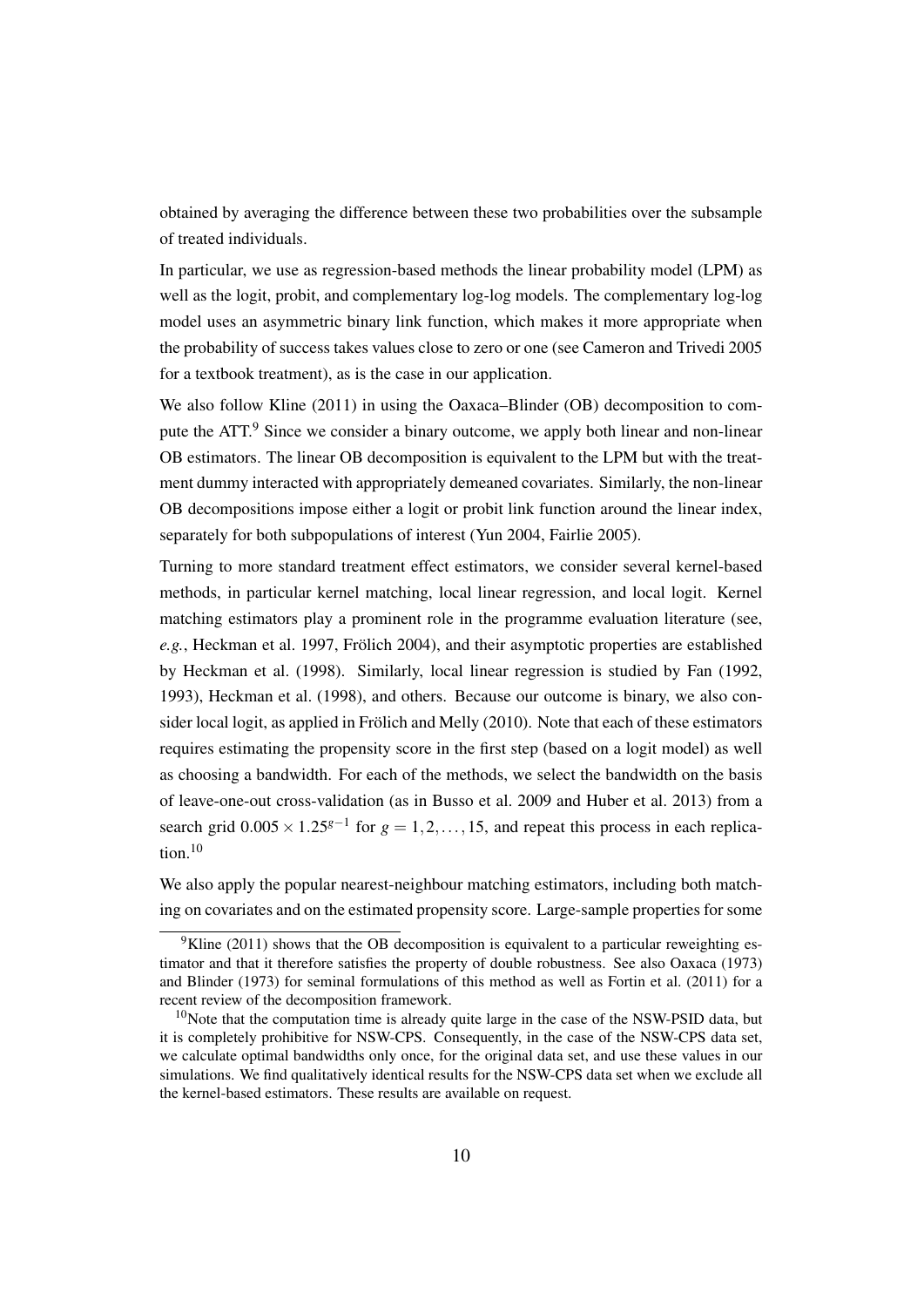of these estimators are derived by [Abadie and Imbens](#page-19-10) [\(2006\)](#page-19-10). Since nearest-neighbour matching estimators are shown not to be  $\sqrt{n}$ -consistent in general, we also consider the bias-adjusted variant of both versions of matching [\(Abadie and Imbens](#page-19-2) [2011\)](#page-19-2). Like kernel-based methods, also nearest-neighbour matching estimators require choosing a tuning parameter, N, the number of neighbours. We consider the workhorse case of  $N = 1$ and also  $N = 40$ ,<sup>[11](#page-12-0)</sup> so we apply eight nearest-neighbour matching estimators in total.

The last class of estimators includes three versions of inverse probability weighting (see [Busso et al.](#page-19-0) [2009](#page-19-0) for a thorough discussion) as well as the so-called double robust regression [\(Robins et al.](#page-22-5) [1994,](#page-22-5) [Robins and Rotnitzky](#page-22-6) [1995,](#page-22-6) [Busso et al.](#page-19-0) [2009\)](#page-19-0). We consider unnormalised reweighting, in which the sum of weights is stochastic; normalised reweighting, in which the weights are rescaled to sum to 1; as well as (asymptotically) efficient reweighting, which is a linear combination of normalised and unnormalised reweighting [\(Lunceford and Davidian](#page-21-0) [2004\)](#page-21-0). Also, the double robust regression is in practice a combination of regression and reweighting, and the resulting estimator is consistent if at least one of the two models is well-specified (see [Imbens and Wooldridge](#page-21-4) [2009](#page-21-4) for a discussion).

Moreover, for regression-based, Oaxaca–Blinder, and inverse probability weighting estimators we also consider a separate case in which we restrict our estimation procedures to those treated (or placebo treated) whose estimated propensity scores are larger than the minimum and smaller than the maximum estimated propensity score among the nontreated, *i.e.* to those who are located in the common support region.<sup>[12](#page-12-1)</sup> In consequence, our total number of estimators is equal to 35, including 8 regression-based estimators, 6 Oaxaca–Blinder estimators, 5 kernel-based estimators, 8 nearest-neighbour matching estimators, and 8 inverse probability weighting estimators. We perform our simulations in Stata and use several user-written commands in our estimation procedures: locreg [\(Frö](#page-20-11)[lich and Melly](#page-20-11) [2010\)](#page-20-11), nnmatch [\(Abadie et al.](#page-19-11) [2004\)](#page-19-11), oaxaca [\(Jann](#page-21-10) [2008\)](#page-21-10), and psmatch2 [\(Leuven and Sianesi](#page-21-11) [2003\)](#page-21-11).

<span id="page-12-0"></span><sup>&</sup>lt;sup>11</sup>While the latter number of matches is unusually big, results from the early stage of this project suggested a negative monotonic relationship between *N* and the root-mean-square error (RMSE) of an estimator (in the range 1–64).

<span id="page-12-1"></span> $12$ We do not consider such a variant of kernel-based and nearest-neighbour matching estimators for two reasons. First, these estimators explicitly compute a counterfactual for each individual using data from the closest neighbourhood of this individual. Second, these two classes of estimators account for nearly 100% of our computation time, and therefore such an inclusion would be prohibitive timewise. This is not problematic, since our interest is not in how well any particular estimator performs, but rather in comparing the performance of estimators in the original data and in the Monte Carlo samples.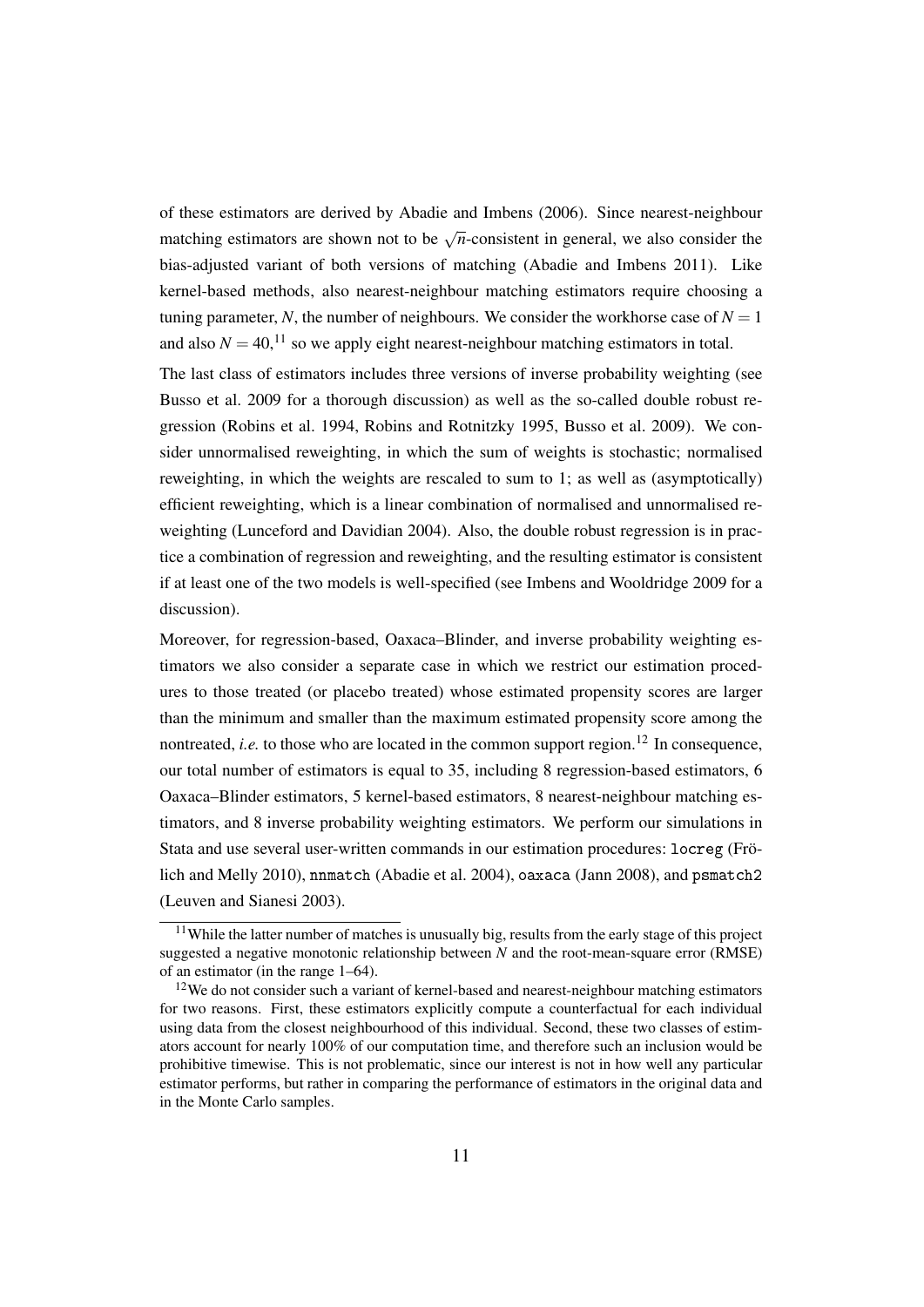#### 4.2 Metrics

Empirical Monte Carlo studies seek to persuade one of the benefits of using a particular estimator, showing that it is preferred to many others in a particular circumstance. We are able to test the internal validity of such a procedure by comparing the performance of estimators in the original data with their performance using the Monte Carlo data.

Typically one would choose estimators on the basis of minimising either the RMSE or the absolute mean bias between the true value of the statistic of interest and the estimate. Since we know the true effects in the original data – the programme reduced nonemployment among its participants by 11.06 percentage points – and the generated data, we can calculate biases in both circumstances.

Minimising the RMSE accounts for both the bias and variance of an estimator, so might be preferred as a measure in many contexts. Unfortunately, from a single sample of original data it is not possible to measure the variance of an estimator, only the bias. Hence although one could calculate the RMSE in the Monte Carlo data, this is not possible in the original data. However, a minimum condition for an EMCS to be able to reproduce the appropriate RMSE is that it should produce the correct biases, and absolute biases. Hence we focus on metrics based on bias.

For a researcher comparing the performance of estimators, absolute bias is typically a more relevant metric than bias. We therefore prefer absolute bias to bias as a performance measure which indicates the quality of an EMCS procedure, and in our results we focus on the correlation in absolute (mean) bias between the original data and the Monte Carlo samples ("Abs. bias–Abs. mean bias" in Tables [2–](#page-15-0)[4\)](#page-17-0) as well as on the correlation between (ordinal) rankings of estimators based on absolute (mean) bias ("Rank–Rank"). We also, however, report the correlations for bias.

### 5 Results

In this section we discuss the performance of various EMCS designs. For each EMCS procedure we implement various nonexperimental estimators for the ATT. We then study the correlation in bias, absolute bias, and ranking, comparing the estimates in the generated data and in the original data. $13$ 

<span id="page-13-0"></span> $13$ In order to reduce the impact of outliers on our final results, we discard all the estimates whose absolute value is larger than 10. Note that the outcome in our application is binary, so the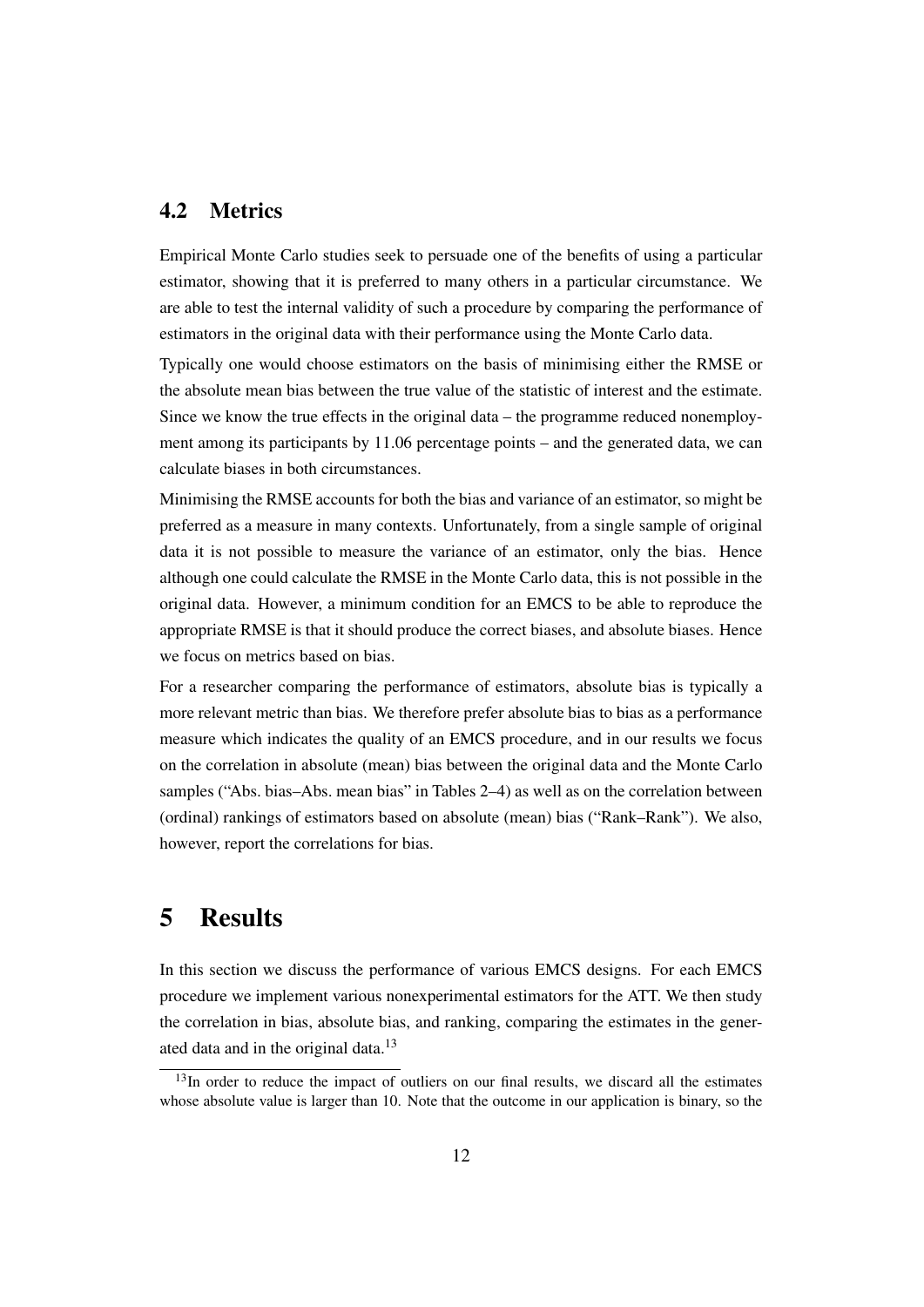#### 5.1 The structured design

The baseline correlations in the NSW-PSID design are shown in the first and third columns of Table  $2<sup>14</sup>$  $2<sup>14</sup>$  $2<sup>14</sup>$  Mean biases are positively and significantly correlated with the true biases, whilst absolute mean biases are significantly negatively correlated with the true absolute biases. The second and fourth columns test for robustness of this result to the exclusion of all the Oaxaca–Blinder estimators, since the logit OB decomposition can be regarded as the "true" model for the structured design (see Section [3\)](#page-6-1), which might improve the performance of various OB decompositions in such designs in an artificial way. Although the correlations generally get weaker, and in some cases become insignificant as the number of estimators falls, the signs are unchanged.[15](#page-14-1)

The positive correlation in bias implies that estimators which have relatively high biases in the original data continue to have relatively high biases in the simulations. Since bias is calculated as the difference between the estimate and the true effect in a given replication – which does not vary significantly across replications – this positive correlation in biases simply reflects a positive correlation in the underlying estimates.

However, as noted previously, for a researcher performing an empirical Monte Carlo study the appropriate decision criterion for choosing estimators is typically absolute bias, and on this criterion the researcher would choose the wrong estimators. This result differs from the result on bias, because when taking absolute values it becomes important what value is used as the "true" value against which the bias is calculated.

With the NSW-PSID data, the structured design generates true values equal to  $-0.2551$ and –0.2596, on average, in the uncorrelated and correlated versions, respectively. These

true effect cannot deviate from the [−1,1] interval. Our rule should not therefore be viewed as particularly restrictive. This leads us to dropping at most 1.8% (0.2%) of the observations for an estimator-design pair in the NSW-PSID (NSW-CPS) data. The only exception is unnormalised reweighting in the correlated structured design for NSW-PSID. In this case we drop up to 8.3% of the observations. We find qualitatively identical results for all the designs when we do not discard any outliers, but instead remove these estimators for which we detect more than 1% of outliers in the first place. These results are available on request.

<span id="page-14-0"></span><sup>14</sup>Tables [B.1](#page-25-0) and [B.2](#page-26-0) present "true" biases and rankings of these estimators. Table [B.3](#page-27-0) provides evidence on their relative performance in the uncorrelated structured design, when the DGP attempts to mimic the NSW-CPS data-generating process; similarly Table [B.4](#page-28-0) provides the results for the NSW-PSID case. Tables [B.5](#page-29-0) and [B.6](#page-30-0) present simulation results for the correlated structured design

<span id="page-14-1"></span><sup>&</sup>lt;sup>15</sup>We also perform additional robustness checks, such as reweighting the effect of each estimator-observation on our correlations in a way which would guarantee an equal impact of each of the classes of estimators. These additional robustness checks never have an effect on our conclusions. These results are available on request.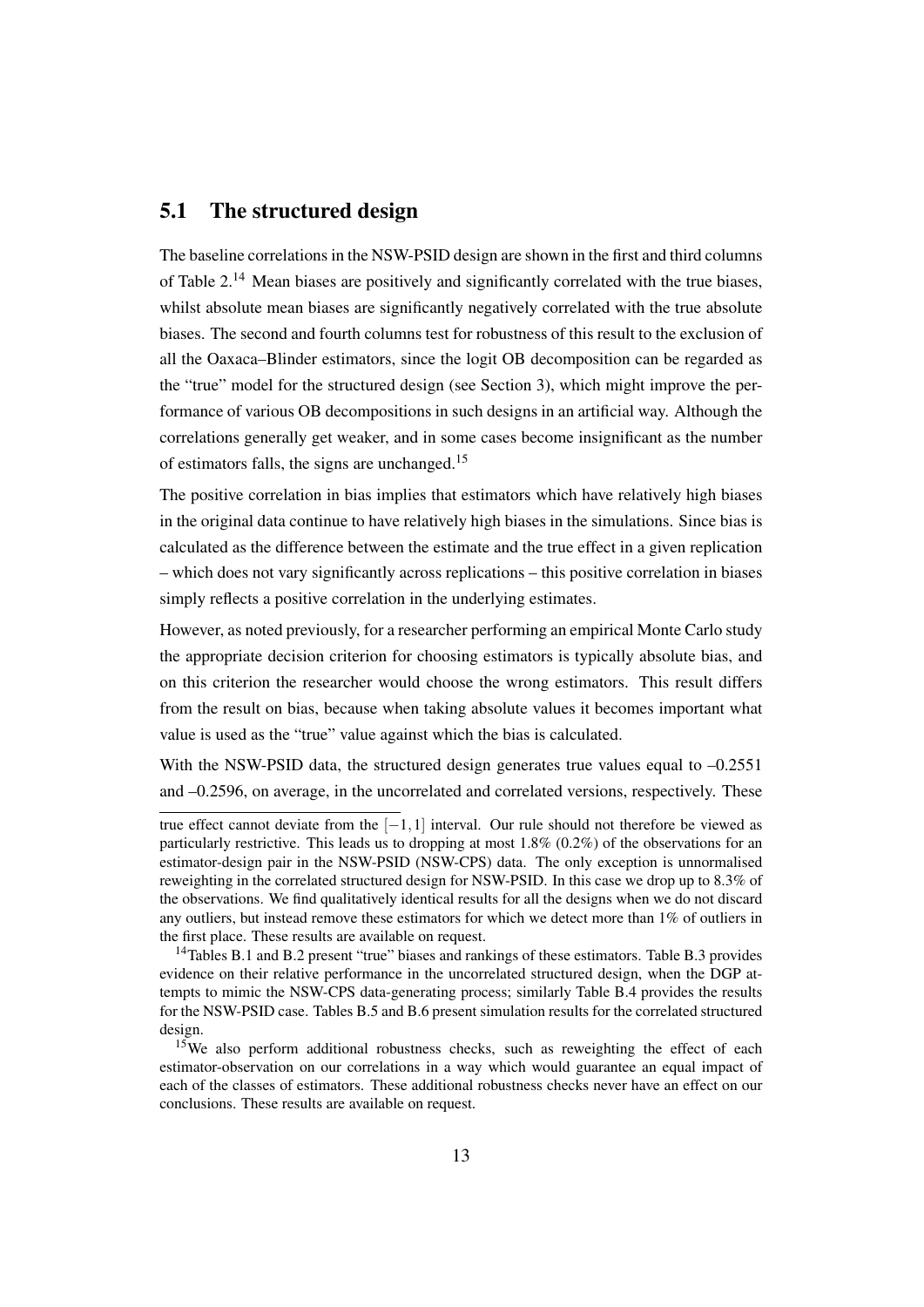|                          | "True biases"    |             |             | "Hypothetical biases" |           |              |            |            |
|--------------------------|------------------|-------------|-------------|-----------------------|-----------|--------------|------------|------------|
|                          | Uncorrelated     |             |             | Correlated            |           | Uncorrelated |            | Correlated |
|                          | $\left(1\right)$ | (2)         | (3)         | (4)                   | (5)       | (6)          |            | (8)        |
| Correlations             |                  |             |             |                       |           |              |            |            |
| Bias-Mean bias           | $0.369**$        | 0.254       | $0.625***$  | $0.532***$            | $0.369**$ | 0.254        | $0.625***$ | $0.532***$ |
|                          | (0.032)          | (0.192)     | (0.000)     | (0.003)               | (0.032)   | (0.192)      | (0.000)    | (0.003)    |
| Abs. bias–Abs. mean bias | $-0.401**$       | $-0.280$    | $-0.447***$ | $-0.236$              | $0.397**$ | 0.286        | $0.686***$ | $0.603***$ |
|                          | (0.019)          | (0.149)     | (0.007)     | (0.217)               | (0.020)   | (0.140)      | (0.000)    | (0.001)    |
| Rank-Rank                | $-0.360**$       | $-0.194$    | $-0.386**$  | $-0.178$              | $0.395**$ | 0.236        | $0.656***$ | $0.571***$ |
|                          | (0.036)          | (0.320)     | (0.022)     | (0.356)               | (0.021)   | (0.226)      | (0.000)    | (0.001)    |
| Sample restrictions      |                  |             |             |                       |           |              |            |            |
| Exclude outliers         | Y                | Y           | Y           | Y                     | Y         | Y            | Y          | Y          |
| Exclude Oaxaca-Blinder   | N                | $\mathbf v$ | N           | Y                     | N         | $\mathbf v$  | N          | Y          |
| Number of estimators     | 34               | 28          | 35          | 29                    | 34        | 28           | 35         | 29         |

<span id="page-15-0"></span>Table 2: Correlations Between the Biases in the Uncorrelated and Correlated Structured Designs and in the Original NSW-PSID Data Set

NOTE: P-values are in parentheses. Stars indicate significance: \*at the 10% level; \*\*at the 5% level; \*\*\*at the 1% level.

Columns (1)–(4) correlate biases and rankings in the simulations with biases and rankings in the original data, as measured against the true effect. Columns (5)–(8) correlate biases and rankings in the simulations with hypothetical biases and hypothetical rankings in the original data, as measured against the effect estimated in the original data with the logit OB decomposition. Columns (1), (2), (5), and (6) are based on a DGP which allows covariates to be drawn conditional only on treatment status, whilst in the remaining columns the correlation structure is matched to the data. Odd-numbered columns use all the estimators, whilst even-numbered columns drop OB-based estimators. Outliers are defined as those estimators whose mean biases are more than three standard deviations away from the average mean bias of all the estimators. In columns (1), (2), (5), and (6) unnormalised reweighting with the common support restriction is treated as an outlier.

are far from the true value of –0.1106 in the original data, since they are in effect based on the logit Oaxaca–Blinder decomposition, which estimates a true effect of –0.2568.

In the fifth to eighth columns of Table [2](#page-15-0) we test the hypothesis that the structured design is informative about the ability of estimators to replicate the estimate *from the model*, rather than the true effect in the data. To do this we replace the "true effect" in the original NSW data with the effect suggested by the model, which we term the "hypothetical effect", and use this to compute the corresponding hypothetical biases. Hence this transformation provides some evidence on what the results would be if the model generated the correct treatment effect.

These results are striking. Indeed, all the correlations turn positive, and most of them highly statistically significant. The results are stronger for the correlated structured design, and in that case remain significant even upon the exclusion of a number of estimators.

We further test our hypothesis that a structured empirical Monte Carlo design is informative only when the implied treatment effect is correct by applying the method to the NSW-CPS data. Here the estimated effect is equal to  $-0.1174$ , close to the true value of –0.1106.

The results in Table [3](#page-16-0) are supportive of our interpretation. We find similar results on absolute bias in the first to fourth columns ("true biases") and in the fifth to eighth columns ("hypothetical biases"), since the true effect is already close to the estimated one, and correlations are generally positive. Again the relationships get weaker, and sometimes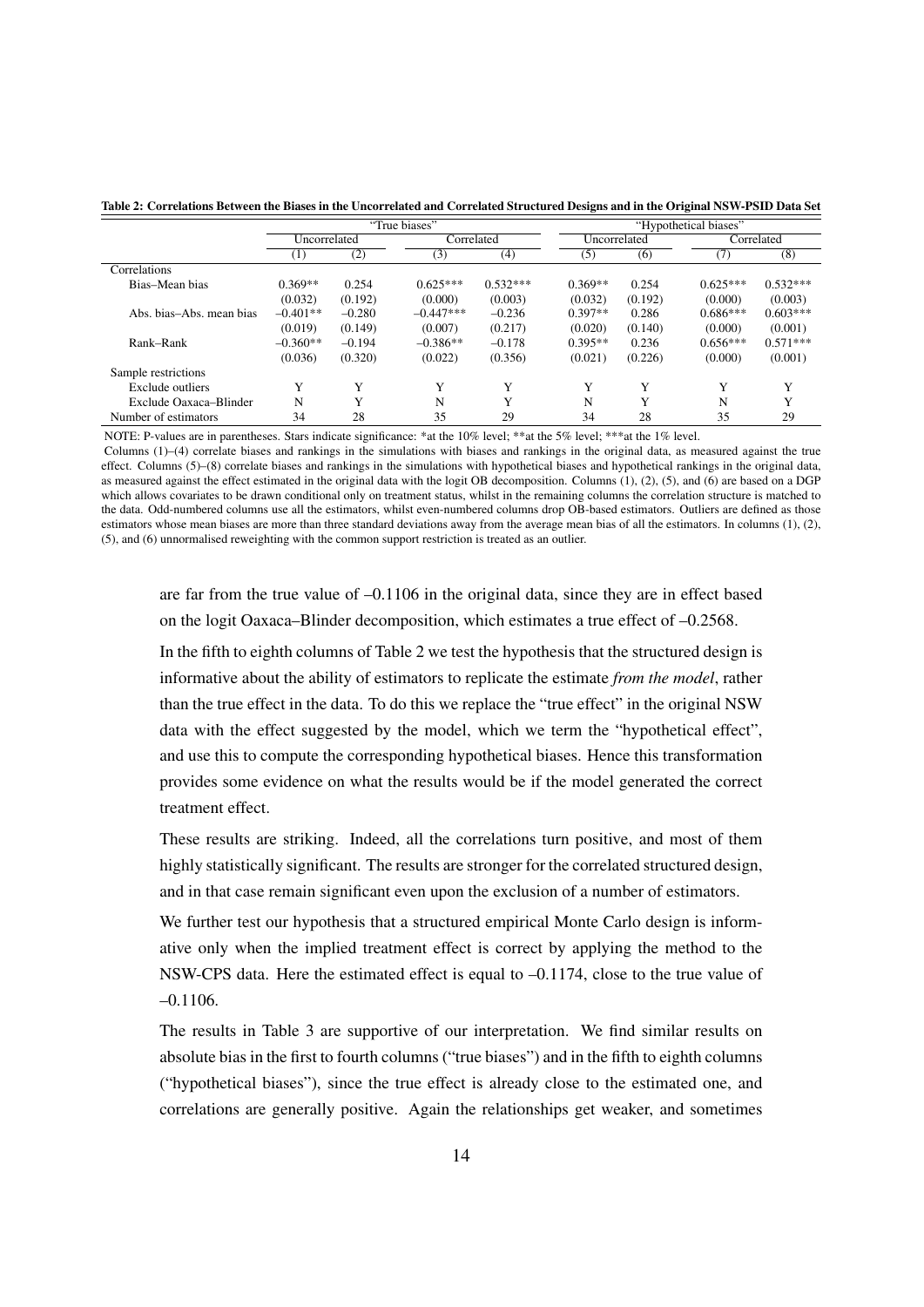|                          |            | "True biases" |             |             | "Hypothetical biases" |              |                    |            |
|--------------------------|------------|---------------|-------------|-------------|-----------------------|--------------|--------------------|------------|
|                          |            | Uncorrelated  | Correlated  |             |                       | Uncorrelated |                    | Correlated |
|                          | $_{(1)}$   | (2)           | (3)         | (4)         | (5)                   | (6)          | $\left($ $\right)$ | (8)        |
| Correlations             |            |               |             |             |                       |              |                    |            |
| Bias-Mean bias           | $0.389**$  | 0.227         | $0.547***$  | $0.379**$   | $0.389**$             | 0.227        | $0.547***$         | $0.379**$  |
|                          | (0.023)    | (0.245)       | (0.001)     | (0.043)     | (0.023)               | (0.245)      | (0.001)            | (0.043)    |
| Abs. bias–Abs. mean bias | $0.618***$ | $0.599***$    | $0.375**$   | 0.295       | $0.467***$            | $0.491***$   | $0.293*$           | 0.270      |
|                          | (0.000)    | (0.001)       | (0.027)     | (0.120)     | (0.005)               | (0.008)      | (0.087)            | (0.156)    |
| Rank-Rank                | $0.554***$ | $0.524***$    | $0.435***$  | $0.345*$    | $0.388**$             | $0.417**$    | $0.406**$          | $0.357*$   |
|                          | (0.001)    | (0.004)       | (0.009)     | (0.067)     | (0.023)               | (0.027)      | (0.016)            | (0.058)    |
| Sample restrictions      |            |               |             |             |                       |              |                    |            |
| Exclude outliers         | Y          | $\mathbf{v}$  | $\mathbf v$ | Y           | Y                     | $\mathbf{v}$ | Y                  | Y          |
| Exclude Oaxaca-Blinder   | N          | $\mathbf{v}$  | N           | $\mathbf v$ | $\mathbf N$           | $\mathbf{v}$ | N                  | v          |
| Number of estimators     | 34         | 28            | 35          | 29          | 34                    | 28           | 35                 | 29         |

<span id="page-16-0"></span>Table 3: Correlations Between the Biases in the Uncorrelated and Correlated Structured Designs and in the Original NSW-CPS Data Set

NOTE: P-values are in parentheses. Stars indicate significance: \*at the 10% level; \*\*at the 5% level; \*\*\*at the 1% level.

Columns (1)–(4) correlate biases and rankings in the simulations with biases and rankings in the original data, as measured against the true effect. Columns (5)–(8) correlate biases and rankings in the simulations with hypothetical biases and hypothetical rankings in the original data, as measured against the effect estimated in the original data with the logit OB decomposition. Columns  $(1)$ ,  $(2)$ ,  $(5)$ , and  $(6)$  are based on a DGP which allows covariates to be drawn conditional only on treatment status, whilst in the remaining columns the correlation structure is matched to the data. Oddnumbered columns use all the estimators, whilst even-numbered columns drop OB-based estimators. Outliers are defined as those estimators whose mean biases are more than three standard deviations away from the average mean bias of all the estimators. In columns (1), (2), (5), and (6) unnormalised reweighting with the common support restriction is treated as an outlier.

insignificant, when we exclude all the OB estimators, but the broad picture does not seem to change.

Hence a structured Monte Carlo design is able to be informative about the absolute bias of an estimator only under the assumption that the true effect is equal to the estimated effect which is implicitly used in the data-generating process. However, this assumption is not testable. Further, if one were to take this assumption seriously, then there would be no reason to use any Monte Carlo procedure, since the true effect would already be known.

#### 5.2 The placebo design

The results in Table [4](#page-17-0) show that the placebo design is unable to even generally replicate the biases from the true data, with significant negative correlations in many cases, and no correlation in absolute bias.<sup>[16](#page-16-1)</sup> Hence, this procedure, as with the structured design, remains unable to provide useful guidance on the choice of estimators.<sup>[17](#page-16-2)</sup>

Although the placebo design avoids the problem of needing to correctly specify a para-metric model for the outcome,<sup>[18](#page-16-3)</sup> the treatment effect is now clearly different from that in

<span id="page-16-1"></span><sup>&</sup>lt;sup>16</sup>This design has no "optimal estimator", so we do not include the additional columns we had in the earlier tables.

<span id="page-16-2"></span> $17$ Simulation results are presented in Tables [B.7](#page-31-0) and [B.8](#page-32-0) for the uncalibrated placebo design, and Tables [B.9](#page-33-0) and [B.10](#page-34-0) for the calibrated placebo design.

<span id="page-16-3"></span><sup>&</sup>lt;sup>18</sup>Instead the assumption is made that the distribution of the outcome, conditional on covariates,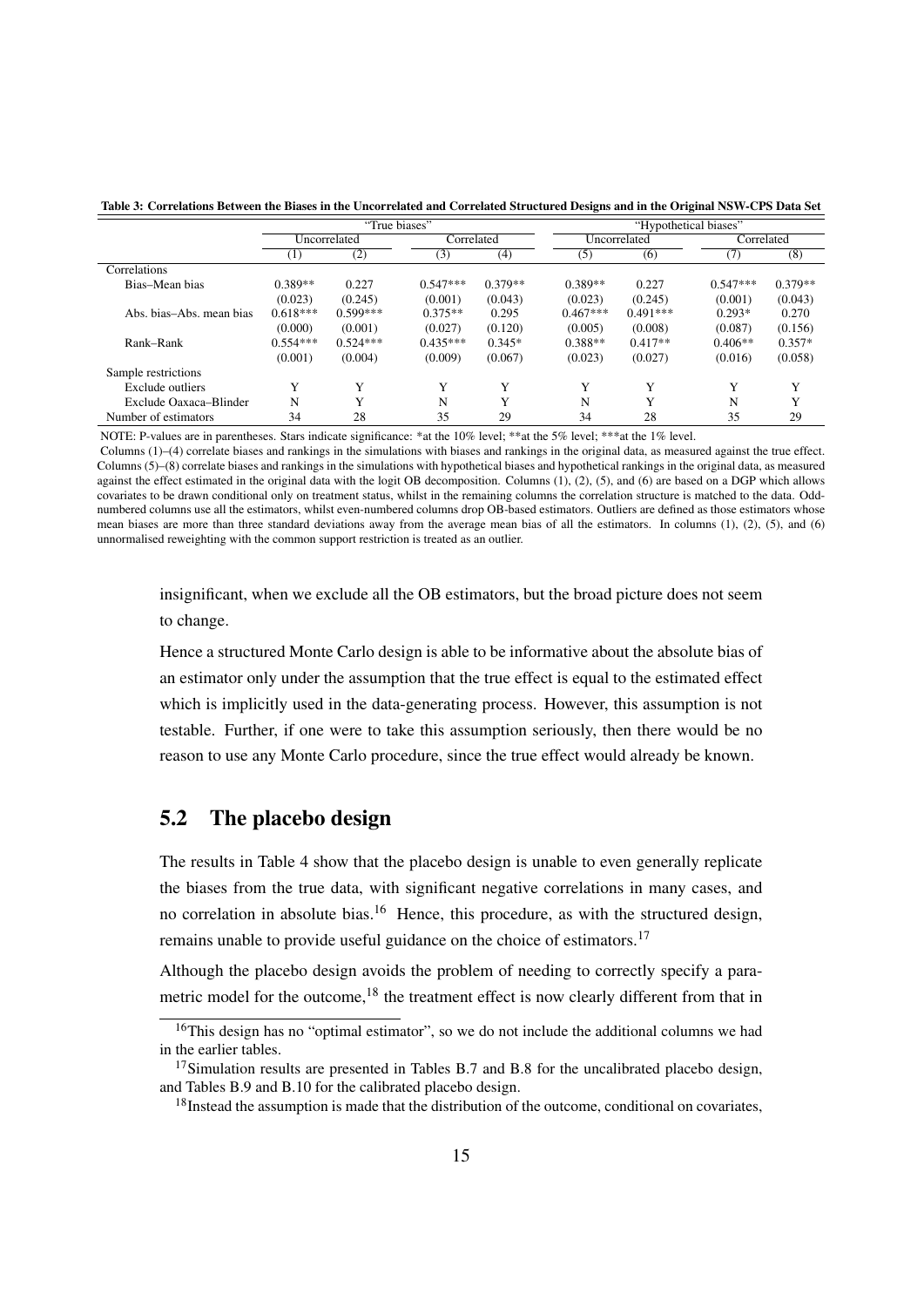|                           | Uncalibrated |            | Calibrated  |            |
|---------------------------|--------------|------------|-------------|------------|
|                           | NSW-PSID     | NSW-CPS    | NSW-PSID    | NSW-CPS    |
| Correlations              |              |            |             |            |
| Bias–Mean bias            | $-0.383**$   | $-0.422**$ | $-0.439***$ | $0.470***$ |
|                           | (0.023)      | (0.013)    | (0.009)     | (0.004)    |
| Abs. bias–Abs. mean bias. | $-0.101$     | 0.269      | 0.122       | 0.094      |
|                           | (0.564)      | (0.124)    | (0.492)     | (0.593)    |
| Rank-Rank                 | 0.016        | 0.189      | 0.213       | $-0.036$   |
|                           | (0.929)      | (0.284)    | (0.225)     | (0.837)    |
| Sample restrictions       |              |            |             |            |
| Exclude outliers          | Y            | Y          | Y           | Y          |
| Number of estimators      | 35           | 34         | 34          | 35         |

<span id="page-17-0"></span>Table 4: Correlations Between the Biases in the Uncalibrated and Calibrated Placebo Designs and in the Original NSW-CPS and NSW-PSID Data Sets

NOTE: P-values are in parentheses. Stars indicate significance: \*at the 10% level; \*\*at the 5% level; \*\*\*at the 1% level.

Columns with the heading "Uncalibrated" use a DGP which draws observations without adjustment to match the covariate overlap between the samples and the original data, whilst columns with the heading "Calibrated" correct for this. Columns with the heading "NSW-PSID" ("NSW-CPS") use data drawn from the PSID (CPS) sample. Outliers are defined as those estimators whose mean biases are more than three standard deviations away from the average mean bias of all the estimators. The following estimators are treated as outliers: matching on the propensity score  $(N = 40)$  in the second column and bias-adjusted matching on covariates  $(N = 40)$  in the third column.

the original data. Additionally, only a subset of the original data is used. To the extent that the distribution of these control observations differs from that of the treated ones, this will create a second difference between the original data and our simulations.

This effect is important as demonstrated by the results in Table [4.](#page-17-0) With this design it is generally not possible to match either the mean bias or the absolute mean bias. Although it is sometimes improved through the use of calibration to better match the overlap between treated and control observations, this remains insufficient to generally solve the problem. Hence the results of this procedure are also not informative about the performance of estimators in finding the treatment effect in the original data.

# 6 Conclusions

In this paper we investigate the internal validity of empirical Monte Carlo studies, which we define as the ability of such simulation exercises to replicate the "true ranking" of various nonexperimental estimators for the average treatment effect on the treated. This problem is of high practical relevance, since several recent papers have put forward the idea that empirical Monte Carlo studies might provide a solution to the oft-cited design dependence of simulation exercises and their reliance on unrealistic DGPs. For example,

is the same for the treated observations as for controls.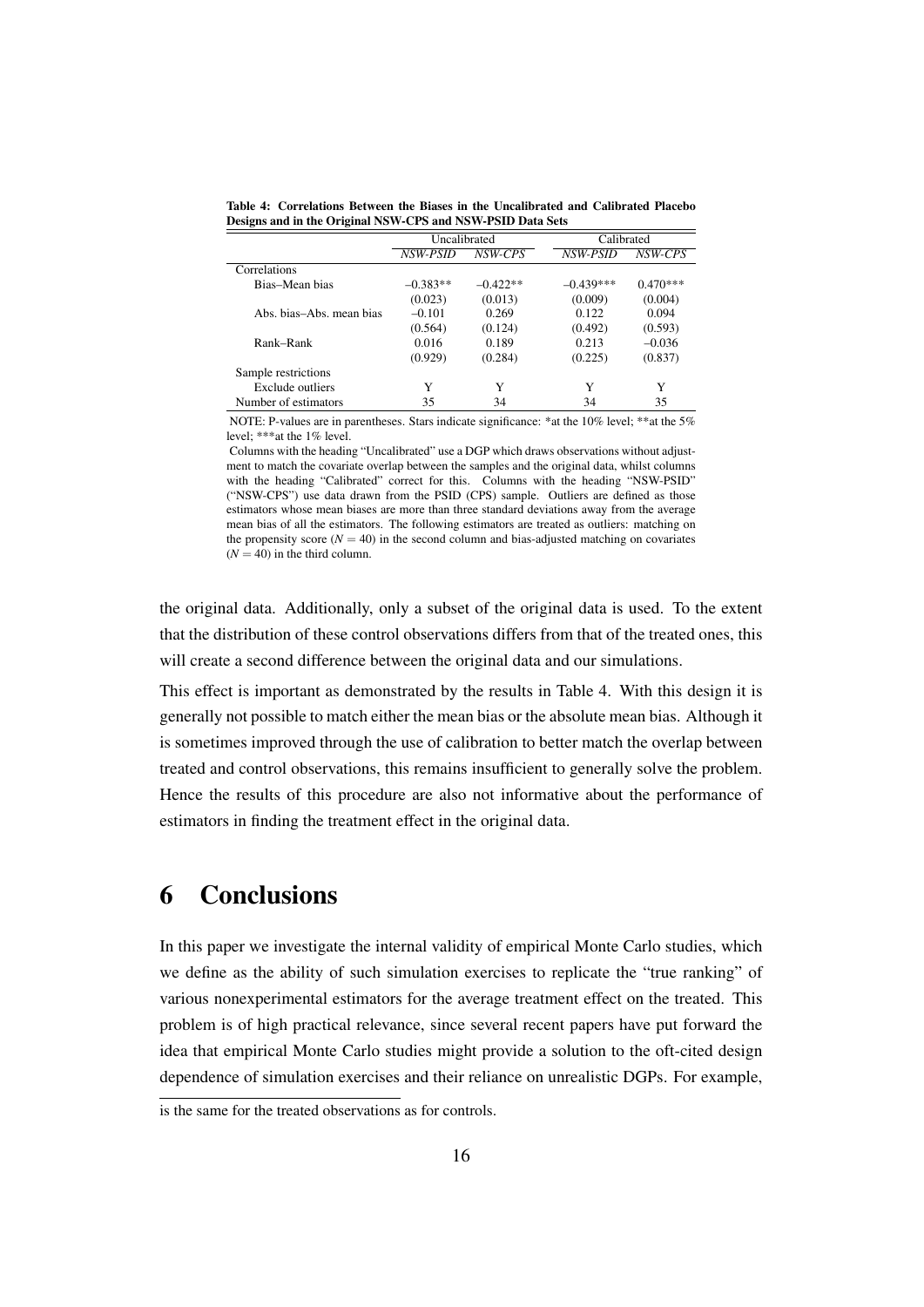[Busso et al.](#page-19-3) [\(2013\)](#page-19-3) suggest that empirical researchers should "conduct a small-scale simulation study designed to mimic their empirical context" in order to choose the estimator with best properties.

We consider two different empirical Monte Carlo designs. The first, which we term the "structured" design, is based on [Abadie and Imbens](#page-19-2) [\(2011\)](#page-19-2) and [Busso et al.](#page-19-3) [\(2013\)](#page-19-3). Here we generate new data which match particular features of the original data set, and then generate outcomes using parameters estimated from the original data.

We show that this method can only be informative about the true ranking of the estimators if the treatment effect in the original data is the same as that implied by the data-generating process. This is clearly untestable, and if it were to be true, then one would already know the treatment effect of interest, precluding the need for a simulation process. This severely limits the practical usefulness of the structured design.

We also consider the "placebo" design, as suggested by [Huber et al.](#page-21-3) [\(2013\)](#page-21-3). Here a sample of observations is drawn from the control data, and a placebo treatment is assigned using the propensity score from the full data. The treatment effect in the sample is therefore zero by construction.

Our results show that this method is even more problematic than the structured design. The treatment effect in simulations is still likely to be different than the true effect in the original data. Additionally, since only the control observations are used, the simulated data may differ significantly from the original data, depending on the overlap in the original data. This can partly be corrected by adjusting the overlap between treated and control observations, but the support of the covariates and outcome may still be very different.

Our results are unfortunately very negative, although in line with a long-standing literature: there is unfortunately no silver bullet for researchers when choosing which estimators to use in a particular circumstance. The finite-sample performance of these estimators continues to be an important issue and finding grounds on which to judge their suitability remains an open research question. For now empirical researchers would be best advised to continue using several different approaches, as [Busso et al.](#page-19-3) [\(2013\)](#page-19-3) also suggest, and reporting these potentially varying estimates as an important robustness check.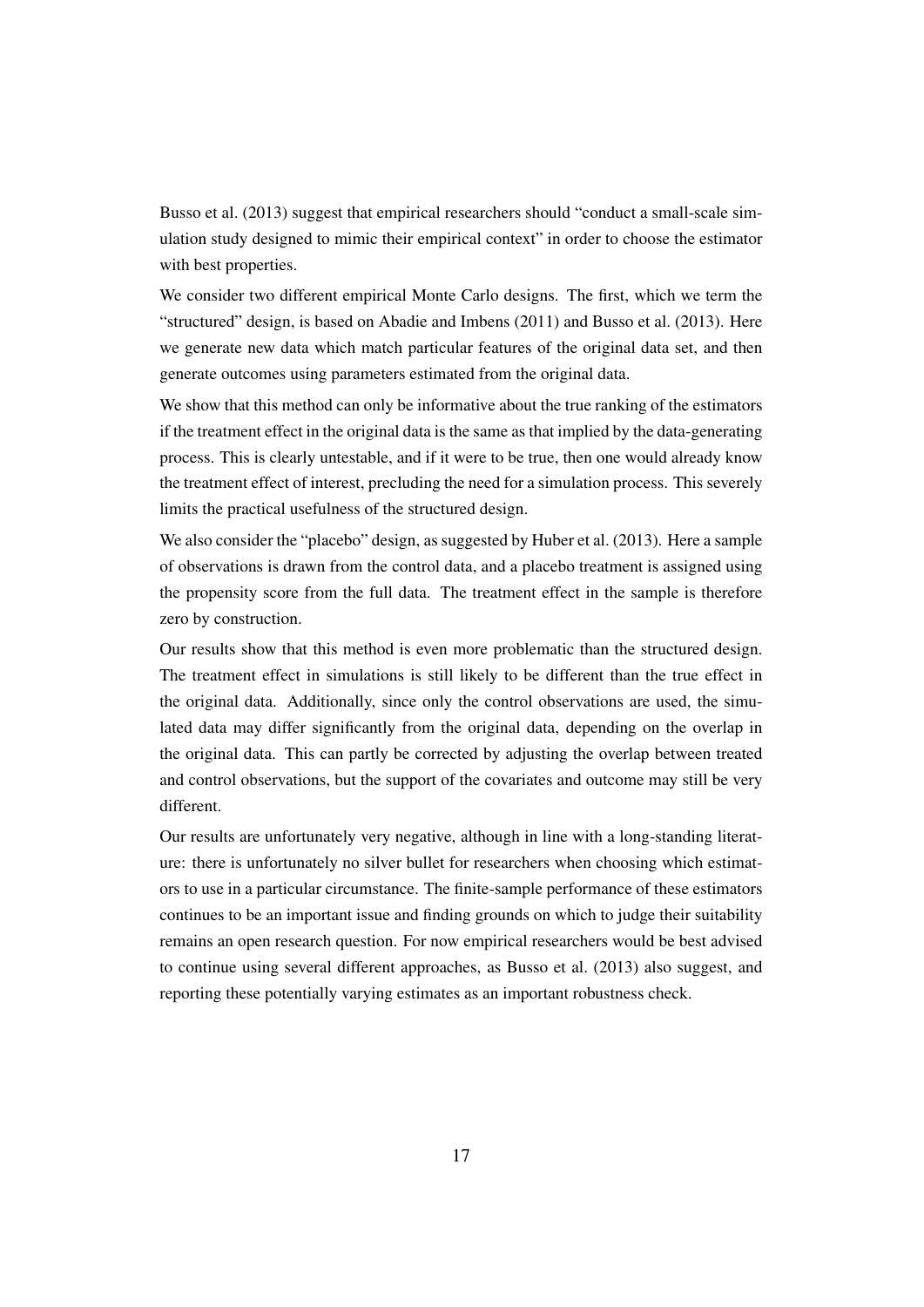### References

- <span id="page-19-11"></span>Abadie, A., Drukker, D., Herr, J. L., and Imbens, G. W. (2004). "Implementing Matching Estimators for Average Treatment Effects in Stata". *Stata Journal*, 4:290–311.
- <span id="page-19-10"></span>Abadie, A. and Imbens, G. W. (2006). "Large Sample Properties of Matching Estimators for Average Treatment Effects". *Econometrica*, 74:235–267.
- <span id="page-19-2"></span>Abadie, A. and Imbens, G. W. (2011). "Bias-Corrected Matching Estimators for Average Treatment Effects". *Journal of Business & Economic Statistics*, 29:1–11.
- <span id="page-19-1"></span>Austin, P. C. (2010). "The Performance of Different Propensity-Score Methods for Estimating Differences in Proportions (Risk Differences or Absolute Risk Reductions) in Observational Studies". *Statistics in Medicine*, 29:2137–2148.
- <span id="page-19-5"></span>Bertrand, M., Duflo, E., and Mullainathan, S. (2004). "How Much Should We Trust Differences-in-Differences Estimates?". *Quarterly Journal of Economics*, 119:249– 275.
- <span id="page-19-9"></span>Blinder, A. S. (1973). "Wage Discrimination: Reduced Form and Structural Estimates". *Journal of Human Resources*, 8:436–455.
- <span id="page-19-4"></span>Blundell, R. and Costa Dias, M. (2009). "Alternative Approaches to Evaluation in Empirical Microeconomics". *Journal of Human Resources*, 44:565–640.
- <span id="page-19-7"></span>Brewer, M., Crossley, T. F., and Joyce, R. (2013). "Inference with Difference-in-Differences Revisited". IZA Discussion Paper no. 7742.
- <span id="page-19-0"></span>Busso, M., DiNardo, J., and McCrary, J. (2009). "Finite Sample Properties of Semiparametric Estimators of Average Treatment Effects". Unpublished.
- <span id="page-19-3"></span>Busso, M., DiNardo, J., and McCrary, J. (2013). "New Evidence on the Finite Sample Properties of Propensity Score Reweighting and Matching Estimators". *Review of Economics and Statistics*, forthcoming.
- <span id="page-19-6"></span>Cameron, A. C., Gelbach, J. B., and Miller, D. L. (2008). "Bootstrap-Based Improvements for Inference with Clustered Errors". *Review of Economics and Statistics*, 90:414–427.
- <span id="page-19-8"></span>Cameron, A. C. and Trivedi, P. K. (2005). *"Microeconometrics: Methods and Applications"*. Cambridge University Press.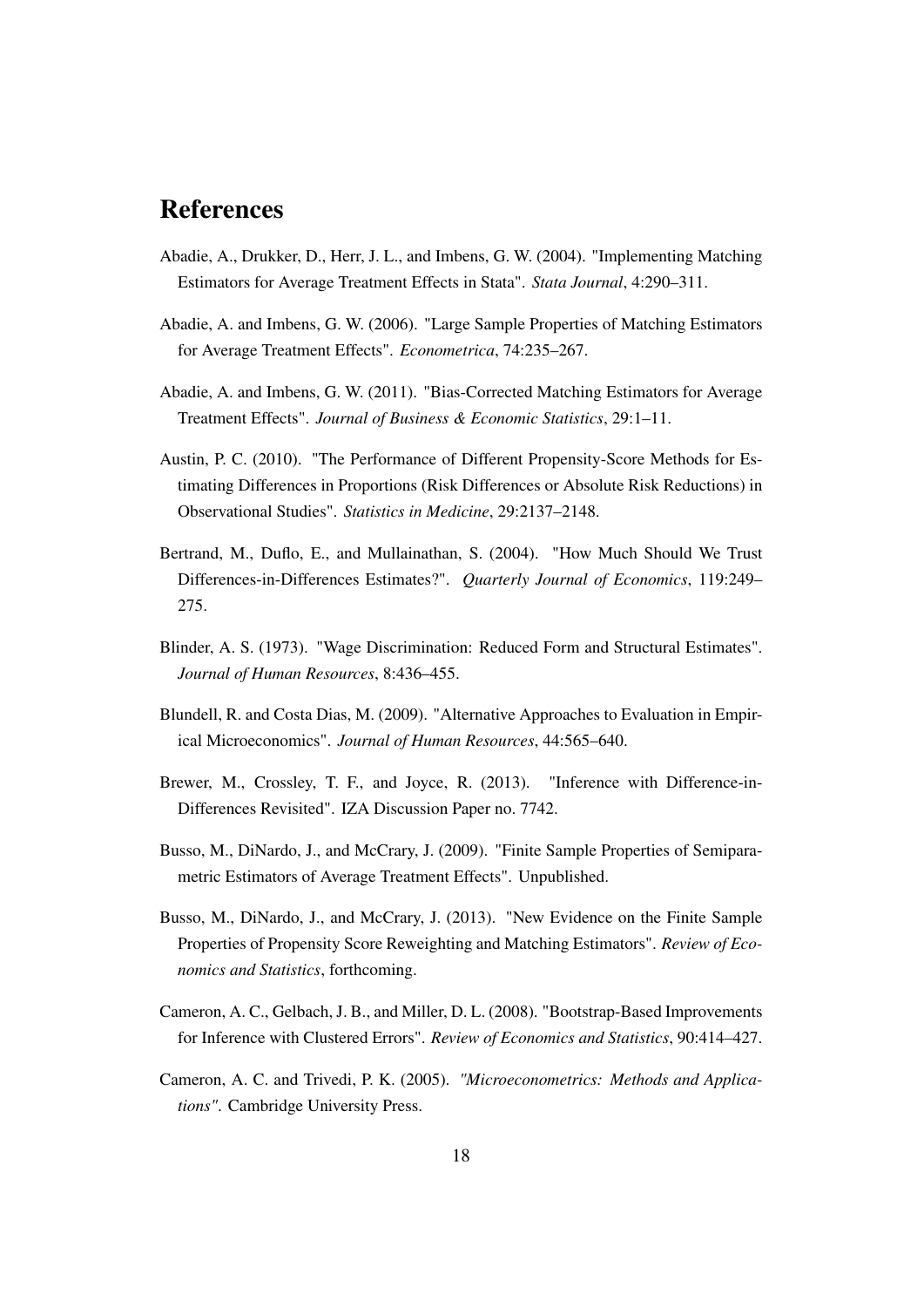- <span id="page-20-3"></span>Dehejia, R. H. and Wahba, S. (1999). "Causal Effects in Nonexperimental Studies: Reevaluating the Evaluation of Training Programs". *Journal of the American Statistical Association*, 94:1053–1062.
- <span id="page-20-1"></span>Diamond, A. and Sekhon, J. S. (2013). "Genetic Matching for Estimating Causal Effects: A General Multivariate Matching Method for Achieving Balance in Observational Studies". *Review of Economics and Statistics*, 95:932–945.
- <span id="page-20-6"></span>Fairlie, R. W. (2005). "An Extension of the Blinder-Oaxaca Decomposition Technique to Logit and Probit Models". *Journal of Economic and Social Measurement*, 30:305–316.
- <span id="page-20-9"></span>Fan, J. (1992). "Design-adaptive Nonparametric Regression". *Journal of the American Statistical Association*, 87:998–1004.
- <span id="page-20-10"></span>Fan, J. (1993). "Local Linear Regression Smoothers and Their Minimax Efficiencies". *Annals of Statistics*, 21:196–216.
- <span id="page-20-4"></span>Fortin, N., Lemieux, T., and Firpo, S. (2011). *"Decomposition Methods in Economics"*, volume 4 of *"Handbook of Labor Economics"*, pages 1–102. Elsevier.
- <span id="page-20-0"></span>Frölich, M. (2004). "Finite-Sample Properties of Propensity-Score Matching and Weighting Estimators". *Review of Economics and Statistics*, 86:77–90.
- <span id="page-20-11"></span>Frölich, M. and Melly, B. (2010). "Estimation of Quantile Treatment Effects with Stata". *Stata Journal*, 10:423–457.
- <span id="page-20-5"></span>Hansen, C. B. (2007). "Generalized Least Squares Inference in Panel and Multilevel Models with Serial Correlation and Fixed Effects". *Journal of Econometrics*, 140:670– 694.
- <span id="page-20-2"></span>Heckman, J. J. and Hotz, V. J. (1989). "Choosing Among Alternative Nonexperimental Methods for Estimating the Impact of Social Programs: The Case of Manpower Training". *Journal of the American Statistical Association*, 84:862–874.
- <span id="page-20-8"></span>Heckman, J. J., Ichimura, H., and Todd, P. (1998). "Matching as an Econometric Evaluation Estimator". *Review of Economic Studies*, 65:261–294.
- <span id="page-20-7"></span>Heckman, J. J., Ichimura, H., and Todd, P. E. (1997). "Matching as an Econometric Evaluation Estimator: Evidence from Evaluating a Job Training Programme". *Review of Economic Studies*, 64:605–654.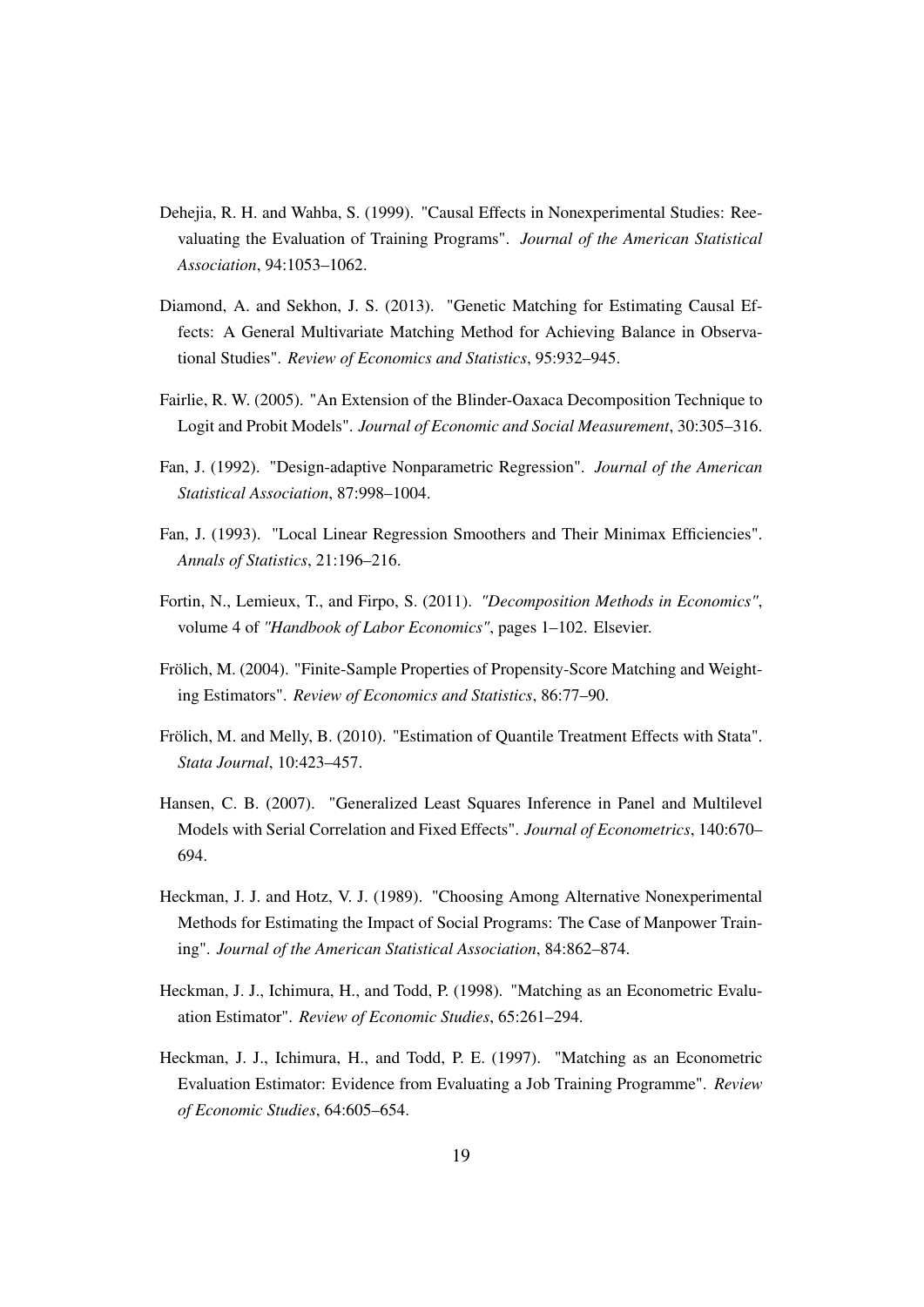- <span id="page-21-3"></span>Huber, M., Lechner, M., and Wunsch, C. (2013). "The Performance of Estimators Based on the Propensity Score". *Journal of Econometrics*, 175:1–21.
- <span id="page-21-4"></span>Imbens, G. W. and Wooldridge, J. M. (2009). "Recent Developments in the Econometrics of Program Evaluation". *Journal of Economic Literature*, 47:5–86.
- <span id="page-21-10"></span>Jann, B. (2008). "The Blinder–Oaxaca Decomposition for Linear Regression Models". *Stata Journal*, 8:453–479.
- <span id="page-21-2"></span>Khwaja, A., Picone, G., Salm, M., and Trogdon, J. G. (2011). "A Comparison of Treatment Effects Estimators Using a Structural Model of AMI Treatment Choices and Severity of Illness Information from Hospital Charts". *Journal of Applied Econometrics*, 26:825–853.
- <span id="page-21-8"></span>Kline, P. (2011). "Oaxaca-Blinder as a Reweighting Estimator". *American Economic Review: Papers & Proceedings*, 101:532–537.
- <span id="page-21-5"></span>LaLonde, R. J. (1986). "Evaluating the Econometric Evaluations of Training Programs with Experimental Data". *American Economic Review*, 76:604–620.
- <span id="page-21-7"></span>Lechner, M. and Wunsch, C. (2013). "Sensitivity of Matching-Based Program Evaluations to the Availability of Control Variables". *Labour Economics*, 21:111–121.
- <span id="page-21-6"></span>Lee, S. and Whang, Y.-J. (2009). "Nonparametric Tests of Conditional Treatment Effects". Cemmap Working Paper no. CWP36/09.
- <span id="page-21-11"></span>Leuven, E. and Sianesi, B. (2003). "PSMATCH2: Stata Module to Perform Full Mahalanobis and Propensity Score Matching, Common Support Graphing, and Covariate Imbalance Testing". This version 4.0.6.
- <span id="page-21-0"></span>Lunceford, J. K. and Davidian, M. (2004). "Stratification and Weighting via the Propensity Score in Estimation of Causal Treatment Effects: A Comparative Study". *Statistics in Medicine*, 23:2937–2960.
- <span id="page-21-1"></span>Millimet, D. L. and Tchernis, R. (2009). "On the Specification of Propensity Scores, With Applications to the Analysis of Trade Policies". *Journal of Business & Economic Statistics*, 27:397–415.
- <span id="page-21-9"></span>Oaxaca, R. (1973). "Male-Female Wage Differentials in Urban Labor Markets". *International Economic Review*, 14:693–709.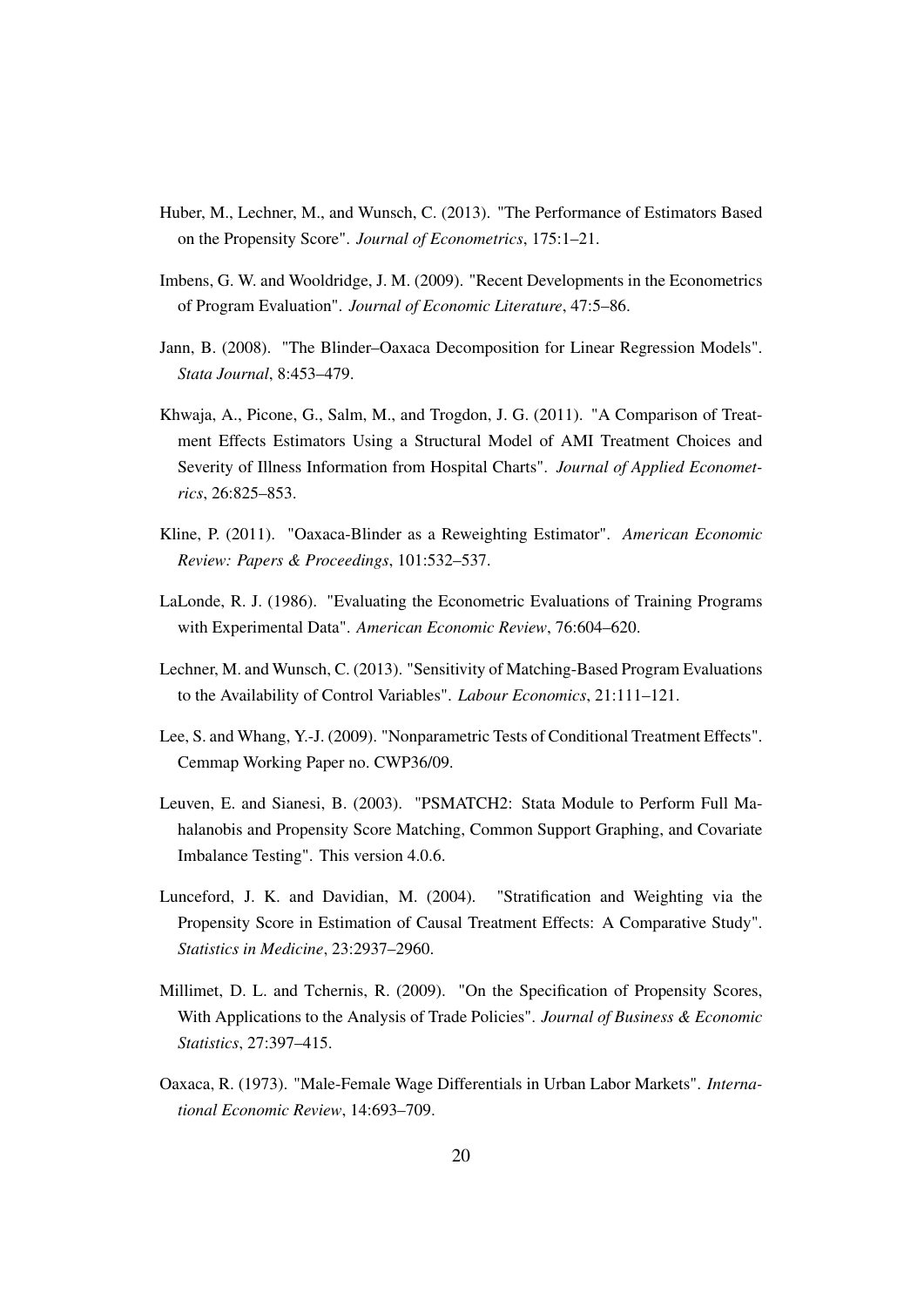- <span id="page-22-6"></span>Robins, J. M. and Rotnitzky, A. (1995). "Semiparametric Efficiency in Multivariate Regression Models with Missing Data". *Journal of the American Statistical Association*, 90:122–129.
- <span id="page-22-5"></span>Robins, J. M., Rotnitzky, A., and Zhao, L. P. (1994). "Estimation of Regression Coefficients when Some Regressors Are Not Always Observed". *Journal of the American Statistical Association*, 89:846–866.
- <span id="page-22-3"></span>Smith, J. A. and Todd, P. E. (2005). "Does Matching Overcome LaLonde's Critique of Nonexperimental Estimators?". *Journal of Econometrics*, 125:305–353.
- <span id="page-22-2"></span>Stigler, S. M. (1977). "Do Robust Estimators Work with Real Data?". *Annals of Statistics*, 5:1055–1098.
- <span id="page-22-4"></span>Yun, M.-S. (2004). "Decomposing Differences in the First Moment". *Economics Letters*, 82:275–280.
- <span id="page-22-0"></span>Zhao, Z. (2004). "Using Matching to Estimate Treatment Effects: Data Requirements, Matching Metrics, and Monte Carlo Evidence". *Review of Economics and Statistics*, 86:91–107.
- <span id="page-22-1"></span>Zhao, Z. (2008). "Sensitivity of Propensity Score Methods to the Specifications". *Economics Letters*, 98:309–319.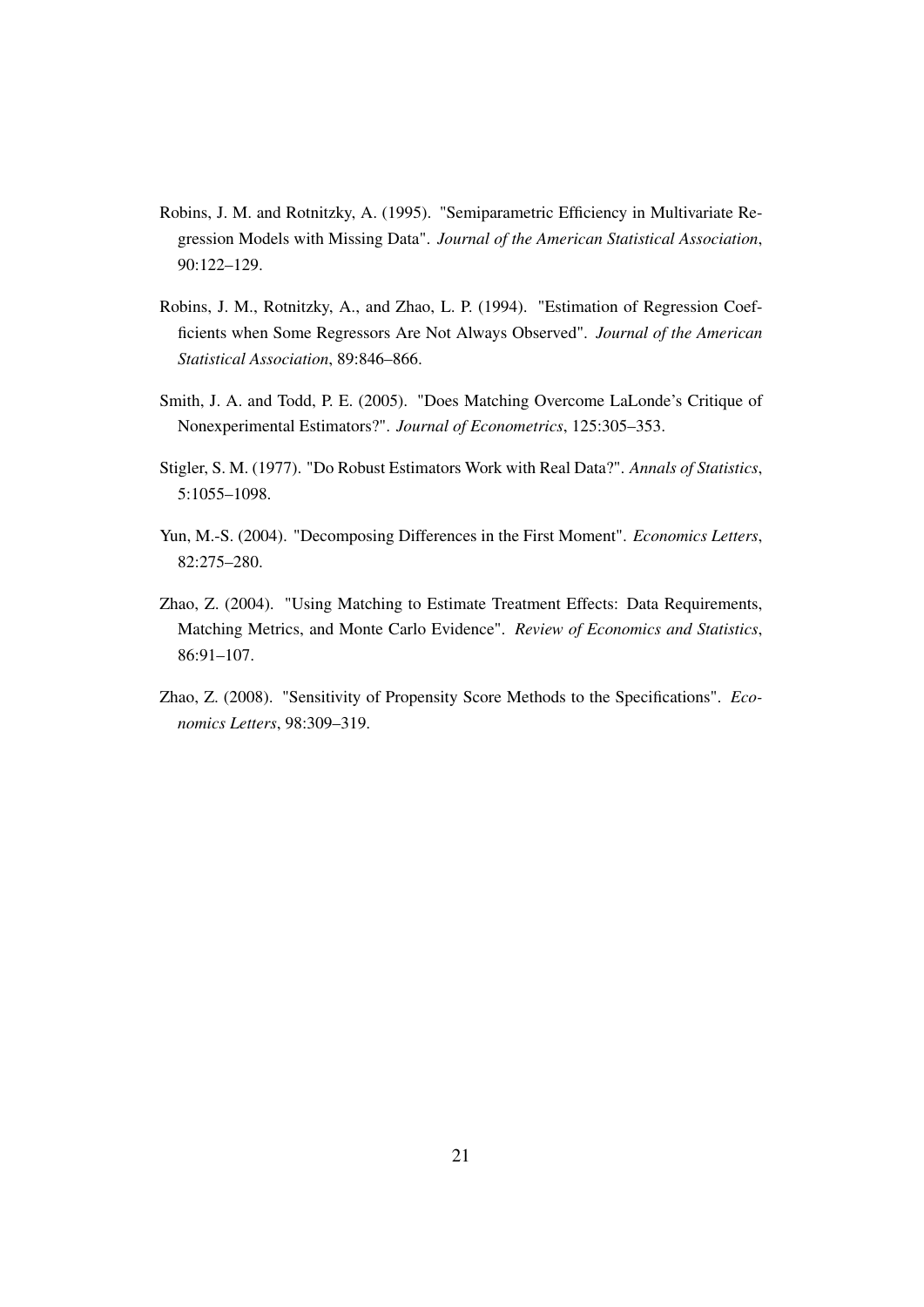# A Potential Outcome and Treatment Equations

Table [A.1](#page-23-0) presents potential outcome equations which are used in the uncorrelated and correlated structured designs, separately for the NSW-CPS and NSW-PSID data sets as well as for the treated and nontreated subsamples ( $\gamma_1$  and  $\gamma_0$ , respectively). These equations are based on the logit coefficients estimated using the original data sets.

<span id="page-23-0"></span>

| Table A.1: Potential Outcome Equations in the Structured Design |             |             |             |             |  |  |  |  |
|-----------------------------------------------------------------|-------------|-------------|-------------|-------------|--|--|--|--|
|                                                                 |             | NSW-CPS     | NSW-PSID    |             |  |  |  |  |
|                                                                 | γ           | γ0          | γ           | γ0          |  |  |  |  |
| Age                                                             | $-0.0068$   | 0.0461      | $-0.0068$   | 0.0335      |  |  |  |  |
| <b>Black</b>                                                    | 1.5818      | 0.0937      | 1.5818      | $-0.2514$   |  |  |  |  |
| Education-12                                                    | $-0.3608$   | 0.5363      | $-0.3608$   | $-0.0056$   |  |  |  |  |
| Education-16                                                    | (omitted)   | $-0.0675$   | (omitted)   | $-0.1078$   |  |  |  |  |
| Married                                                         | $-0.6001$   | 0.2558      | $-0.6001$   | $-0.2182$   |  |  |  |  |
| 'Earnings '74'                                                  | 0.000010    | $-0.000034$ | 0.000010    | 0.000010    |  |  |  |  |
| 'Nonemployed '74'                                               | $-1.7371$   | 0.5564      | $-1.7371$   | 1.8915      |  |  |  |  |
| Earnings '75                                                    | $-0.000145$ | $-0.000060$ | $-0.000145$ | $-0.000068$ |  |  |  |  |
| Nonemployed '75                                                 | 1.3457      | 1.2479      | 1.3457      | 1.3282      |  |  |  |  |
| Intercept                                                       | $-1.6669$   | $-3.2891$   | $-1.6669$   | $-2.8314$   |  |  |  |  |

Table A.1: Potential Outcome Equations in the Structured Design

<span id="page-23-1"></span>Similarly, Table [A.2](#page-23-1) presents treatment equations which are used in the uncalibrated and calibrated placebo designs, separately for the NSW-CPS and NSW-PSID data sets. Again, the coefficients are taken from logit models estimated using the original data sets.

| Design            |             |             |
|-------------------|-------------|-------------|
|                   | NSW-CPS     | NSW-PSID    |
| Age               | $-0.0266$   | $-0.1136$   |
| <b>Black</b>      | 3.8887      | 2.1466      |
| Education         | $-0.1072$   | $-0.1366$   |
| Married           | $-0.9979$   | $-1.6143$   |
| 'Earnings '74'    | 0.000063    | 0.000024    |
| 'Nonemployed '74' | 1.6595      | 3.1840      |
| Earnings '75      | $-0.000180$ | $-0.000276$ |
| Nonemployed '75   | 0.1821      | $-1.2951$   |
| Intercept         | $-3.8391$   | 2.7444      |

Table A.2: Treatment Equations in the Placebo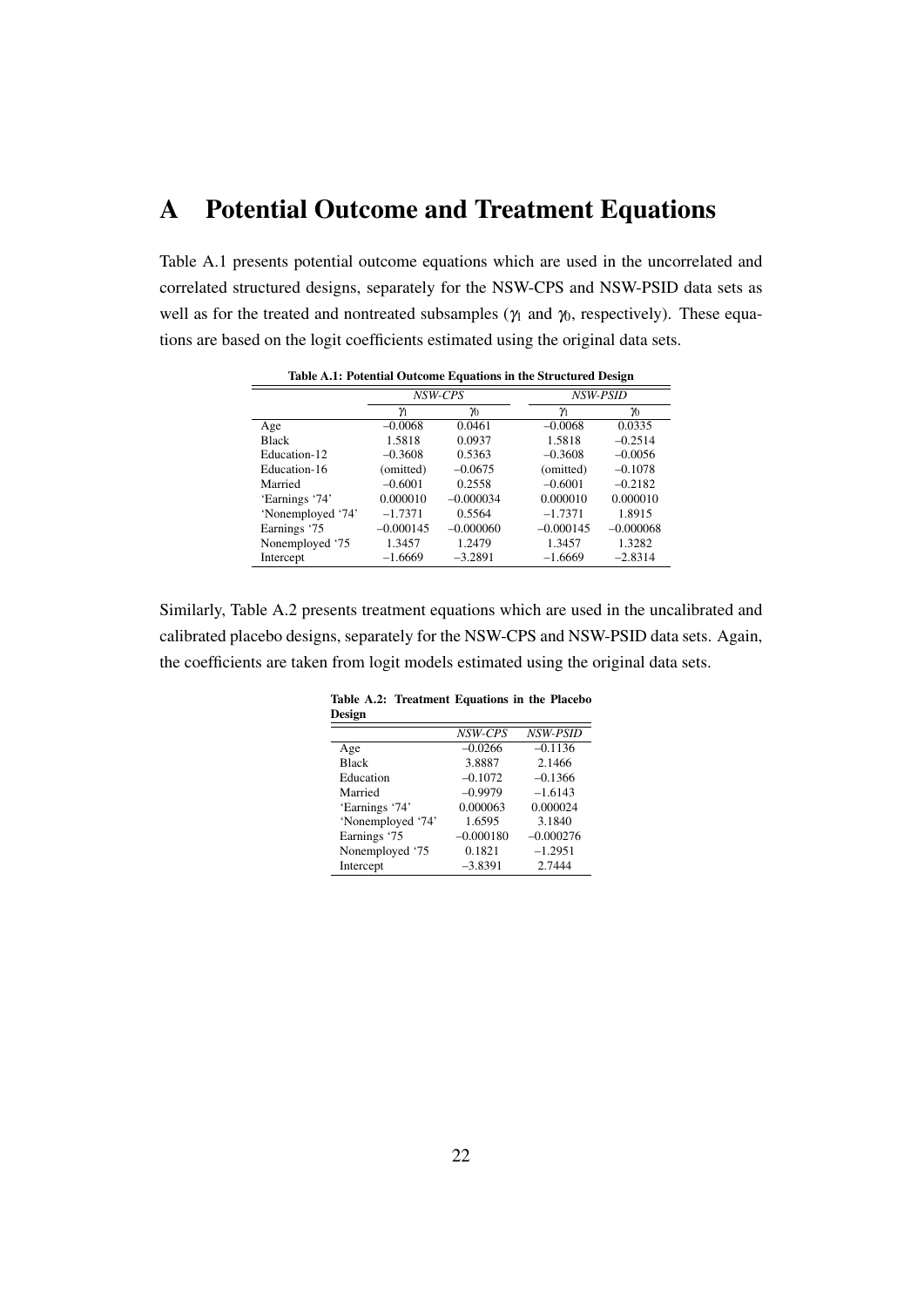# B The Performance of Individual Estimators

#### B.1 The true ranking

Table [B.1](#page-25-0) presents nonexperimental estimates of the effect of the NSW programme using the NSW-CPS data set and 35 various nonexperimental estimators. Generally, the estimators perform very well, with the average bias being slightly smaller than 0.01 (less than 9% of the absolute value of the "true effect"). Several regression-based estimators perform best, especially the complementary log-log and logit models. Also, the logit OB decomposition performs very well, as do selected bias-adjusted nearest-neighbour matching estimators. Inverse probability weighting and kernel-based estimators (especially local linear regression and local logit) perform relatively badly, although the corresponding biases can still be regarded as quite low.

Similarly, Table [B.2](#page-26-0) presents estimates and rankings on the basis of the NSW-PSID data set. The average bias is now much larger than in the previous case (and equal to  $-0.044$ ), and many estimators, especially all variants of the OB decomposition, suffer from large (absolute) biases in the order of 0.08–0.17. On the other hand, unnormalised reweighting as well as selected nearest-neighbour matching and kernel-based estimators (especially matching with the Gaussian kernel and local logit) perform best. Note that the correlation between the rankings in Tables [B.1](#page-25-0) and [B.2](#page-26-0) is insignificant and close to zero.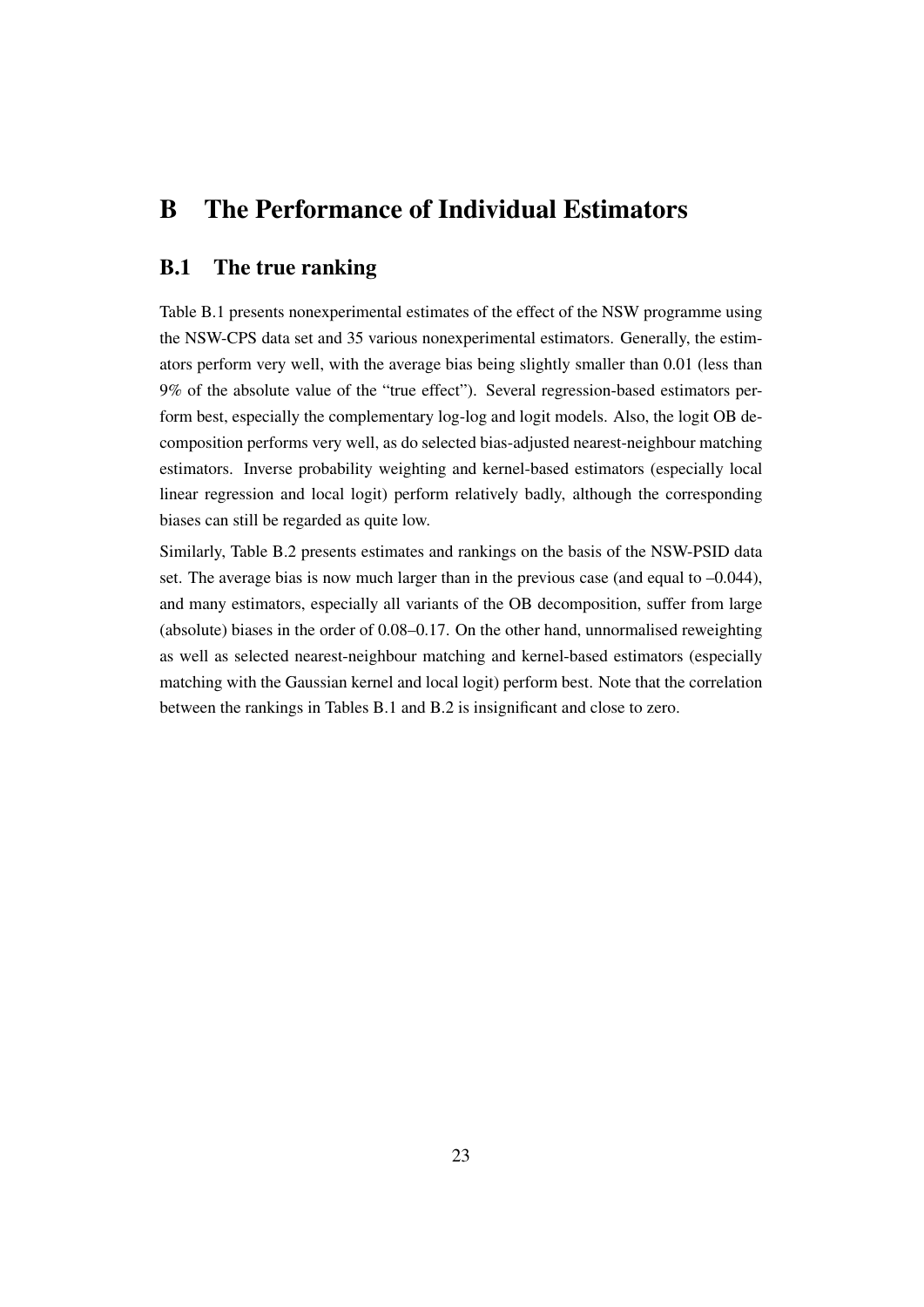<span id="page-25-0"></span>

|                                 | Comsup? | Estimate  | <b>Bias</b> | Rank           |
|---------------------------------|---------|-----------|-------------|----------------|
| Regression-based                |         |           |             |                |
| Linear probability              |         | $-0.1331$ | $-0.0225$   | 23             |
| Linear probability              | X       | $-0.1293$ | $-0.0187$   | 16             |
| Logit                           |         | $-0.1076$ | 0.0030      | 3              |
| Logit                           | X       | $-0.1060$ | 0.0047      | 5              |
| Probit                          |         | $-0.1002$ | 0.0104      | 9              |
| Probit                          | X       | $-0.0978$ | 0.0128      | 12             |
| Complementary log-log           |         | $-0.1125$ | $-0.0019$   | $\overline{c}$ |
| Complementary log-log           | X       | $-0.1117$ | $-0.0011$   | 1              |
| Oaxaca-Blinder                  |         |           |             |                |
| Linear probability              |         | $-0.1358$ | $-0.0252$   | 26             |
| Linear probability              | X       | $-0.1317$ | $-0.0211$   | 22             |
| Logit                           |         | $-0.1174$ | $-0.0068$   | 6              |
| Logit                           | X       | $-0.1152$ | $-0.0046$   | $\overline{4}$ |
| Probit                          |         | $-0.1249$ | $-0.0143$   | 13             |
| Probit                          | X       | $-0.1222$ | $-0.0116$   | 10             |
| Kernel-based                    |         |           |             |                |
| Kernel matching, uniform        |         | $-0.0962$ | 0.0144      | 14             |
| Kernel matching, Gaussian       |         | $-0.0912$ | 0.0194      | 19             |
| Kernel matching, Epan.          |         | $-0.0876$ | 0.0230      | 24             |
| Local linear regression         |         | $-0.0719$ | 0.0387      | 34             |
| Local logit                     |         | $-0.0709$ | 0.0397      | 35             |
| Matching                        |         |           |             |                |
| On pscore, $N = 1$              |         | $-0.0805$ | 0.0302      | 28             |
| On pscore, $N = 40$             |         | $-0.0859$ | 0.0247      | 25             |
| On pscore, $N = 1$ , bias-adj.  |         | $-0.1208$ | $-0.0102$   | 8              |
| On pscore, $N = 40$ , bias-adj. |         | $-0.0897$ | 0.0209      | 21             |
| On covs, $N = 1$                |         | $-0.1277$ | $-0.0171$   | 15             |
| On covs, $N = 40$               |         | $-0.0749$ | 0.0357      | 33             |
| On covs, $N = 1$ , bias-adj.    |         | $-0.1223$ | $-0.0117$   | 11             |
| On covs, $N = 40$ , bias-adj.   |         | $-0.1019$ | 0.0087      | $\overline{7}$ |
| Weighting                       |         |           |             |                |
| Unnormalised                    |         | $-0.0826$ | 0.0280      | 27             |
| Unnormalised                    | X       | $-0.0905$ | 0.0201      | 20             |
| Normalised                      |         | $-0.0793$ | 0.0313      | 29             |
| Normalised                      | X       | $-0.0781$ | 0.0325      | 31             |
| Efficient                       |         | $-0.0793$ | 0.0313      | 30             |
| Efficient                       | X       | $-0.0780$ | 0.0326      | 32             |
| Double robust                   |         | $-0.0913$ | 0.0193      | 18             |
| Double robust                   | X       | $-0.0914$ | 0.0192      | 17             |

Table B.1: Nonexperimental Estimates for the NSW-CPS Data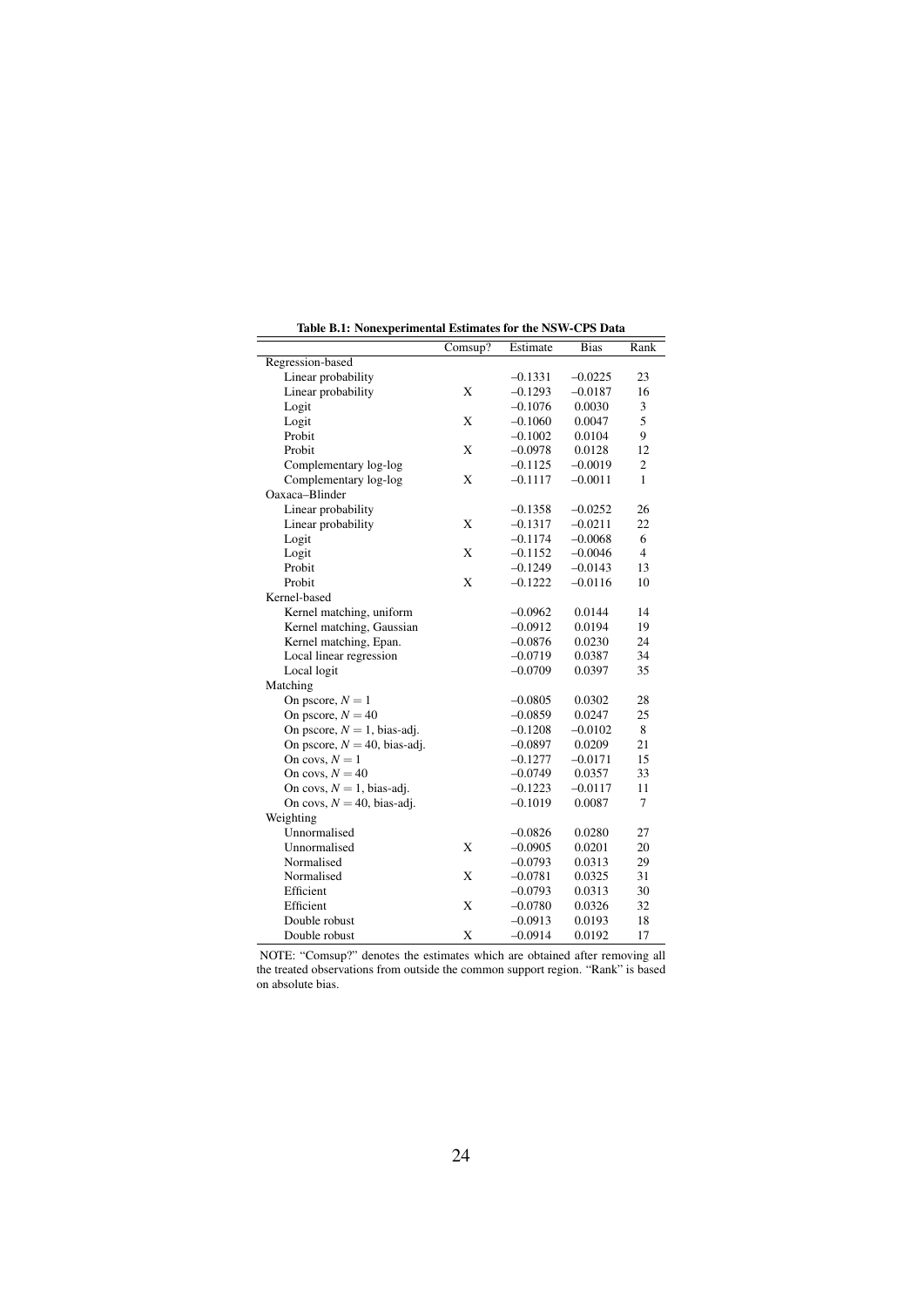<span id="page-26-0"></span>

|                                 | Comsup? | Estimate  | <b>Bias</b> | Rank           |
|---------------------------------|---------|-----------|-------------|----------------|
| Regression-based                |         |           |             |                |
| Linear probability              |         | $-0.2030$ | $-0.0924$   | 25             |
| Linear probability              | X       | $-0.2017$ | $-0.0911$   | 24             |
| Logit                           |         | $-0.1941$ | $-0.0835$   | 22             |
| Logit                           | X       | $-0.1944$ | $-0.0838$   | 23             |
| Probit                          |         | $-0.1527$ | $-0.0421$   | 15             |
| Probit                          | X       | $-0.1525$ | $-0.0419$   | 14             |
| Complementary log-log           |         | $-0.1900$ | $-0.0794$   | 19             |
| Complementary log-log           | X       | $-0.1909$ | $-0.0803$   | 20             |
| Oaxaca-Blinder                  |         |           |             |                |
| Linear probability              |         | $-0.2721$ | $-0.1615$   | 34             |
| Linear probability              | X       | $-0.2701$ | $-0.1595$   | 33             |
| Logit                           |         | $-0.2568$ | $-0.1462$   | 30             |
| Logit                           | X       | $-0.2553$ | $-0.1447$   | 28             |
| Probit                          |         | $-0.2590$ | $-0.1484$   | 32             |
| Probit                          | X       | $-0.2576$ | $-0.1470$   | 31             |
| Kernel-based                    |         |           |             |                |
| Kernel matching, uniform        |         | $-0.1507$ | $-0.0401$   | 12             |
| Kernel matching, Gaussian       |         | $-0.0957$ | 0.0149      | $\overline{4}$ |
| Kernel matching, Epan.          |         | $-0.1504$ | $-0.0398$   | 11             |
| Local linear regression         |         | $-0.2811$ | $-0.1705$   | 35             |
| Local logit                     |         | $-0.0842$ | 0.0264      | $\tau$         |
| Matching                        |         |           |             |                |
| On pscore, $N = 1$              |         | $-0.0703$ | 0.0403      | 13             |
| On pscore, $N = 40$             |         | $-0.0878$ | 0.0228      | 6              |
| On pscore, $N = 1$ , bias-adj.  |         | $-0.1381$ | $-0.0275$   | 10             |
| On pscore, $N = 40$ , bias-adj. |         | $-0.1914$ | $-0.0808$   | 21             |
| On covs, $N = 1$                |         | $-0.1279$ | $-0.0173$   | 5              |
| On covs, $N = 40$               |         | $-0.2554$ | $-0.1448$   | 29             |
| On covs, $N = 1$ , bias-adj.    |         | $-0.1240$ | $-0.0134$   | 3              |
| On covs, $N = 40$ , bias-adj.   |         | $-0.1789$ | $-0.0683$   | 18             |
| Weighting                       |         |           |             |                |
| Unnormalised                    |         | $-0.1110$ | $-0.0004$   | 1              |
| Unnormalised                    | X       | $-0.1129$ | $-0.0023$   | $\overline{c}$ |
| Normalised                      |         | $-0.0142$ | 0.0964      | 26             |
| Normalised                      | X       | $-0.0102$ | 0.1004      | 27             |
| Efficient                       |         | $-0.0839$ | 0.0267      | 9              |
| Efficient                       | X       | $-0.0841$ | 0.0266      | 8              |
| Double robust                   |         | $-0.0531$ | 0.0575      | 16             |
| Double robust                   | X       | $-0.0518$ | 0.0588      | 17             |

Table B.2: Nonexperimental Estimates for the NSW-PSID Data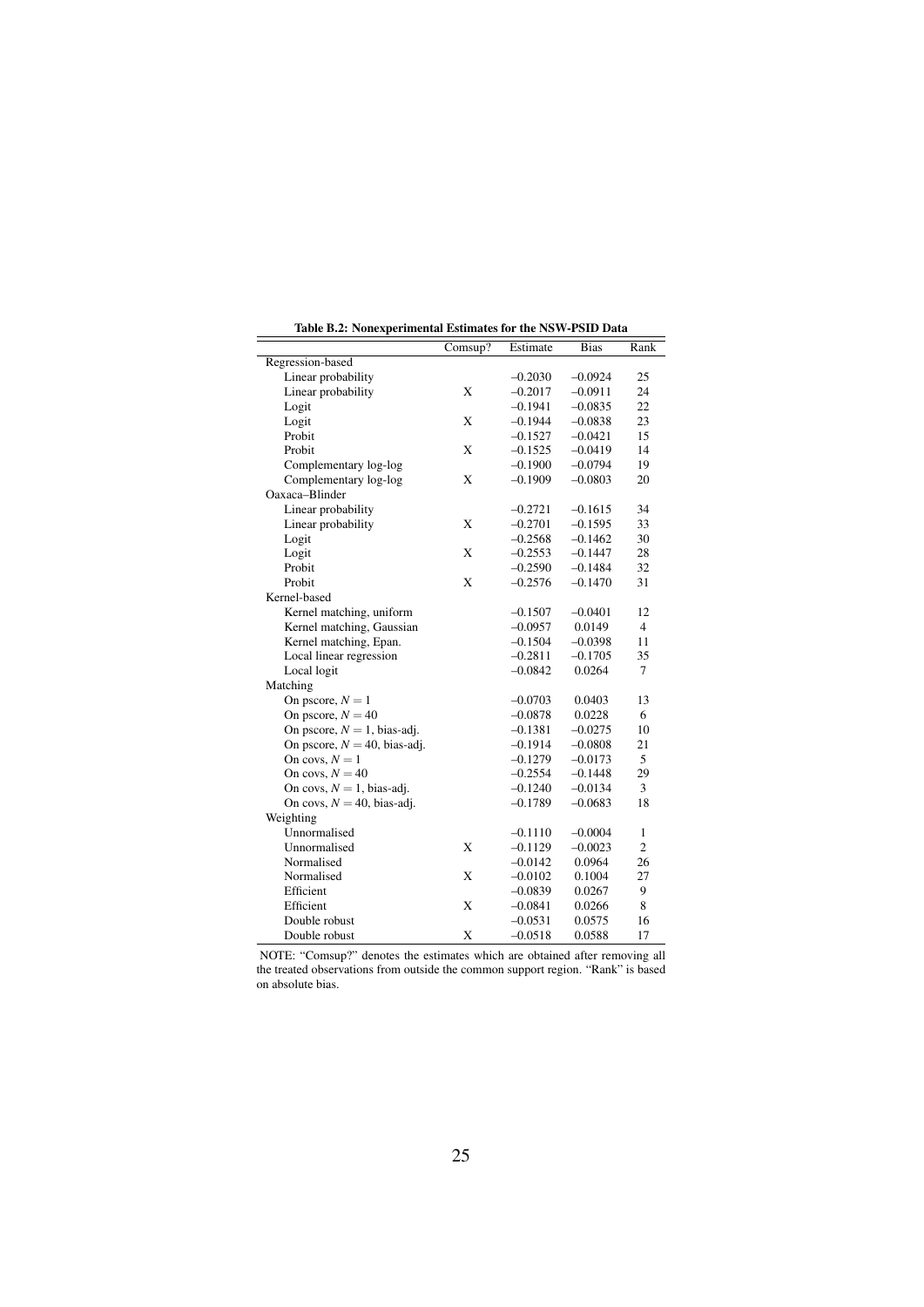# B.2 The structured design

<span id="page-27-0"></span>

| Table B.3: Simulation Results for the Uncorrelated Structured Design (NSW-CPS) |         |           |             |        |                |  |  |
|--------------------------------------------------------------------------------|---------|-----------|-------------|--------|----------------|--|--|
|                                                                                | Comsup? | Mean bias | <b>RMSE</b> | SD     | Rank           |  |  |
| Regression-based                                                               |         |           |             |        |                |  |  |
| Linear probability                                                             |         | $-0.0457$ | 0.0551      | 0.0353 | 31             |  |  |
| Linear probability                                                             | X       | $-0.0422$ | 0.0550      | 0.0397 | 28             |  |  |
| Logit                                                                          |         | 0.0066    | 0.0280      | 0.0305 | 10             |  |  |
| Logit                                                                          | X       | 0.0034    | 0.0274      | 0.0306 | 7              |  |  |
| Probit                                                                         |         | 0.0126    | 0.0308      | 0.0320 | 19             |  |  |
| Probit                                                                         | X       | 0.0134    | 0.0325      | 0.0334 | 20             |  |  |
| Complementary log-log                                                          |         | 0.0118    | 0.0271      | 0.0265 | 16             |  |  |
| Complementary log-log                                                          | X       | 0.0066    | 0.0242      | 0.0255 | 9              |  |  |
| Oaxaca-Blinder                                                                 |         |           |             |        |                |  |  |
| Linear probability                                                             |         | $-0.0474$ | 0.0568      | 0.0357 | 32             |  |  |
| Linear probability                                                             | X       | $-0.0428$ | 0.0557      | 0.0402 | 29             |  |  |
| Logit                                                                          |         | 0.0007    | 0.0347      | 0.0383 | 3              |  |  |
| Logit                                                                          | X       | $-0.0079$ | 0.0388      | 0.0420 | 13             |  |  |
| Probit                                                                         |         | $-0.0098$ | 0.0351      | 0.0376 | 14             |  |  |
| Probit                                                                         | X       | $-0.0155$ | 0.0404      | 0.0414 | 21             |  |  |
| Kernel-based                                                                   |         |           |             |        |                |  |  |
| Kernel matching, uniform                                                       |         | 0.0010    | 0.1126      | 0.1141 | 5              |  |  |
| Kernel matching, Gaussian                                                      |         | 0.0364    | 0.1862      | 0.1850 | 26             |  |  |
| Kernel matching, Epan.                                                         |         | 0.0009    | 0.1130      | 0.1145 | $\overline{4}$ |  |  |
| Local linear regression                                                        |         | $-0.0636$ | 0.6594      | 0.6572 | 34             |  |  |
| Local logit                                                                    |         | 0.0306    | 0.1883      | 0.1883 | 22             |  |  |
| Matching                                                                       |         |           |             |        |                |  |  |
| On pscore, $N = 1$                                                             |         | 0.0326    | 0.1881      | 0.1877 | 24             |  |  |
| On pscore, $N = 40$                                                            |         | 0.0448    | 0.0772      | 0.0643 | 30             |  |  |
| On pscore, $N = 1$ , bias-adj.                                                 |         | 0.0043    | 0.1710      | 0.1733 | 8              |  |  |
| On pscore, $N = 40$ , bias-adj.                                                |         | 0.0006    | 0.0964      | 0.0978 | $\mathbf{1}$   |  |  |
| On covs, $N = 1$                                                               |         | $-0.0076$ | 0.1562      | 0.1564 | 12             |  |  |
| On covs, $N = 40$                                                              |         | $-0.0633$ | 0.0796      | 0.0508 | 33             |  |  |
| On covs, $N = 1$ , bias-adj.                                                   |         | 0.0119    | 0.1775      | 0.1782 | 17             |  |  |
| On covs, $N = 40$ , bias-adj.                                                  |         | $-0.0007$ | 0.0947      | 0.0957 | $\overline{c}$ |  |  |
| Weighting                                                                      |         |           |             |        |                |  |  |
| Unnormalised                                                                   |         | $-0.0074$ | 0.4344      | 0.4361 | 11             |  |  |
| Unnormalised                                                                   | X       | $-0.1355$ | 0.4658      | 0.4476 | 35             |  |  |
| Normalised                                                                     |         | 0.0365    | 0.1806      | 0.1784 | 27             |  |  |
| Normalised                                                                     | X       | 0.0116    | 0.1794      | 0.1807 | 15             |  |  |
| Efficient                                                                      |         | 0.0350    | 0.1578      | 0.1557 | 25             |  |  |
| Efficient                                                                      | X       | 0.0119    | 0.1202      | 0.1215 | 18             |  |  |
| Double robust                                                                  |         | 0.0318    | 0.1476      | 0.1459 | 23             |  |  |
| Double robust                                                                  | X       | $-0.0017$ | 0.1393      | 0.1413 | 6              |  |  |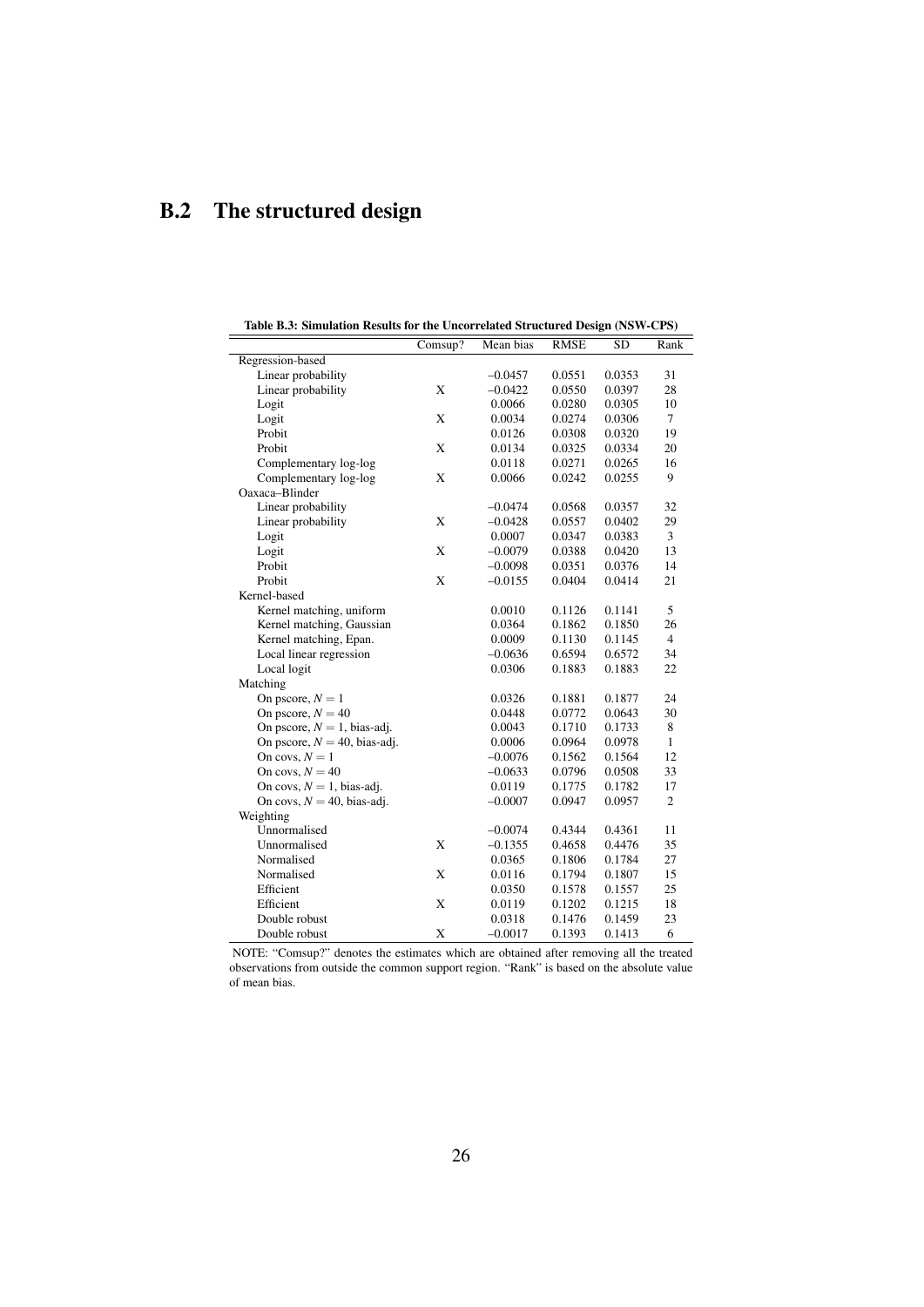<span id="page-28-0"></span>

|                                 | Comsup? | Mean bias | <b>RMSE</b> | <b>SD</b> | Rank           |
|---------------------------------|---------|-----------|-------------|-----------|----------------|
| Regression-based                |         |           |             |           |                |
| Linear probability              |         | 0.0489    | 0.0636      | 0.0460    | 15             |
| Linear probability              | X       | 0.0574    | 0.1261      | 0.1128    | 19             |
| Logit                           |         | 0.0361    | 0.0627      | 0.0540    | 11             |
| Logit                           | X       | 0.1043    | 0.1294      | 0.0761    | 28             |
| Probit                          |         | 0.0674    | 0.0841      | 0.0536    | 22             |
| Probit                          | X       | 0.1205    | 0.1454      | 0.0811    | 31             |
| Complementary log-log           |         | 0.0440    | 0.0646      | 0.0477    | 13             |
| Complementary log-log           | X       | 0.1139    | 0.1296      | 0.0604    | 30             |
| Oaxaca-Blinder                  |         |           |             |           |                |
| Linear probability              |         | $-0.0008$ | 0.0415      | 0.0468    | 1              |
| Linear probability              | X       | 0.0514    | 0.1243      | 0.1136    | 16             |
| Logit                           |         | 0.0018    | 0.0633      | 0.0664    | 3              |
| Logit                           | X       | 0.0561    | 0.1147      | 0.1004    | 18             |
| Probit                          |         | $-0.0009$ | 0.0577      | 0.0613    | $\overline{2}$ |
| Probit                          | X       | 0.0555    | 0.1138      | 0.0996    | 17             |
| Kernel-based                    |         |           |             |           |                |
| Kernel matching, uniform        |         | 0.0603    | 0.3644      | 0.3598    | 21             |
| Kernel matching, Gaussian       |         | 0.1034    | 0.3808      | 0.3672    | 27             |
| Kernel matching, Epan.          |         | 0.0599    | 0.3662      | 0.3614    | 20             |
| Local linear regression         |         | 0.0911    | 0.9063      | 0.9018    | 24             |
| Local logit                     |         | 0.0889    | 0.4500      | 0.4413    | 23             |
| Matching                        |         |           |             |           |                |
| On pscore, $N = 1$              |         | 0.0971    | 0.4537      | 0.4433    | 26             |
| On pscore, $N = 40$             |         | 0.2051    | 0.2241      | 0.0903    | 33             |
| On pscore, $N = 1$ , bias-adj.  |         | 0.0394    | 1.5065      | 1.5065    | 12             |
| On pscore, $N = 40$ , bias-adj. |         | 0.0108    | 0.3700      | 0.3699    | 7              |
| On covs, $N = 1$                |         | $-0.0112$ | 0.1538      | 0.1551    | 8              |
| On covs, $N = 40$               |         | 0.0069    | 0.0465      | 0.0504    | 5              |
| On covs, $N = 1$ , bias-adj.    |         | $-0.0102$ | 0.4737      | 0.4739    | 6              |
| On covs, $N = 40$ , bias-adj.   |         | 0.0034    | 0.1556      | 0.1562    | 4              |
| Weighting                       |         |           |             |           |                |
| Unnormalised                    |         | 0.2557    | 0.7785      | 0.7358    | 34             |
| Unnormalised                    | X       | $-0.5432$ | 1.4081      | 1.2997    | 35             |
| Normalised                      |         | 0.1071    | 0.3325      | 0.3151    | 29             |
| Normalised                      | X       | 0.0241    | 0.3218      | 0.3209    | 10             |
| Efficient                       |         | 0.0961    | 0.3866      | 0.3749    | 25             |
| Efficient                       | X       | 0.0487    | 0.2514      | 0.2469    | 14             |
| Double robust                   |         | 0.2019    | 0.4794      | 0.4348    | 32             |
| Double robust                   | X       | 0.0143    | 0.2748      | 0.2741    | 9              |

Table B.4: Simulation Results for the Uncorrelated Structured Design (NSW-PSID)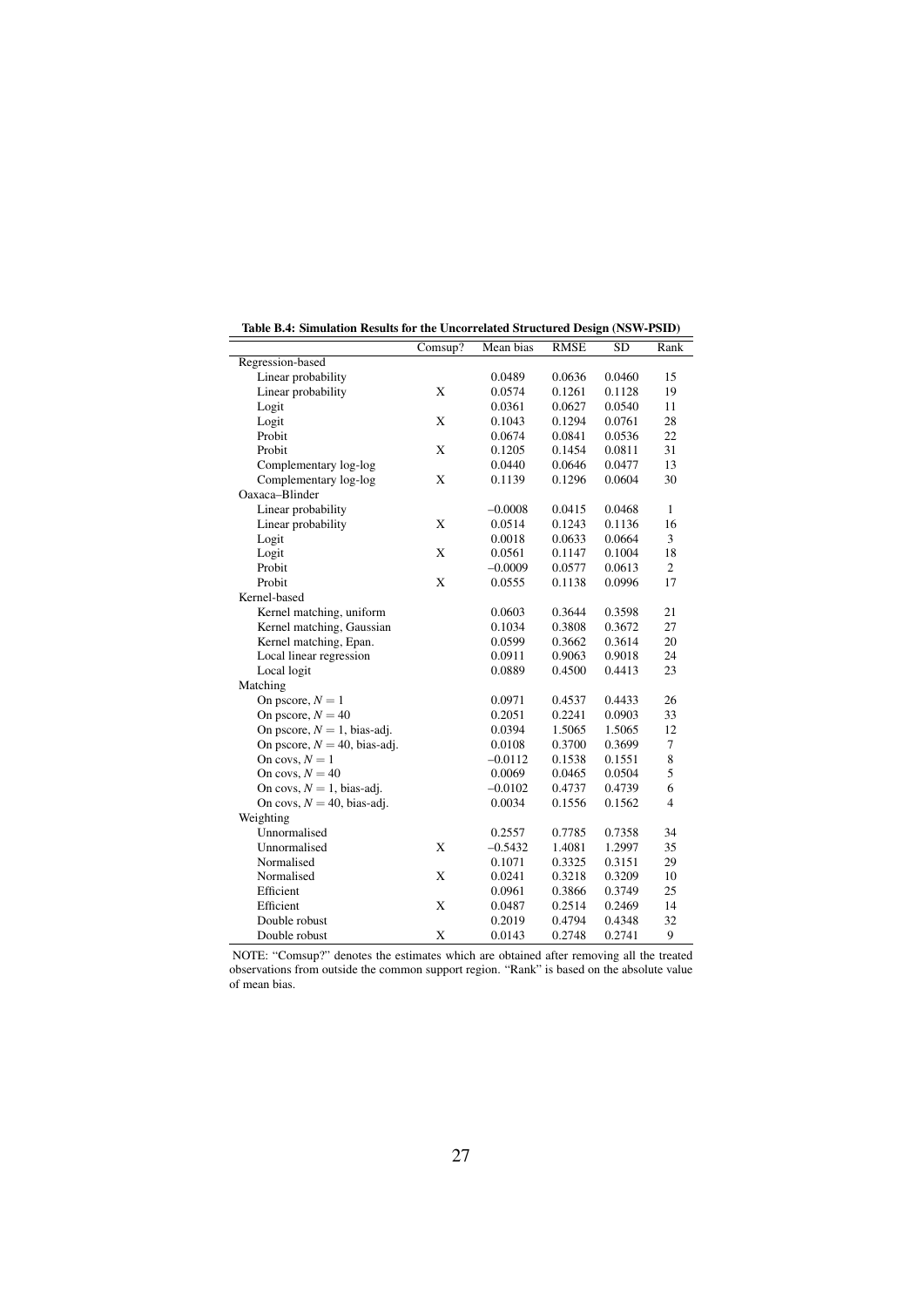<span id="page-29-0"></span>

|                                 | Comsup?     | $\frac{1}{2}$<br>Mean bias | <b>RMSE</b> | <b>SD</b> | Rank           |
|---------------------------------|-------------|----------------------------|-------------|-----------|----------------|
| Regression-based                |             |                            |             |           |                |
| Linear probability              |             | $-0.0228$                  | 0.0375      | 0.0346    | 31             |
| Linear probability              | X           | $-0.0224$                  | 0.0373      | 0.0348    | 30             |
| Logit                           |             | 0.0080                     | 0.0261      | 0.0290    | 17             |
| Logit                           | X           | 0.0076                     | 0.0260      | 0.0291    | 16             |
| Probit                          |             | 0.0207                     | 0.0336      | 0.0310    | 28             |
| Probit                          | X           | 0.0209                     | 0.0338      | 0.0311    | 29             |
| Complementary log-log           |             | 0.0076                     | 0.0223      | 0.0237    | 15             |
| Complementary log-log           | X           | 0.0072                     | 0.0221      | 0.0238    | 13             |
| Oaxaca-Blinder                  |             |                            |             |           |                |
| Linear probability              |             | $-0.0255$                  | 0.0395      | 0.0350    | 35             |
| Linear probability              | X           | $-0.0249$                  | 0.0392      | 0.0352    | 34             |
| Logit                           |             | $-0.0010$                  | 0.0319      | 0.0365    | 3              |
| Logit                           | X           | $-0.0016$                  | 0.0321      | 0.0368    | 6              |
| Probit                          |             | $-0.0068$                  | 0.0322      | 0.0361    | 11             |
| Probit                          | $\mathbf X$ | $-0.0071$                  | 0.0324      | 0.0364    | 12             |
| Kernel-based                    |             |                            |             |           |                |
| Kernel matching, uniform        |             | 0.0149                     | 0.0505      | 0.0516    | 26             |
| Kernel matching, Gaussian       |             | 0.0185                     | 0.0606      | 0.0601    | 27             |
| Kernel matching, Epan.          |             | 0.0144                     | 0.0511      | 0.0523    | 25             |
| Local linear regression         |             | 0.0234                     | 0.6576      | 0.6571    | 33             |
| Local logit                     |             | 0.0132                     | 0.0637      | 0.0649    | 23             |
| Matching                        |             |                            |             |           |                |
| On pscore, $N = 1$              |             | 0.0116                     | 0.0671      | 0.0681    | 22             |
| On pscore, $N = 40$             |             | 0.0109                     | 0.0454      | 0.0476    | 21             |
| On pscore, $N = 1$ , bias-adj.  |             | 0.0037                     | 0.0651      | 0.0671    | 9              |
| On pscore, $N = 40$ , bias-adj. |             | 0.0005                     | 0.0460      | 0.0490    | $\mathfrak{2}$ |
| On covs, $N = 1$                |             | $-0.0016$                  | 0.0696      | 0.0717    | 5              |
| On covs, $N = 40$               |             | $-0.0231$                  | 0.0474      | 0.0457    | 32             |
| On covs, $N = 1$ , bias-adj.    |             | $-0.0001$                  | 0.0727      | 0.0746    | $\mathbf{1}$   |
| On covs, $N = 40$ , bias-adj.   |             | $-0.0020$                  | 0.0483      | 0.0516    | 8              |
| Weighting                       |             |                            |             |           |                |
| Unnormalised                    |             | $-0.0061$                  | 0.0731      | 0.0748    | 10             |
| Unnormalised                    | X           | $-0.0143$                  | 0.0728      | 0.0736    | 24             |
| Normalised                      |             | 0.0095                     | 0.0618      | 0.0636    | 19             |
| Normalised                      | X           | 0.0075                     | 0.0616      | 0.0637    | 14             |
| Efficient                       |             | 0.0096                     | 0.0521      | 0.0542    | 20             |
| Efficient                       | X           | 0.0085                     | 0.0509      | 0.0533    | 18             |
| Double robust                   |             | 0.0018                     | 0.0559      | 0.0589    | $\tau$         |
| Double robust                   | X           | $-0.0012$                  | 0.0557      | 0.0588    | $\overline{4}$ |

Table B.5: Simulation Results for the Correlated Structured Design (NSW-CPS)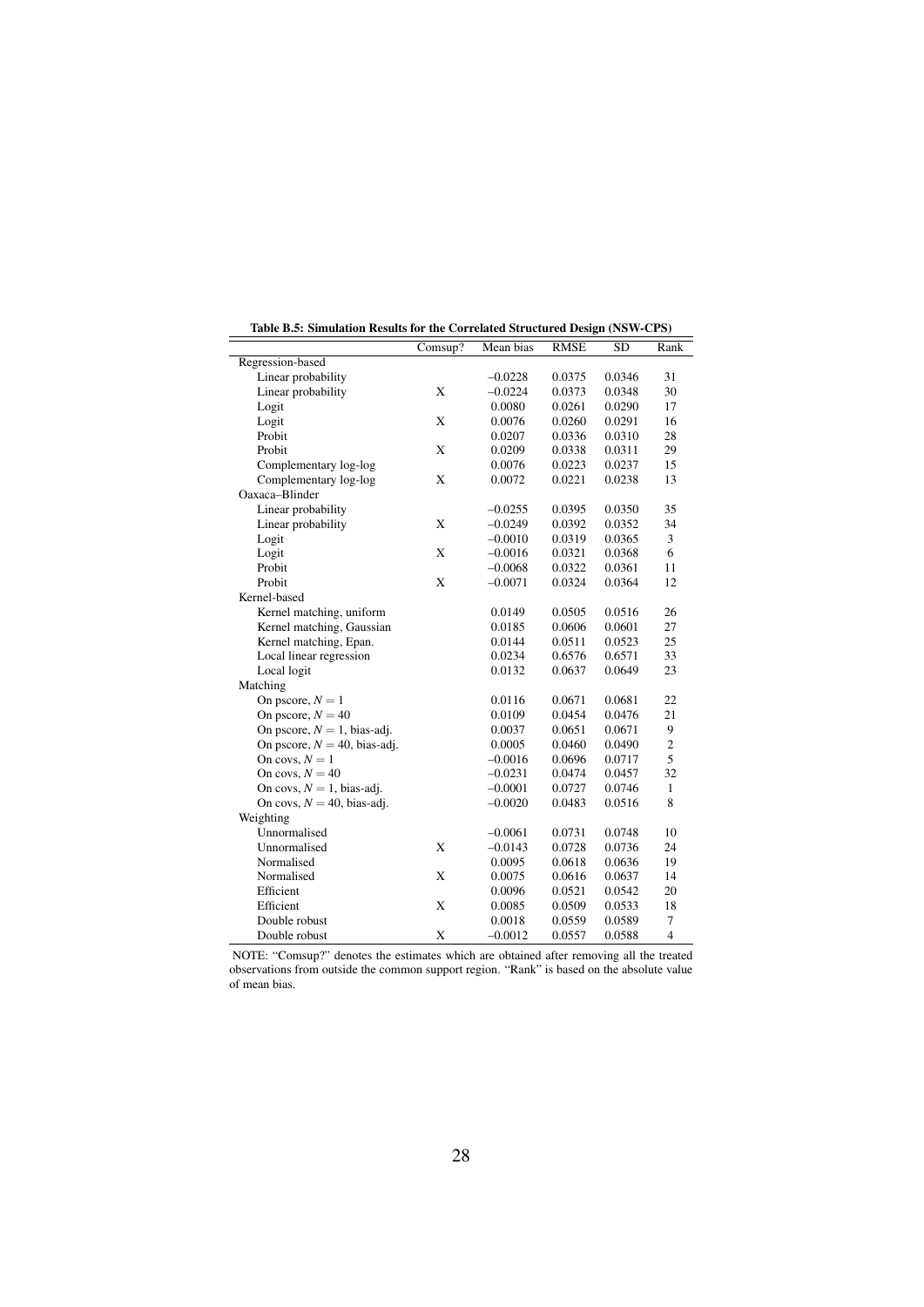<span id="page-30-0"></span>

|                                 |         |           |             | $\cdots$  |                |
|---------------------------------|---------|-----------|-------------|-----------|----------------|
|                                 | Comsup? | Mean bias | <b>RMSE</b> | <b>SD</b> | Rank           |
| Regression-based                |         |           |             |           |                |
| Linear probability              |         | 0.0741    | 0.0847      | 0.0492    | 14             |
| Linear probability              | X       | 0.1061    | 0.1383      | 0.0920    | 17             |
| Logit                           |         | 0.0921    | 0.1094      | 0.0641    | 16             |
| Logit                           | X       | 0.1268    | 0.1480      | 0.0789    | 21             |
| Probit                          |         | 0.1310    | 0.1425      | 0.0615    | 22             |
| Probit                          | X       | 0.1601    | 0.1760      | 0.0754    | 24             |
| Complementary log-log           |         | 0.0845    | 0.0994      | 0.0550    | 15             |
| Complementary log-log           | X       | 0.1180    | 0.1322      | 0.0601    | 20             |
| Oaxaca-Blinder                  |         |           |             |           |                |
| Linear probability              |         | $-0.0118$ | 0.0431      | 0.0489    | 5              |
| Linear probability              | X       | 0.0666    | 0.1227      | 0.1059    | 11             |
| Logit                           |         | 0.0039    | 0.0660      | 0.0701    | 3              |
| Logit                           | X       | 0.0718    | 0.1202      | 0.0993    | 13             |
| Probit                          |         | $-0.0008$ | 0.0597      | 0.0645    | $\mathbf{1}$   |
| Probit                          | X       | 0.0695    | 0.1181      | 0.0985    | 12             |
| Kernel-based                    |         |           |             |           |                |
| Kernel matching, uniform        |         | 0.2686    | 0.4319      | 0.3388    | 32             |
| Kernel matching, Gaussian       |         | 0.2437    | 0.3812      | 0.2938    | 27             |
| Kernel matching, Epan.          |         | 0.2676    | 0.4324      | 0.3405    | 31             |
| Local linear regression         |         | 0.1117    | 1.0116      | 1.0060    | 18             |
| Local logit                     |         | 0.2669    | 0.4341      | 0.3429    | 30             |
| Matching                        |         |           |             |           |                |
| On pscore, $N = 1$              |         | 0.2715    | 0.4354      | 0.3409    | 33             |
| On pscore, $N = 40$             |         | 0.2218    | 0.2359      | 0.0810    | 26             |
| On pscore, $N = 1$ , bias-adj.  |         | 0.0577    | 1.1959      | 1.1950    | 10             |
| On pscore, $N = 40$ , bias-adj. |         | 0.0106    | 0.3046      | 0.3058    | $\overline{4}$ |
| On covs, $N = 1$                |         | $-0.0251$ | 0.1446      | 0.1452    | 8              |
| On covs, $N = 40$               |         | 0.0219    | 0.0478      | 0.0498    | 7              |
| On covs, $N = 1$ , bias-adj.    |         | $-0.0119$ | 0.4454      | 0.4461    | 6              |
| On covs, $N = 40$ , bias-adj.   |         | $-0.0022$ | 0.1350      | 0.1379    | $\overline{c}$ |
| Weighting                       |         |           |             |           |                |
| Unnormalised                    |         | 0.2746    | 0.8834      | 0.8395    | 34             |
| Unnormalised                    | X       | $-0.0342$ | 1.1470      | 1.1472    | 9              |
| Normalised                      |         | 0.2949    | 0.4438      | 0.3322    | 35             |
| Normalised                      | X       | 0.2618    | 0.4310      | 0.3429    | 29             |
| Efficient                       |         | 0.2606    | 0.5470      | 0.4812    | 28             |
| Efficient                       | X       | 0.2083    | 0.5358      | 0.4938    | 25             |
| Double robust                   |         | 0.1553    | 0.3374      | 0.3014    | 23             |
|                                 |         |           |             |           |                |
| Double robust                   | X       | 0.1168    | 0.2861      | 0.2625    | 19             |

| Table B.6: Simulation Results for the Correlated Structured Design (NSW-PSID) |  |  |  |  |  |  |
|-------------------------------------------------------------------------------|--|--|--|--|--|--|
|-------------------------------------------------------------------------------|--|--|--|--|--|--|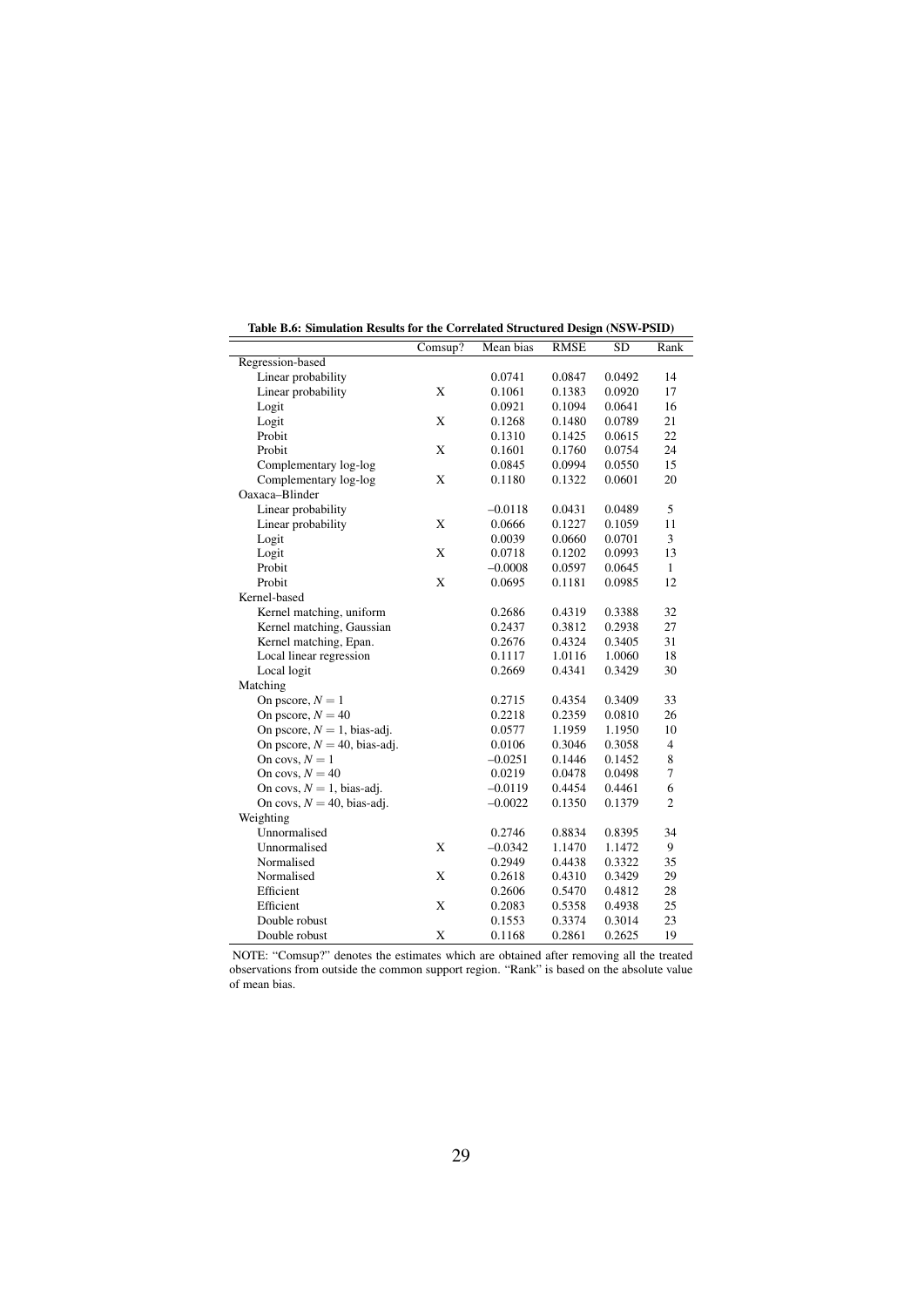# B.3 The placebo design

<span id="page-31-0"></span>

| Table B.7: Simulation Results for the Uncalibrated Placebo Design (NSW-CPS) |         |           |             |        |                |  |
|-----------------------------------------------------------------------------|---------|-----------|-------------|--------|----------------|--|
|                                                                             | Comsup? | Mean bias | <b>RMSE</b> | SD     | Rank           |  |
| Regression-based                                                            |         |           |             |        |                |  |
| Linear probability                                                          |         | $-0.0130$ | 0.0370      | 0.0347 | 27             |  |
| Linear probability                                                          | X       | 0.0005    | 0.0387      | 0.0388 | $\overline{c}$ |  |
| Logit                                                                       |         | 0.0027    | 0.0366      | 0.0365 | $\overline{7}$ |  |
| Logit                                                                       | X       | 0.0091    | 0.0398      | 0.0388 | 23             |  |
| Probit                                                                      |         | 0.0028    | 0.0364      | 0.0363 | 8              |  |
| Probit                                                                      | X       | 0.0104    | 0.0404      | 0.0391 | 26             |  |
| Complementary log-log                                                       |         | 0.0038    | 0.0363      | 0.0361 | 10             |  |
| Complementary log-log                                                       | X       | 0.0083    | 0.0384      | 0.0375 | 19             |  |
| Oaxaca-Blinder                                                              |         |           |             |        |                |  |
| Linear probability                                                          |         | $-0.0138$ | 0.0374      | 0.0348 | 28             |  |
| Linear probability                                                          | X       | 0.0006    | 0.0391      | 0.0392 | 3              |  |
| Logit                                                                       |         | 0.0017    | 0.0367      | 0.0367 | 6              |  |
| Logit                                                                       | X       | 0.0089    | 0.0401      | 0.0391 | 22             |  |
| Probit                                                                      |         | $-0.0008$ | 0.0360      | 0.0360 | 5              |  |
| Probit                                                                      | X       | 0.0085    | 0.0398      | 0.0389 | 20             |  |
| Kernel-based                                                                |         |           |             |        |                |  |
| Kernel matching, uniform                                                    |         | $-0.0049$ | 0.0692      | 0.0691 | 12             |  |
| Kernel matching, Gaussian                                                   |         | $-0.0040$ | 0.1094      | 0.1095 | 11             |  |
| Kernel matching, Epan.                                                      |         | $-0.0050$ | 0.0692      | 0.0691 | 13             |  |
| Local linear regression                                                     |         | $-0.0310$ | 0.4111      | 0.4104 | 31             |  |
| Local logit                                                                 |         | $-0.0071$ | 0.1122      | 0.1121 | 16             |  |
| Matching                                                                    |         |           |             |        |                |  |
| On pscore, $N = 1$                                                          |         | $-0.0092$ | 0.1115      | 0.1112 | 25             |  |
| On pscore, $N = 40$                                                         |         | $-0.0633$ | 0.0867      | 0.0593 | 35             |  |
| On pscore, $N = 1$ , bias-adj.                                              |         | $-0.0054$ | 0.1033      | 0.1033 | 14             |  |
| On pscore, $N = 40$ , bias-adj.                                             |         | $-0.0401$ | 0.0796      | 0.0688 | 32             |  |
| On covs, $N = 1$                                                            |         | $-0.0007$ | 0.0954      | 0.0955 | $\overline{4}$ |  |
| On covs, $N = 40$                                                           |         | $-0.0413$ | 0.0632      | 0.0479 | 33             |  |
| On covs, $N = 1$ , bias-adj.                                                |         | 0.0088    | 0.0995      | 0.0992 | 21             |  |
| On covs, $N = 40$ , bias-adj.                                               |         | $-0.0242$ | 0.0679      | 0.0636 | 30             |  |
| Weighting                                                                   |         |           |             |        |                |  |
| Unnormalised                                                                |         | $-0.0082$ | 0.1034      | 0.1032 | 18             |  |
| Unnormalised                                                                | X       | $-0.0413$ | 0.1150      | 0.1075 | 34             |  |
| Normalised                                                                  |         | $-0.0080$ | 0.0939      | 0.0937 | 17             |  |
| Normalised                                                                  | X       | 0.0003    | 0.0936      | 0.0936 | $\mathbf{1}$   |  |
| Efficient                                                                   |         | $-0.0092$ | 0.0958      | 0.0955 | 24             |  |
| Efficient                                                                   | X       | $-0.0031$ | 0.0824      | 0.0824 | 9              |  |
| Double robust                                                               |         | $-0.0061$ | 0.0898      | 0.0897 | 15             |  |
| Double robust                                                               | X       | $-0.0168$ | 0.0882      | 0.0866 | 29             |  |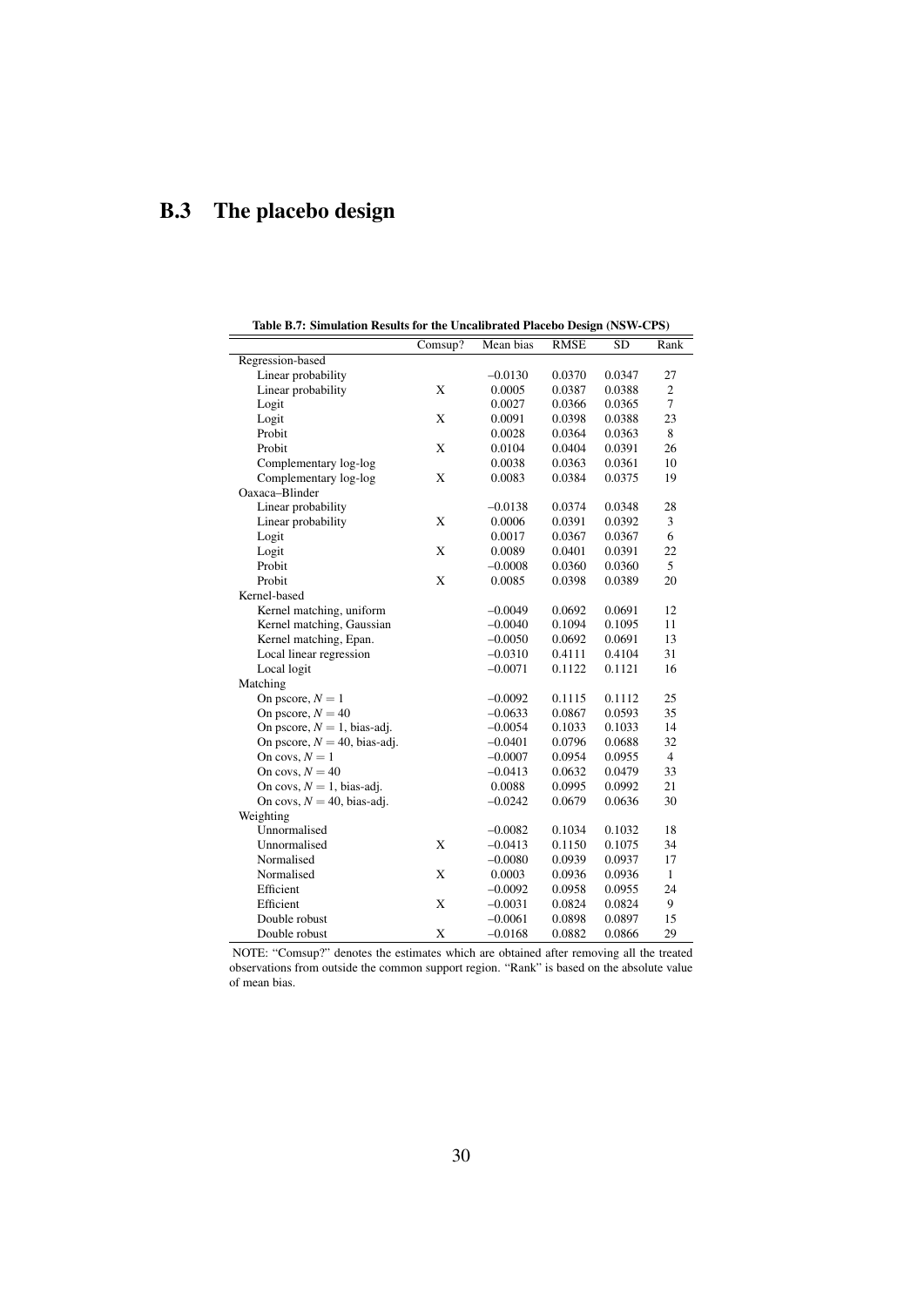<span id="page-32-0"></span>

|                                 | Comsup?     | $mean = \frac{1}{2} \arccos \theta$ $D \cos \theta$ $(1 + \theta + 1)$<br>Mean bias | <b>RMSE</b> | <b>SD</b> | Rank           |
|---------------------------------|-------------|-------------------------------------------------------------------------------------|-------------|-----------|----------------|
| Regression-based                |             |                                                                                     |             |           |                |
| Linear probability              |             | 0.0233                                                                              | 0.0391      | 0.0315    | 18             |
| Linear probability              | X           | 0.0354                                                                              | 0.0495      | 0.0346    | 26             |
| Logit                           |             | 0.0313                                                                              | 0.0487      | 0.0373    | 23             |
| Logit                           | X           | 0.0367                                                                              | 0.0532      | 0.0385    | 28             |
| Probit                          |             | 0.0399                                                                              | 0.0537      | 0.0361    | 29             |
| Probit                          | X           | 0.0449                                                                              | 0.0586      | 0.0377    | 32             |
| Complementary log-log           |             | 0.0276                                                                              | 0.0452      | 0.0358    | 19             |
| Complementary log-log           | X           | 0.0303                                                                              | 0.0461      | 0.0348    | 21             |
| Oaxaca-Blinder                  |             |                                                                                     |             |           |                |
| Linear probability              |             | 0.0130                                                                              | 0.0356      | 0.0331    | 14             |
| Linear probability              | X           | 0.0358                                                                              | 0.0503      | 0.0353    | 27             |
| Logit                           |             | 0.0152                                                                              | 0.0407      | 0.0378    | 15             |
| Logit                           | X           | 0.0347                                                                              | 0.0506      | 0.0368    | 25             |
| Probit                          |             | 0.0228                                                                              | 0.0426      | 0.0359    | 17             |
| Probit                          | $\mathbf X$ | 0.0410                                                                              | 0.0546      | 0.0360    | 30             |
| Kernel-based                    |             |                                                                                     |             |           |                |
| Kernel matching, uniform        |             | $-0.0015$                                                                           | 0.0725      | 0.0725    | $\overline{c}$ |
| Kernel matching, Gaussian       |             | $-0.0067$                                                                           | 0.1596      | 0.1595    | $\overline{7}$ |
| Kernel matching, Epan.          |             | $-0.0026$                                                                           | 0.0706      | 0.0705    | 3              |
| Local linear regression         |             | 0.0039                                                                              | 0.4893      | 0.4894    | $\overline{4}$ |
| Local logit                     |             | $-0.0126$                                                                           | 0.1636      | 0.1631    | 12             |
| Matching                        |             |                                                                                     |             |           |                |
| On pscore, $N = 1$              |             | $-0.0113$                                                                           | 0.1631      | 0.1628    | 11             |
| On pscore, $N = 40$             |             | $-0.0339$                                                                           | 0.0691      | 0.0603    | 24             |
| On pscore, $N = 1$ , bias-adj.  |             | $-0.0311$                                                                           | 0.1358      | 0.1322    | 22             |
| On pscore, $N = 40$ , bias-adj. |             | $-0.0435$                                                                           | 0.0912      | 0.0802    | 31             |
| On covs, $N = 1$                |             | $-0.0292$                                                                           | 0.0636      | 0.0565    | 20             |
| On covs, $N = 40$               |             | 0.0184                                                                              | 0.0387      | 0.0341    | 16             |
| On covs, $N = 1$ , bias-adj.    |             | $-0.0553$                                                                           | 0.1098      | 0.0949    | 33             |
| On covs, $N = 40$ , bias-adj.   |             | $-0.0918$                                                                           | 0.1059      | 0.0528    | 35             |
| Weighting                       |             |                                                                                     |             |           |                |
| Unnormalised                    |             | 0.0130                                                                              | 0.2109      | 0.2105    | 13             |
| Unnormalised                    | X           | $-0.0861$                                                                           | 0.2434      | 0.2278    | 34             |
| Normalised                      |             | $-0.0064$                                                                           | 0.1287      | 0.1285    | 6              |
| Normalised                      | X           | 0.0041                                                                              | 0.1275      | 0.1275    | 5              |
| Efficient                       |             | $-0.0090$                                                                           | 0.1253      | 0.1250    | 9              |
| Efficient                       | X           | 0.0007                                                                              | 0.0852      | 0.0853    | 1              |
| Double robust                   |             | 0.0102                                                                              | 0.1114      | 0.1110    | 10             |
| Double robust                   | X           | $-0.0083$                                                                           | 0.1079      | 0.1076    | 8              |

Table B.8: Simulation Results for the Uncalibrated Placebo Design (NSW-PSID)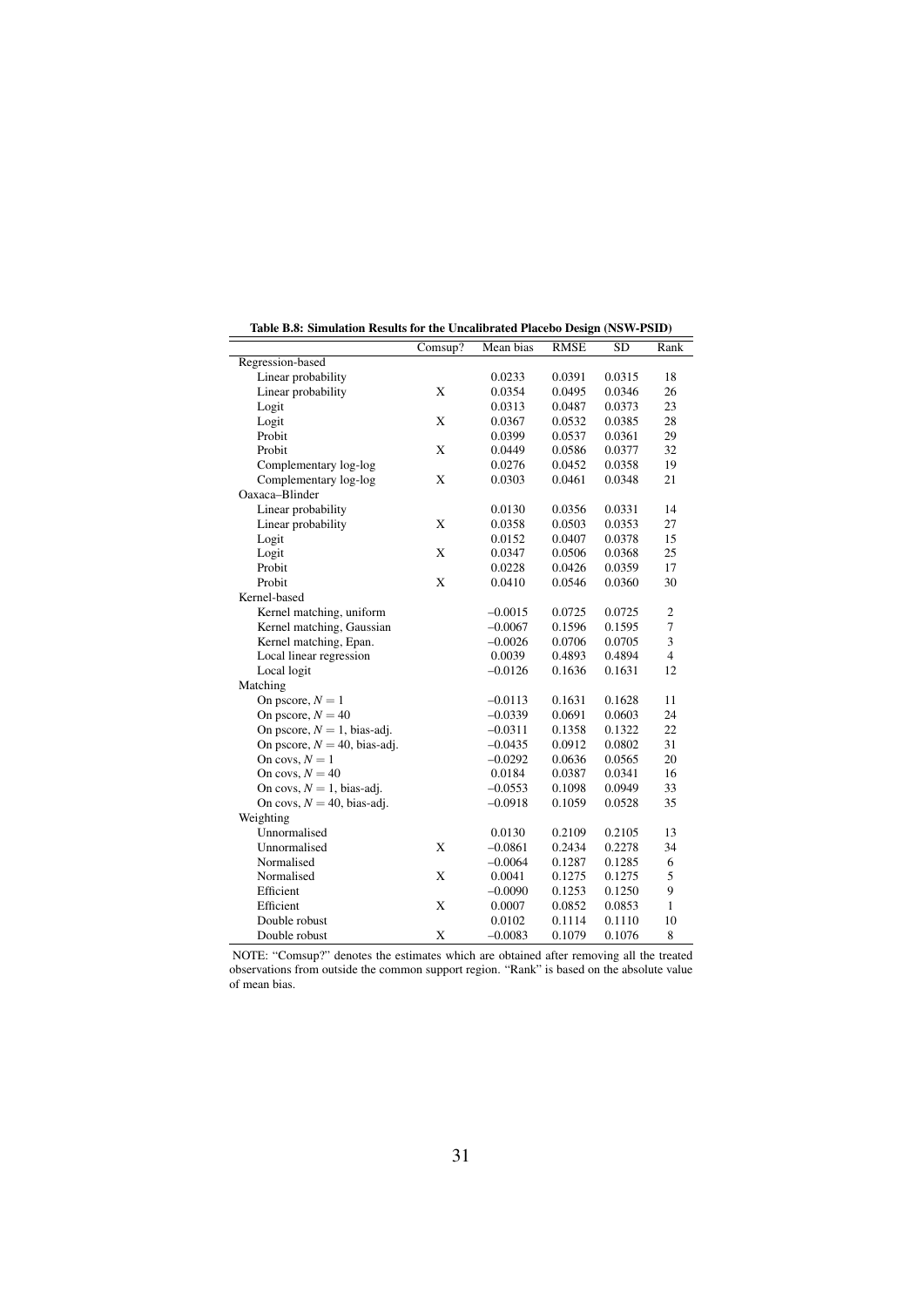<span id="page-33-0"></span>

|                                 | Comsup? | canonated 1 accoo Design (150 $\mu$ Cr $\sigma$ )<br>Mean bias | <b>RMSE</b> | <b>SD</b> | Rank           |
|---------------------------------|---------|----------------------------------------------------------------|-------------|-----------|----------------|
| Regression-based                |         |                                                                |             |           |                |
| Linear probability              |         | $-0.0226$                                                      | 0.0388      | 0.0315    | 31             |
| Linear probability              | X       | $-0.0230$                                                      | 0.0390      | 0.0316    | 33             |
| Logit                           |         | $-0.0064$                                                      | 0.0322      | 0.0316    | 19             |
| Logit                           | X       | $-0.0072$                                                      | 0.0322      | 0.0315    | 21             |
| Probit                          |         | $-0.0083$                                                      | 0.0328      | 0.0318    | 23             |
| Probit                          | X       | $-0.0091$                                                      | 0.0330      | 0.0317    | 25             |
| Complementary log-log           |         | $-0.0033$                                                      | 0.0305      | 0.0304    | 13             |
| Complementary log-log           | X       | $-0.0039$                                                      | 0.0305      | 0.0303    | 14             |
| Oaxaca-Blinder                  |         |                                                                |             |           |                |
| Linear probability              |         | $-0.0229$                                                      | 0.0392      | 0.0319    | 32             |
| Linear probability              | X       | $-0.0233$                                                      | 0.0395      | 0.0319    | 34             |
| Logit                           |         | $-0.0068$                                                      | 0.0330      | 0.0323    | 20             |
| Logit                           | X       | $-0.0077$                                                      | 0.0332      | 0.0323    | 22             |
| Probit                          |         | $-0.0102$                                                      | 0.0340      |           | 27             |
| Probit                          | X       | $-0.0110$                                                      | 0.0342      | 0.0325    |                |
|                                 |         |                                                                |             | 0.0324    | 28             |
| Kernel-based                    |         |                                                                | 0.0408      |           | 24             |
| Kernel matching, uniform        |         | 0.0083                                                         |             | 0.0400    | 30             |
| Kernel matching, Gaussian       |         | 0.0171                                                         | 0.0442      | 0.0408    |                |
| Kernel matching, Epan.          |         | 0.0063                                                         | 0.0401      | 0.0397    | 18             |
| Local linear regression         |         | $-0.0049$                                                      | 0.3984      | 0.3988    | 15             |
| Local logit                     |         | 0.0101                                                         | 0.0440      | 0.0429    | 26             |
| Matching                        |         |                                                                |             |           |                |
| On pscore, $N = 1$              |         | 0.0001                                                         | 0.0403      | 0.0404    | $\mathbf{2}$   |
| On pscore, $N = 40$             |         | $-0.0126$                                                      | 0.0409      | 0.0389    | 29             |
| On pscore, $N = 1$ , bias-adj.  |         | 0.0019                                                         | 0.0380      | 0.0380    | 12             |
| On pscore, $N = 40$ , bias-adj. |         | 0.0004                                                         | 0.0376      | 0.0376    | $\overline{4}$ |
| On covs, $N = 1$                |         | 0.0058                                                         | 0.0379      | 0.0375    | 17             |
| On covs, $N = 40$               |         | $-0.0236$                                                      | 0.0432      | 0.0362    | 35             |
| On covs, $N = 1$ , bias-adj.    |         | 0.0054                                                         | 0.0381      | 0.0378    | 16             |
| On covs, $N = 40$ , bias-adj.   |         | 0.0000                                                         | 0.0356      | 0.0356    | $\mathbf{1}$   |
| Weighting                       |         |                                                                |             |           |                |
| Unnormalised                    |         | 0.0016                                                         | 0.0393      | 0.0393    | 7              |
| Unnormalised                    | X       | $-0.0018$                                                      | 0.0389      | 0.0389    | 9              |
| Normalised                      |         | 0.0019                                                         | 0.0386      | 0.0386    | 11             |
| Normalised                      | X       | 0.0011                                                         | 0.0383      | 0.0383    | 5              |
| Efficient                       |         | 0.0018                                                         | 0.0386      | 0.0386    | 10             |
| Efficient                       | X       | 0.0013                                                         | 0.0381      | 0.0381    | 6              |
| Double robust                   |         | 0.0017                                                         | 0.0381      | 0.0381    | 8              |
| Double robust                   | X       | $-0.0002$                                                      | 0.0375      | 0.0376    | 3              |